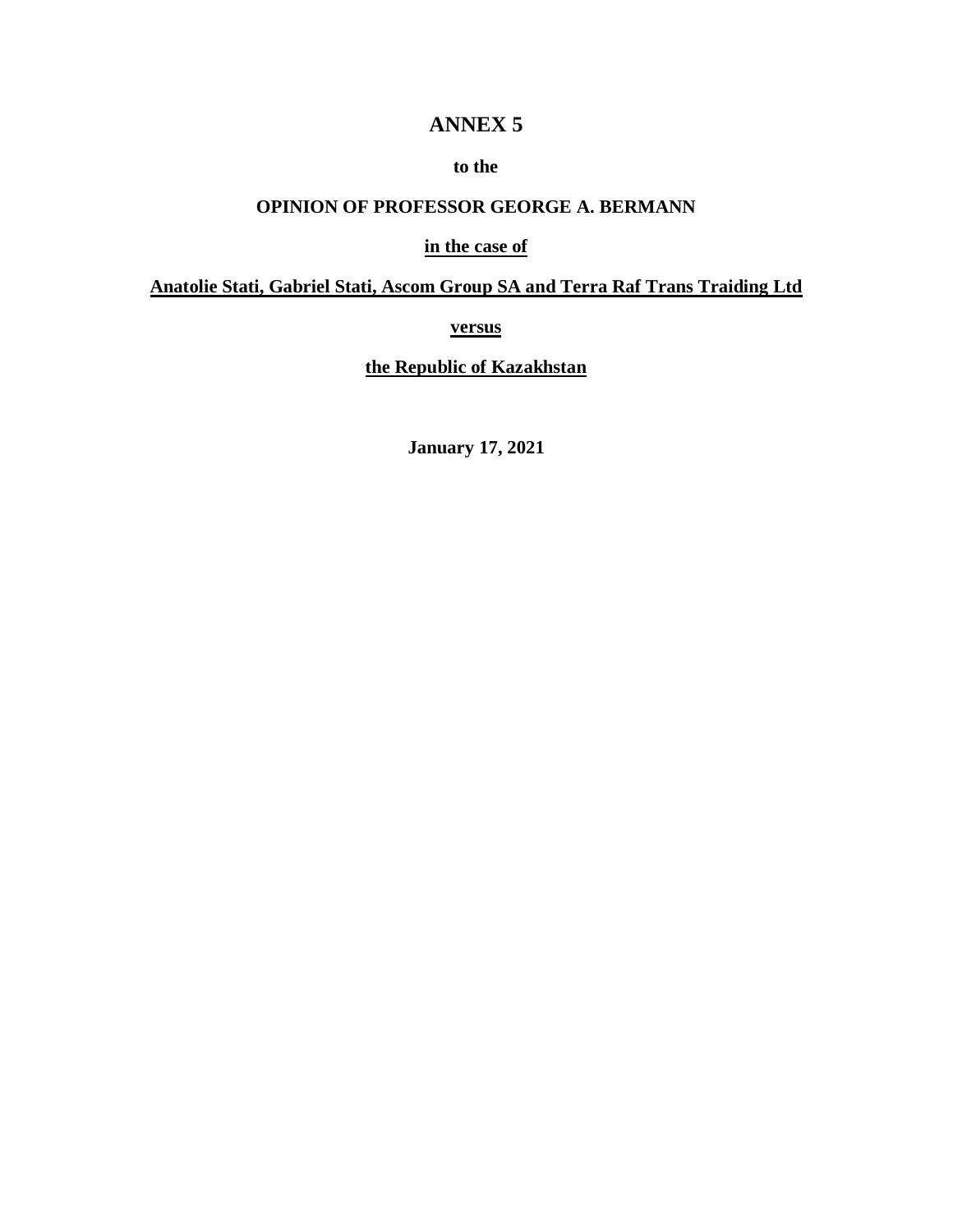# **GEORGE A. BERMANN**

*Walter Gellhorn Professor of Law and Jean Monnet Professor of European Union Law Director, European Legal Studies Center* **Columbia University School of Law**

**Office**:

435 West 116th Street (Box A-10) **Home**: New York, New York 10027 57 Hemlock Circle<br>
Tel.: (212) 854-4258 Princeton, New Jer Fax: (212) 854-7946 Tel.: (609) 924-6149 e-mail: gbermann@law.columbia.edu Fax: (609) 924-2038

Princeton, New Jersey 08540

#### **PERSONAL**:

Date of birth: December 2, 1945

#### **EMPLOYMENT**:

Columbia University School of Law: *Walter Gellhorn Professor of Law*, 2002 to present*; Jean Monnet Professor of European Union Law*, 2001 to date*; Charles Keller Beekman Professor of Law*, 1993 to 2002; Professor of Law, 1981-93; Associate Professor of Law, 1979-81; Assistant Professor of Law, 1975-79

Professeur affilié, Ecole de droit, Institut des sciences politiques (Sciences Po), Paris France

Tocqueville-Fulbright Distinguished Chairholder, University of Paris I and Institut des Sciences Politiques (fall term 2006)

College d'Europe (Bruges, Belgium): member of the visiting faculty of law (2004 to 2013)

#### **Courses taught**:

Transnational Litigation and Arbitration Foreign Investment Law and Arbitration Contracts WTO Dispute Resolution<br>
European Union Law Administrative Law European Union Law Comparative Law and European Law Government and Public Official Liability

#### **UNIVERSITY FUNCTIONS**:

Director, Center for International Commercial and Investment Arbitration (CICIA), 2012 to dare Director, European Legal Studies Center, 1998 to 2014 Faculty advisor to Columbia Teams in Willem Vis Moot Court and Hong Kong Arbitration Moot Court Competitions, European Union Moot Court Competition , and Jessup International Law Moot Competition, 1996 to date Chair, Comparative and International Law Committee, 1991 to 1996, 1997 to 2003, 2008-10 Chair, Global Affairs Committee, spring 2020 Steering Committee, Columbia-IALS Research Centre (London), 2000 to date Chair, Curriculum Committee, 1987 to 1988 Advisory Committee, 2000-2002, 2004 to 2008 Appointments Committee, 1984 to 1986 Junior Faculty (Promotions) Committee, 1989 to 1993 (chair 1990 to 1991)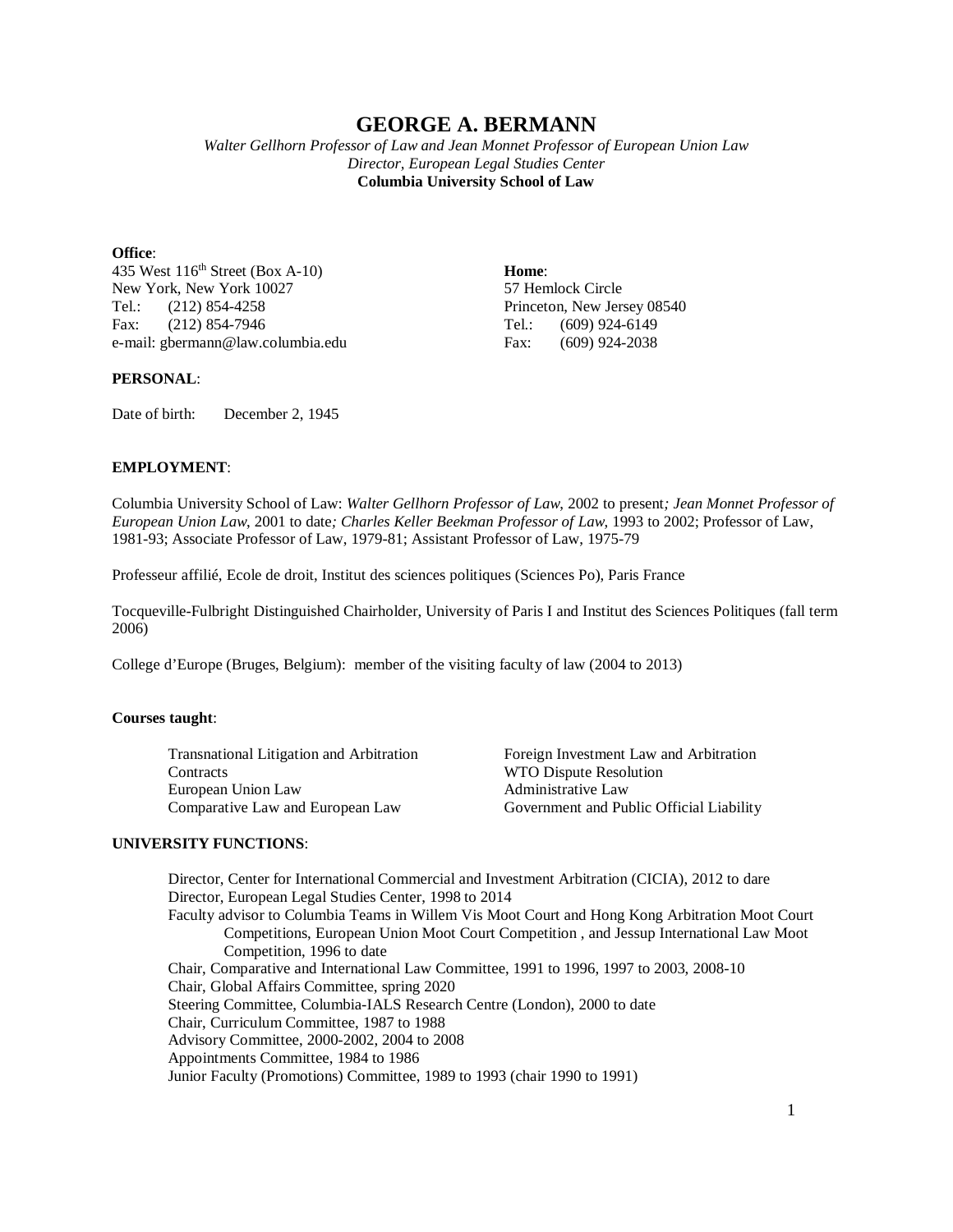Advisory Committee, University Institute for the Study of Europe, 2000 to date Chair, Advisory Committee, Reid Hall Institute for Scholars (Paris), 2002-03 Advisory Committee, Maison Française, 1991 to date

#### **OTHER EMPLOYMENT**:

Lecturer, Masters in International Dispute Settlement (May week from 2018 to date) Lecturer, Georgetown Law Center (January week from 2014-2017) Lecturer, LLM program at university of Miami (January week 2020) Visiting professor, University of Versailles St. Quentin, master of Arbitration and International Commerce (2011) Visiting professor, Faculty of law of Master 2 Droit et de la Globalisation, University of Paris I and Institut des Sciences Politiques (Paris) (2003 to date) Visiting Professor, Faculties of Law of University of Paris I (Pantheon-Sorbonne) and University of Paris II (Pantheon-Assas) (1996 to date) Member of Overseas Faculty, College of Europe, Bruges, Belgium, Department of Law (2003 to 2014) Visiting Professor, University of St. Gallen (Switzerland), Master of European Law and International Business Law, offered at Collεge d'Europe, Bruges (Belgium) (September 1999, September 2000) Visiting Professor, Faculty of Law of University of Fribourg (Switzerland) (January-July, 1997)) Visiting Professor, New York University School of Law, New York (spring term 2001) Eason-Weinmann Visiting Professor of Comparative Law, Tulane Law School, New Orleans, La. (fall term 1998) Faculty, June Program for International Lawyers, Parker School of Foreign and Comparative Law, New York, New York (June 1987-June 1989, June 1992) Visiting Professor, Faculties of Law of Universities of Paris I and Rouen (France) (1981-1982) Professor, Leyden-Amsterdam-Columbia Summer Program in American Law, Leyden and Amsterdam (Netherlands) (1979-1982) Lecturer, International Faculty for the Teaching of Comparative Law (Pescara, Italy, August 1975)

Associate, Davis Polk & Wardwell, One Chase Manhattan Plaza, New York, New York (litigation) (1970- 1973)

#### **PROFESSIONAL MEMBERSHIPS AND ACTIVITIES**:

Chief Reporter, ALI Restatement of the Law (Third) of the US Law of International Commercial Arbitration 2008-2020

Member, Working Group III of United Nations Commission on International Trade Law, on Reform of the Investor-State System, 2018 to date

Co-author (with Emmanuel Gaillard), UNCITRAL Guide to the New York Convention

Chair, Global Board of Advisers, New York International Arbitration Center, 2013 to date

Board of Advisers, Center for Conflict Prevention and Resolution (CPR), 2014 to date

Advisory Committee on Private International Law, US State Department, 2018 to date

Discussion Leader, Luxembourg Seminar on a US Supreme Court/European

Court of Justice Dialogue, 2012 to date

Academic Task Force to UNCITRAL working group on the future of ISDS

Founding Member, Governing Board, International Chamber of Commerce, Court of International Arbitration, 2012 to 2016)

President of Board, Center for International Investment and Commercial Arbitration, Lahore, Pakistan (2014 to date)

- President, International Academy of Comparative Law (Académie internationale de droit compare (2006 to 2014)
- Member, Advisory Committee, ALI, Restatement(4<sup>th</sup>) of Foreign Relations Law of the United States (2013 to date)

Member, Advisory Committee, ALI, Restatement(3d) of Conflict of Laws (2014 to date)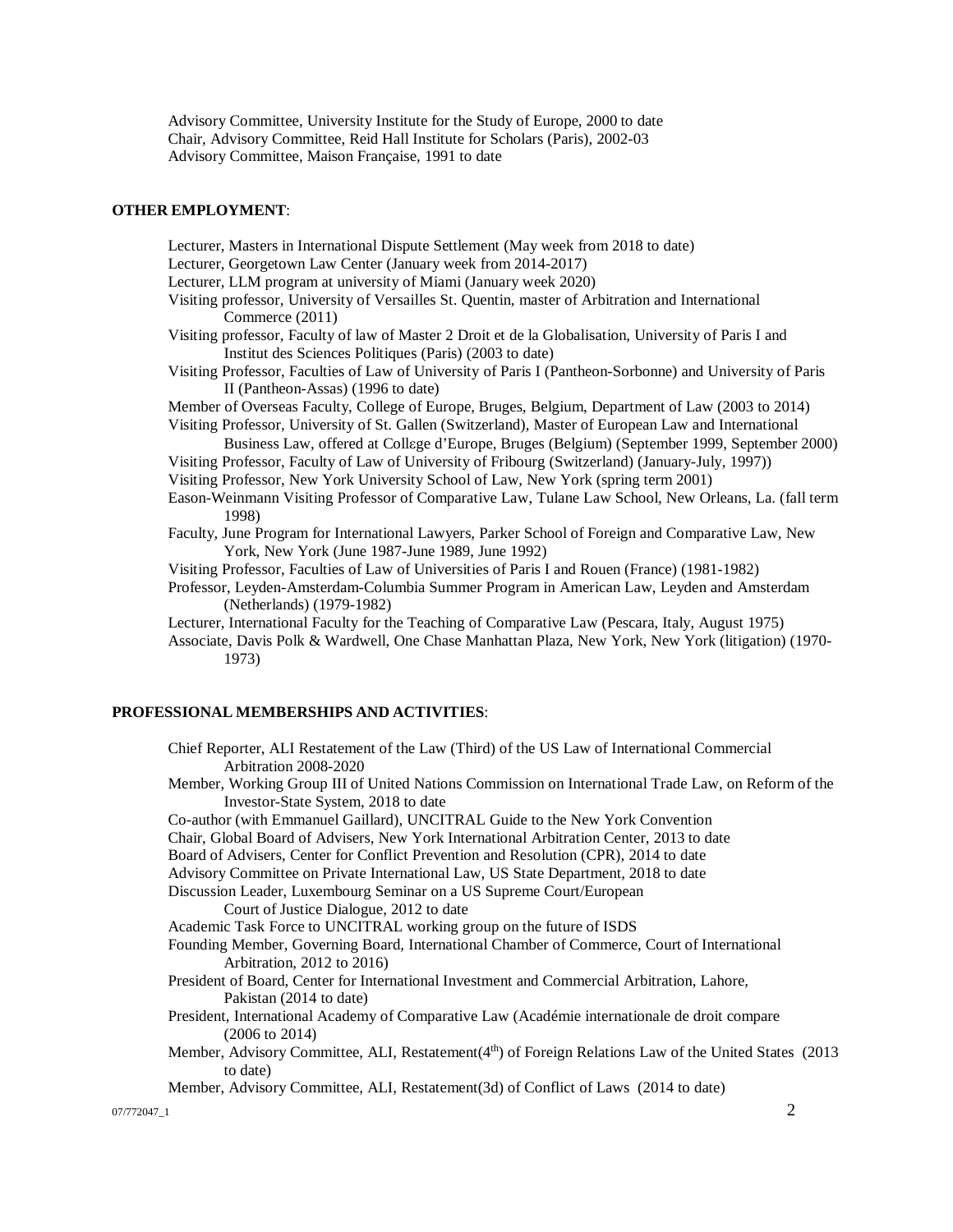Member, ICC Commission on Arbitration, 2011 to date

Member, Standing Committee of the International Court of Arbitration, 2015 to date

Co-Editor in Chief, *American Review of International Arbitration*, 2011 to date

- President, American Society of Comparative Law (ASCL), 1998 to 2002
- Chief Reporter, ALI Restatement of the U.S. Law of International Commercial Arbitration, 2008 to 2020 Council Member, European Law Institute, 2011 to date
- Member, Comité scientifique of the Revue de l'Arbitrage (Paris), 2011 to date
- Co-Editor in Chief, *American Journal of Comparative Law*, 2004 to 2008
- Board of Directors, American Society of Comparative Law (ASCL), 1988 to date; ASCL Vice-President, 1994-1998
- Member, Board of Editors, *American Journal of Comparative Law*, 1976 to date
- Council member, American Arbitration Association, 2008 to date
- Board member, Advisory Council, Center for Conflict Prevention and Resolution (CPR) (2014 to date)
- Member of Roster, International Centre for Dispute Resolution ICDR, AAA, CPR, CIETAC, Korean Commercial Arbitration Board, LCIA, Stockholm Chamber of Commerce, Kuala Lumpur

Arbitration Center

Member, Academic Council, Institute for Transnational Arbitration (ITA), 2006 to2012

Member, New York City Bar Committee on International Commercial Dispute Resolution, 1998 to date Member, International Arbitration Club of New York, 2009 to date

Consultant to members of the US bar and Expert Witness and Deponent on Foreign (French, German, Swiss, Belgian, UK and European Union) Law and Transnational Law, 1979 to date

- Court-appointed Foreign Law Expert on French, German and Swiss Law
- Adviser to the Legal Service of the Commission of the European Communities
- Member of Board of Advisors, Koç University Law School, Istanbul, Turkey, 2005 to date
- 
- Member, Advisory Committee, Centre for European Legal Studies, University of Cambridge, U.K.. 2006 to 2010
- Founder and chair of the Executive Editorial Board, *Columbia Journal of European Law*, 1997 to date (Editor-in-Chief, 1994-1997)
- Editor-in-Chief, *American Review of International Arbitration*, 2016 to date
- Board of Directors, *Columbia Journal of Transnational Law*, 1989 to date (Board of Advisors, 1976 to date)
- Member, Board of Editors, *Tulane European and Civil Law Forum*, 1992 to date
- Member, Board of Editors, *Indiana Journal of Global Legal Studies*, 1997 to date

Member, International Academy of Comparative Law (Paris, France), 1991 to date, President of the Common Law Group, 2002 to date

- Member of Executive Committee, European Union Studies Association (EUSA), 2001 to 2003
- Member, US State Department, Advisory Committee on the Hague Convention on Jurisdiction and **Judgments**
- Member, American Law Institute (ALI), Advisory Committee on the Hague Convention on Jurisdiction and Judgments
- Member, American Law Institute (ALI), Advisory Committee on WTO Trade Law
- Member, Department of State, Advisory Committee on Private International Law 2019 to date
- Member, Board of Advisors, Institute for the Study of Europe, Columbia University, 2000 to date
- Member, Reid Hall (Paris) Committee, Columbia University, 2000 to date
- Member, Advisory Board, Institute for Global Legal Studies, Washington University of St. Louis, School of Law, 2001 to date
- Board of Directors, American Foreign Law Association (New York, New York), 1983-1986; Vice-President, 1986 to date

Secretary and member of Board of Directors, American Academy of Foreign Law, 1983 to 1996

- Member, European Law Committee, New York City Bar Association (New York, New York), 2000 to date
- Delegate of American Bar Association (ABA) to the Union Internationale d'Avocats (UIA), 1993-1995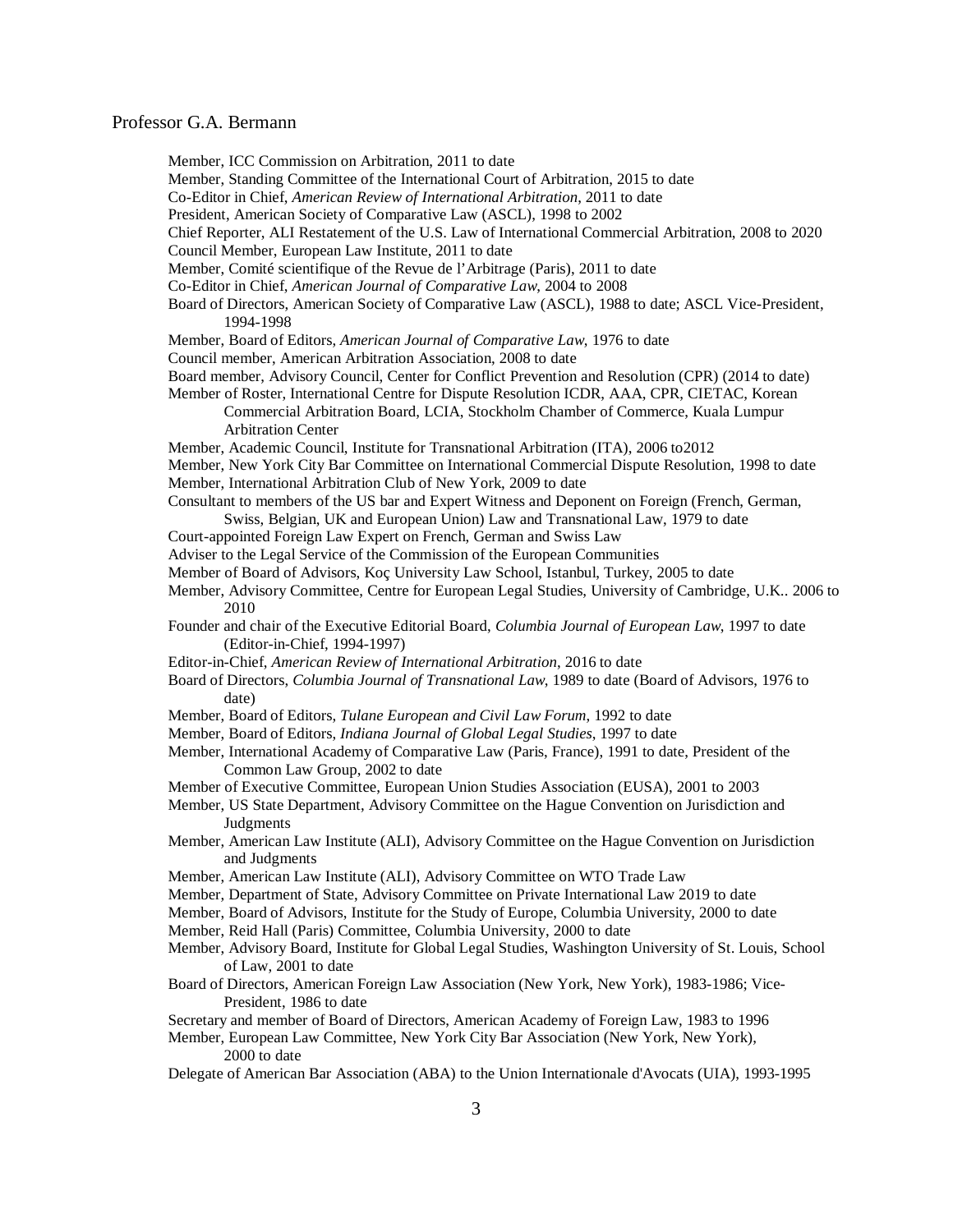- Member, Team Europe, EU Delegation to the US, 1992 to date
- Member, Société de Législation Comparée (Paris, France), 1980 to date
- Board of Directors, German American Law Association (GALA) (New York, New York), 1978-1982; member, 1978 to date
- Public Member, Administrative Conference of the United States, 1986-1989; Consultant, 1983-1986, 1989- 1995
- Executive Director, Leyden-Amsterdam-Columbia Summer Program in American Law (Netherlands), 1979-1982; member, Leyden-Amsterdam-Columbia Summer Program Board of Directors, 1979 to date

Consultant, New York State Bar Association, 1979-1981

Consultant and Lecturer, National Center for Administrative Justice, 1979-1982

#### **EDUCATION:**

#### **Legal**:

- Jervey Fellow, Parker School of Foreign and Comparative Law, 1973-1975, resulting in LL.M. Columbia University School of Law, 1975 (program of study of French, German and Swiss law)
- J.D. Yale Law School, 1971; Editor of the *Yale Law Journal*; Legal Education Research Project with Professor Robert B. Stevens (Stevens, Law Schools and Law Students, 59 Va. L. Rev. 551 (1973))

#### **Undergraduate**:

B.A. Yale College, 1967; Summa cum laude with exceptional distinction in political science; University Prize for best senior essay in political science; Phi Beta Kappa; Senior editor and copy editor Yale Daily *NEWS*; William S. Cowles Scholarship

#### **Other**:

Tocqueville-Fulbright Scholar, University of Paris I (Pantheon-Sorbonne), Paris, France, 2006 Visiting Fellow, Center for International Studies, Princeton University, Princeton, New Jersey, 2000 Visiting Scholar, Legal Service of the Commission of the European Communities, Brussels, Belgium, 1994 Visiting Scholar at Max Planck Institut für ausländishes öffentliches Recht und Völkerrecht, Heidelberg, Germany, 1976

Non-degree legal studies at University of Paris II, 1974-1975; University of Munich, 1975; and University of Heidelberg, 1976

Visiting Scholar at Conseil d'Etat, Paris, France, 1975

Marshall Scholar, University of Sussex, Falmer, Brighton, England, 1967-1968, in law and comparative politics

#### **PUBLICATIONS**:

- The Future of International Commercial Arbitration Understanding, in Cambridge Companion to International Arbitration (Chin Leng Lim, ed.) (forthcoming 2021)
- Procedures for Enforcement of New York Convention Awards, in Autonomous versus Domestic Standards under the New York Convention (Franco Ferrari & Friedrich Rosenfeld, eds.) (forthcoming 2021) Transnational Litigation (2d ed., West Pub.) (forthcoming 2021)

The Contribution of International Commercial to International Investment Arbitration, in International Investment Law: An Analysis of the Major Decisions Helene Ruiz-Fabri & Edoardo Stoppioni (forthcoming, Hart Pub. 2021)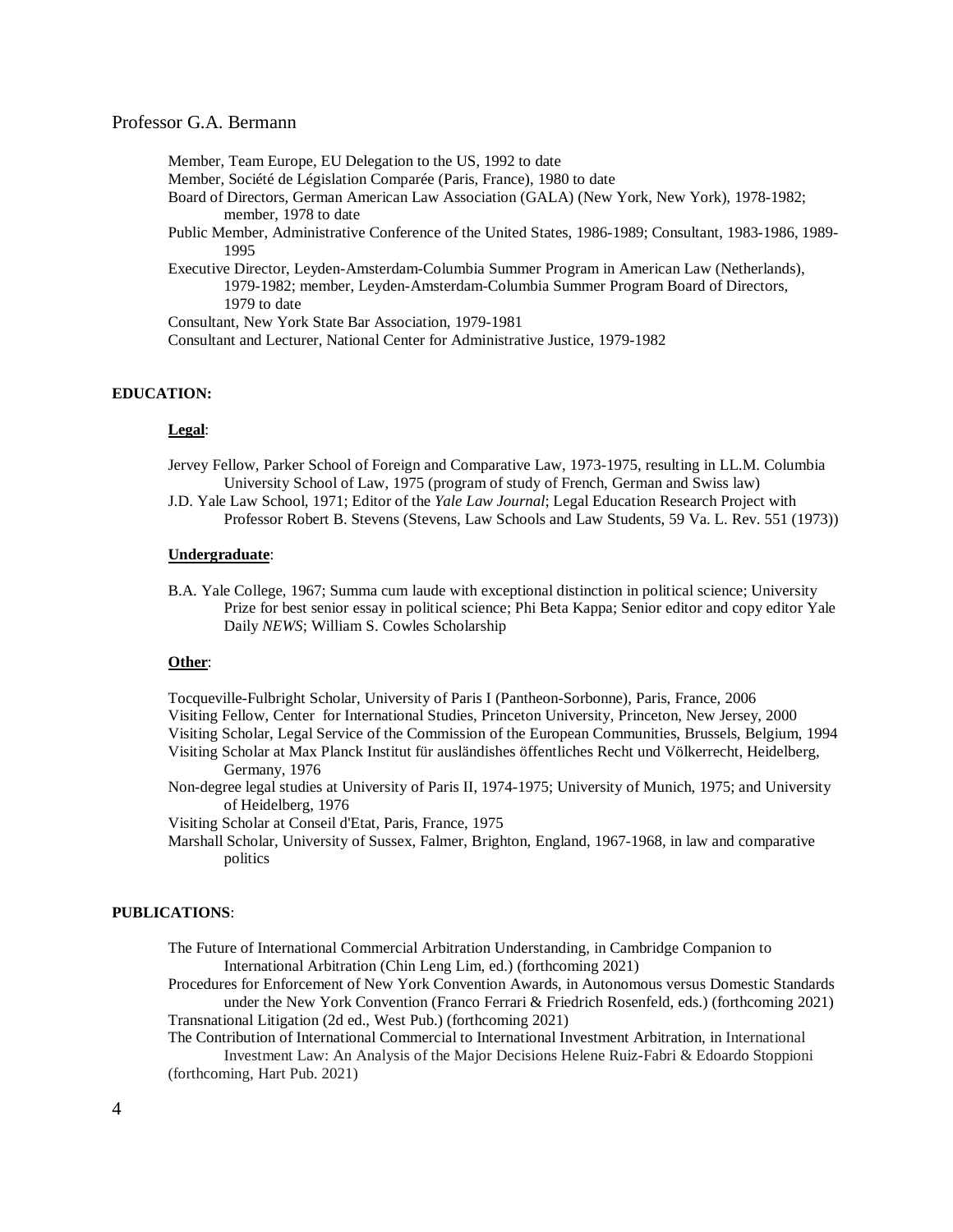Understanding ICSID Article 54, 35 ICSID Rev. \_\_\_ (2020)

Intersections between International Investment Arbitration and EU Law, in EU Investment Law and Arbitration, in International Arbitration & EU Law (Nico Lavranos & José Rafael

Mata Dona, eds.) (forthcoming, Oxford Univ. Press), 2021)

The Self-Styled "Autonomy" of International Arbitration, 36 Arb. Int'l 221 (2020)

International Commercial Arbitration (West. Pub. (2020)

Applicable Law and the Civil and Common Law Divide (forthcoming 2021)

Rescuing the Federal Arbitration Act, 20 Ybk Priv. Int'l L. 15 (Otto Schmidt Pub., Swiss Institute of Comparative Law 2020)

Private international Law in International Arbitration, in Private International Law: Contemporary Challenges and Continuing Relevance (eds. F. Ferrari & D. Fernandez-Arroyo) Edward Elgar Pub. (2020)

Costs Allocation in International Arbitration: What Normative Source If Any?, in Finances in International Arbitration (eds. S. Tung, F. Fortese ( C. Baltag), Wolters Kluwer Pub. p. 27 (2020)

What Does it Mean to be Pro-Arbitration?, 34 Arb. Int'l 341 (2018)

European Union Law and international Arbitration at a Crossroad, 42 Fordham Int'l L. J. 967 (2019) The Building of an Arbitration-Friendly Jurisdiction in Global Private International Law (eds. H. Muir-

Watt, L. Bizikova, A Brandao de Oliveira, D. Fernandez-Arroyo) 77, Edward Elgar Pub. 2019 Enforcing Legal Norms through Private Means, in Enforcement and Effectiveness of the Law in Reports of

the Montevideo Congress of the International Academy of Comparative Law, Springer Pub. 2019 Anti-Suit Injunctions in Max Planck Encyclopedia of international Law, Oxford U. Press 2019

Honoring the Parties' Intent, 2019 International Chamber of Commerce Bulletin 1 (2019)

Mandatory Rules of Law in International Arbitration, in Conflict of Laws in International Commercial Arbitration 513, Juris Pub. 2019

- Marek Safjan: A Comparative and International Law Colleague, in Festschrift, University of Warsaw faculty of law (2019)
- The Continuing Relevance of Private International Law (D. Fernandez-Arroyo & F. Ferrari, eds.) (Edward Elgar Pub. 2018)
- What Does it Mean to be "Pro-Arbitration?," 34 Arb. Int'l 341 (2018)

The Role of National Courts at the Threshold of Arbitration, 28 Am. Rev. Int'l Arb. 291 (2018)

International Commercial Arbitration and Private International Law (Hague Academy of Private International law, General Course) (2017)

ALI, Restatement of the US Law of International Commercial and Investor-State Arbitration

The Energy Charter Treaty and European Union Law, in International Arbitration in the Energy Sector (M. Scherer, ed.) (Oxford U. Press 2018)

The Interpretation and Application of the New York Convention in National Courts (Springer Pub. 2017) *Res Judicata* in International Arbitration, in A. Bjorklund, F. Ferrari & S. Kroll, Cambridge Compendium

of International Commercial and Investment Arbitration (Cambrudge U. Press. forthcoming 2019)

- European Union Law as a Jurisdictional and Substantive Defense in Investor-State Arbitration, in The Impact of EU Law on International Commercial Arbitration (F. Ferrari, ed., Juris Pub. 2017)
- The *Mitsubishi* Case, chapter in forthcoming Global Case-Study Book in Private International Law (Sciences Po Law School, Paris, forthcoming 2019)
- The *Yukos* Annulment: Answered and Unanswered Questions, 27 Am. Rev. Int'l Arb. 1 (2016)

International Standards as a Choice of Law Option in International Arbitration, 27 Am. Rev. Int'l Arb. 423 (2017)

Limits to Party Autonomy in Composition of the Arbitral Panel, in Limits to Party Autonomy in International Commercial Arbitration 83 (F. Ferrari, ed., Juris Pub. 2016)

Jurisdiction in International Arbitration: Courts v. Arbitrators, in International Commercial Arbitration in New York (eds. J. Carter & D. Lindsey) (2d ed., Oxford Univ. Press 2016)

Gateway-Schmateway: An Exchange between George Bermann and Alan Rau, 43 Peppedine L. Rev. 469 (2016)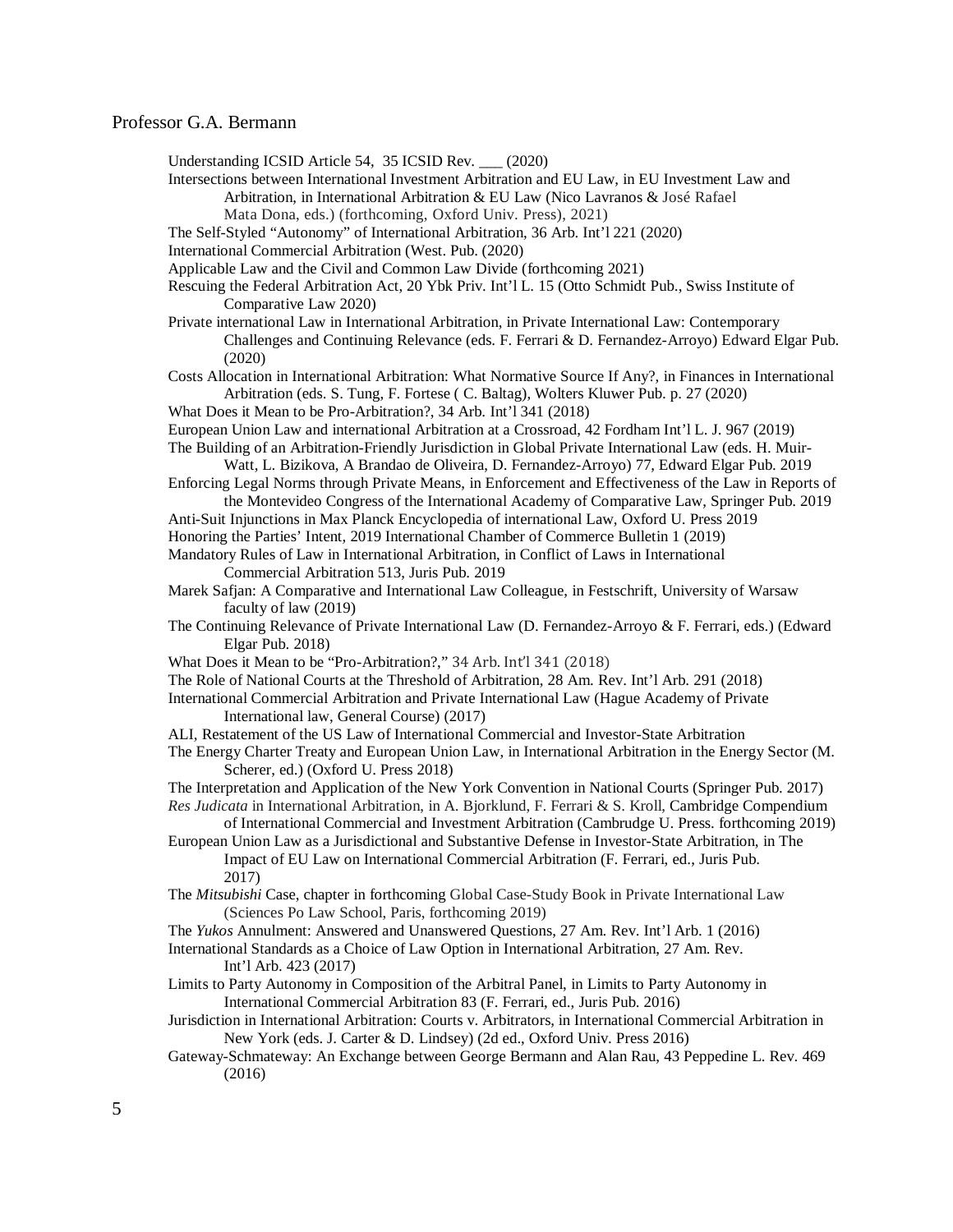- International Commercial Arbitration: Present Challenges and Future Prospects: Festschrift for John Beechey, in International Arbitration under Review (A. Carlevarsi, L. Levy, A. Mourre & E. Schwartz) 59 (ICC Pub. 2016)
- Cases & Materials on European Union Law (West Pub.,  $4<sup>th</sup>$  ed. 2015)
- "*Sounds and Silences*": Case note on the *Gazprom* Judgment of the European Court of Justice, Maastricht Journal of European and Comparative Law (2015)
- The European Law Institute: A Transatlantic Perspective (festschrift for Prof. Bernard Audit) (2015)
- International Standards as a Choice of Law Option in International Commercial Arbitration: Festschrift for Lawrence Craig (2015)
- Dramatic Sideshows at the Hearing, in Stories from the Hearing Room: Experience from Arbitral Practice (essays in honor of Michael E. Schneider, B. Ehle & D. Baizeau, eds (2015)
- A Reply to Chip Brower's "Hollow Spaces" (Buffalo Law Review 2014)
- Litigation in the Civil law and Common Law: The Basics, in Litigation Strategies and Practice (Barton Legum & Ethan A. Berghoff eds.) (2d edition 2014)
- International Commercial Arbitration: Past Present & Future (publication of Center for Conflict Prevention and Resolution (CPR) (2015)
- Dramatic Sideshows at the Hearing (festschrift for Michael Schneider) (2014)
- Une vue outré-atlantique de la Cour et de sa jurisprudence, in The Court of Justice and the Construction of Europe: Analysis and Perspectives on Sixty Years of case law 719 (T.M.CV. Asser Press 2013)
- Navigating EU Law and the Law of International Arbitration, 28 Arb. Int'l 397 (2012)
- Arbitrability Trouble, 23 Am. Rev. Int'l Arb. 367 (2012)
- The Supreme Court Trilogy and its Impact on U.S. Arbitration Law, 22 Amer. Rev. Int'l Arb. 551 (2011)
- Parallel Jurisdiction: Is Convergence Possible?, Yearbook of Private International Law, 2012; also in Coinvergence and divergence in private International Law (Liber amicorum forKurt Siehr (Katharina boele-Woelki, Talia Einhorn, Daniel Girsberger, & Syemon Symeonides, eds) 579 (Schultess Pub. 2010);Universidad Metropolitana (Caracas, Venezuela), Derecho y Democracia III 239 (2011)
- Comparing U.S. Law and the Law of the European Union (festschrift for Prof. Camille Jauffret-Spinosi) (Dalloz 2012)
- The "Gateway Problem" in International Commercial Arbitration, 37 Yale Journal of International Law 1 (2012); also in International Arbitration and International Commercial Law: Synergy, Convergence and Evolution (Liber amicorum for Eric Bergsten) (S. Kröll, L.A. Mistelis, P. Perales Viscasillas & V. Rogers, eds.) 55 (Kluwer 2011)
- The Prospects of *Eco Swiss v. Benetton* for International Commercial Arbitration: A Comment on *Eco Swiss v. Benetton,* in The Practice of Arbitration: Essays in Honor of Hans van Houtte (eds., P. Wautelet, T. Kruger & G. Coppens) 305 (Hart Pub. 2012)
- American Exceptionalism in International Arbitration, in Contemporary Issues in International Arbitration and Mediation: The Fordham Papers 2011 (Arthur Rovine, ed.) 3 (Martinus Nijhoff 2012); also in 2 Interdisciplinary Association of Comparative and Private International Law (IACPIL, Vienna, Austria) (2011)
- Reconciling European Union Law Demands with the Demands of International Arbitration, in "A Man for All Treaties" (Liber Amicorum JC Piris) (Jean Paul Jacqué et al., eds.) 41 (Bruylant, 2011); also in 34 Fordham Int'l L. J. 1193 (2011)
- The UK Supreme Court Speaks to International Arbitration: Learning from the *Dallah* Case, 22 American Review of International Arbitration 1 (2011)
- The Prospects of *Eco Swiss. v. Benetton* for International Commercial Arbitration (festschrift for Prof. Hans van Houtte)
- Domesticating the New York Convention: The Impact of the Federal Arbitration Act, 2011 Journal of International Dispute Settlement 317 (2011); also in Comparative Perspectives on international Arbitration (Giuditta Cordero Moss, ed.) (Cambridge Univ. Press (forthcoming (2012)
- Mandatory Rules in International Commercial Arbitration, in CONFLICT OF LAWS IN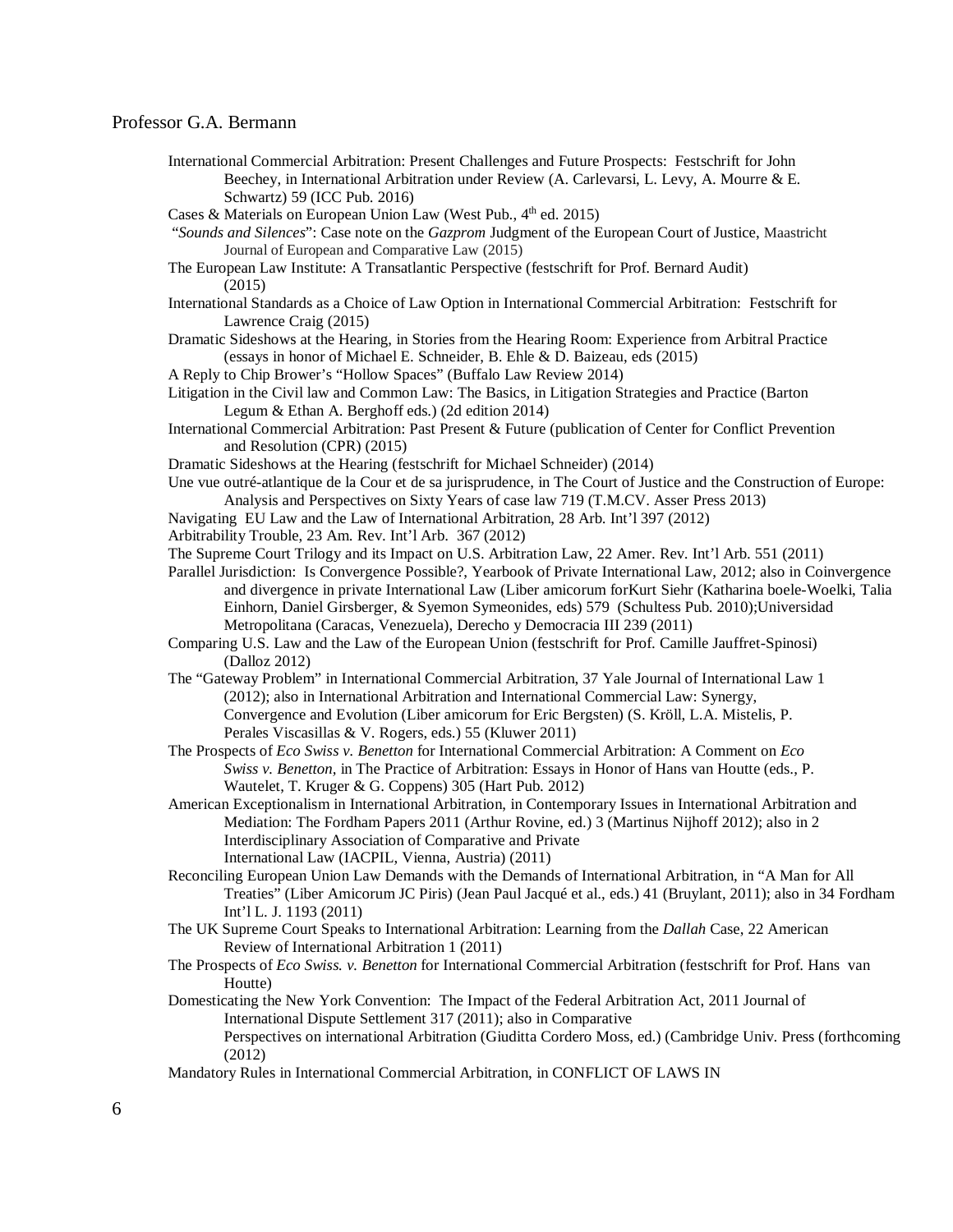INTERNATIONAL ARBITRATION (eds., F. Ferrari & S. Kroll) 325 (Sellier Pub., 2010)

American Law Institute, Restatement 3<sup>rd</sup> of the US Law of International Commercial Arbitration (in progress)

A Restatement of European Administrative Law: problems and prospects, in Comparative Administrative Law (Susan Rose-Ackerman & Peter L. Lindseth, eds.) 595 (Edward Elgar Pub. 2010)

UNCITRAL Guide to the New York Convention (with E. Gaillard) (in progress)

CASES AND MATERIALS ON WTO LAW (with P. Mavroidis & m. Wu) (West Pub., 2010)

CASES AND MATERIALS ON EUROPEAN UNION LAW,  $3<sup>rd</sup>$  ed. (with R. Goebel, W. Davey & E. Fox) (West Pub., 2010)

Jurisdiction: Courts vs. Arbitrators, in International Commercial Arbitration in New York, (James Carter & John Fellas, eds. (Oxford, 2010)

U.S. Class Actions and the 'Global Class,' 19 Kan. J. L. & Pub. Policy 91 (2009)

Restating the Law of International Commercial Arbitration, 42 N.Y.U. J. Law & Politics 175 (2009)

Ascertaining the Parties' Intentions in Arbitral Design, 113 Penn St. L. Rev. 993 (2009)

The Emergence of Transatlantic Regulation, in LEGAL CHALLENGES IN EU ADMINISTRATIVE LAW 168 (eds. H. Hofmann & A. Turk) (Elgar Pub. 2009)

THE INTERNATIONAL TRADE LAW OF CONTIBGENT PROTECTION (ed. with P. Mavroidis & K. Bagwell) (volume 3 in Columbia Law Series on WTO Law and Policy) (Cambridge Univ. Press, 2009)

New Frontiers in the Relationship between National and European Courts, 32 Ford. Int'l L. J. 601 (2009).

AMERICAN BAR ASSOCIATION GUIDE TO EUROPEAN UNION ADMINISTRATIVE LAW (6-volume set (ABA Pub., July 2008)

Americanization and Europeanization of Law: Are there Cultural Aspects?, in SESQUICERNTENNIAL ESSAYS OF THE FACULTY OF COLUMBIA LAW SCHOOL 20 (2008)

INTRODUCTION TO FRENCH LAW (with E. Picard) (Kluwer 2008)

FRENCH BUSINESS LAW IN TRANSLATION (2d ed. with P. Kirch) (Juris Pub. 2008)

The Role of Courts and arbitrators in determining Arbitral Jurisdiction in U.S. Law, in festrschrift for Pierre Tercier 727 (Montcretien 2008)

National Parliaments and Subsidiarity: An Outsider's View, in THE LISBON TREATY: THE IRISH NO (I. Pernice, ed.) 453 (Nomos 2008)

The American Law Institute Goes Global, 16 Willamette J. Int'l L. & Disp. Resol. 300 (2008)

Mandatory Rules of Law in International Arbitration, 18 Am. Rev. Int'l Arb. 1 (2007), reprinted in

MANDATORY RULES OF LAW IN INTERNATIONAL ARBITRATION (ed. with Loukas Mistelis) 1 (Juris Pub. 2011)

WTO LAW AND DEVELOPING COUNTRIES (ed. with P. Mavroidis) (volume 2 in Columbia Law Series on WTO Law and Policy) (Cambridge Univ. Press, 2007)

Parallel Litigation and the Transnational Civil Procedure Rules, Rev. It. Diritto Privado (2007)

The Emergence of Transatlantic Regulation, in The Move to an Integrated Administration (Hoffmaan & Turk, eds, Elgar Pub. 2008)

La concertation reglementaire transatlantique, in VERS DE NOUVEAUX EQUILIBRES ENTRE ORDRES JURIDIQUES (festschrift for Helene Gaudemet-Tallon, Dalloz 2008)

La protection des droits de l'individu aux Etats-Unis: proportionnalite et federalisme, in Droit global: Des droits au droit : les droits de la personne, fondement du droit (ed. L. Vogel) (Publications of Institut de Droit Compare), p. 41 (2007)

The Emergence of Transatlantic Regulation, in ECONOMIC LAW AND JUSTICE IN TIMES OF GLOBALISATION (festschrift for Judge and Prof. Carl Baudenbacher) 275 (Nomos 2007)

Bilingualism and Translation in the US Legal System: A Study of the Louisiana Experience, in 54 AJCL Supp. (2006) p. 89

Constitutional Lessons from Europe, in festschrift for Francis Jacobs, 29 Ford Intl LJ 601 (2006)

Litigation in the Civil Law and the Common Law, in International Litigation (ed. B. Legum) 15 (ABA Pub. 2006) The Highest Court in Federal Systems, in The Future of the European Judicial system in a Comparative Perspective,

Nomos, Berlin (eds. I. Pernice, J. Kokott, C. Saunders) p. 91 (2006)

Introduction to "Immunity and Accountability: Is the Balance Shifting?," Proceedings of the American Society of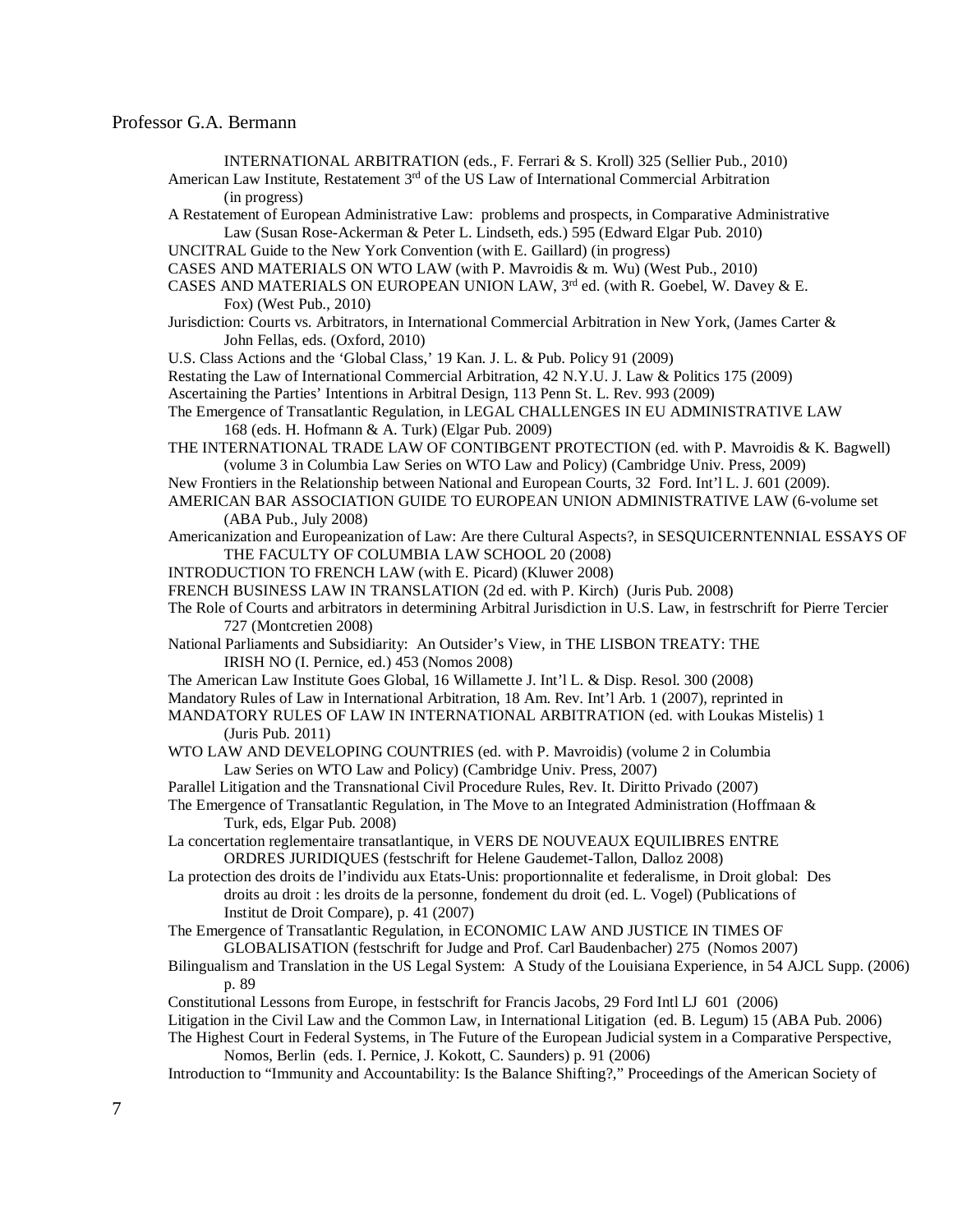International Law (2005 annual meeting, Washington DC), 2005 ASIL Proceedings, p. 227 (2006) Jurisdictional and *Forum non Conveniens* Limitations on the Enforcement of Foreign Arbitral Awards (co-authored report of New York City Bar Association, Committee on International Commercial Dispute Resolution

- The Constitution, International Treaties and Contracts, in Convergence of Legal Systems in the 21<sup>st</sup> Century: General Reports 16th Congress, Brisbane (Bruylant Pub.), p. 1073 (2006)
- Constitutional Steps toward Administrative Legitimacy in the European Union, in Festschrift for Prof. Xavier-Blanc Jouvan (forthcoming 2007)
- La concertation reglementaire transatlantique, in Festschrift for Prof. Helene Gaudemet-Tallon (forthcoming 2007)

World Trade and Human Health and Safety (ed. with P. Mavroidis) (volume 1 in Columbia Law Series on WTO Law and Policy (Cambridge Univ. Press, 2006)

Executive Power in the New European Constitution, 3 Int'l J. Const'l L. 440-47 (2005).

<http://icon.oupjournals.org/cgi/reprint/3/2-3/440?ijkey=X1dLQfEComNDzAp&keytype=ref> PARTY AUTONOMY: CONSTITUTIONAL AND INTERNATIONAL LIMITS IN COMPARATIVE PERSPECTIVE (Juris Pub. 2005)

The Application of Private International Law Norms to 'Third Countries': The Jurisdiction and Judgments Example, in International Civil litigation in Europe and Relations with Third States (N. Watte & A. Nuyts, eds.) 55 (Bruylant, Brussels, 2005)

Executive Power in the New European Constitution, 3 Int'l J. Const'l L. 421 (2005)

FRENCH BUSINESS LAW IN TRANSLATION (with P. Kirch) (Juris Pub 2005)

LAW AND GOVERNANCE IN AN ENLARGED EUROPEAN UNION (ed., with K.Pistor) (Hart Pub., Oxford 2004)

INTERNATION COMMERCIAL ARBITRATION (West Pub., forthcoming 2005)

- Litigation under the Civil Law and the Common Law, in International Litigation Deskbook: Strategies and Practice in Cross-Border Disputes (ed. B. Legum) (ABA Publishing, forthcoming 2005)
- *Marbury v. Madison*: Implications for European Law, 36 G.W.U. Int'l L. Rev. 557 (2004)
- Competences of the Union, in EUROPEAN UNION LAW FOR THE 21st CENTURY: RE-THINKING THE NEW LEGAL ORDER (T. Tridimas & P. Nebbia, eds.) 65 (Hart Pub., Oxford 2004)
- Le droit comparé et le droit international: alliés ou ennemis?, 2003 Revue internationale de droit comparé 519 (2003)
- TRANSNATIONAL LITIGATION (West Pub. 2003)
- The Constitutional Convention and EU Institutional Reform, in THE GOVERNMENT OF EUROPE: INSTITUTIONAL DESIGN FOR THE EUROPEAN UNION (J.M. Beneyto Perez, ed.) 27 (S.L. Dykinson, Madrid, 2003), republished in THE GOVERNMENT OF EUROPE: WHICH INSTITUTIONAL DESIGN FOR THE EUROPEAN UNION? (J.M.Beneyto Perez & I. Pernice, eds) 119 (Nomos Verlagsgesellschaft, Baden-Baden 2004)
- Member State Liability in the Member State's Own Court: An American Comparison,"in UNE COMMUNAUTE DE DROIT (festschrift for President Gil Carlos Rodriguez Iglesias, European Court of Justice) 305 (BWV Pub. Berlin 2003)
- Policy Recommendations for Dispute Prevention and Dispute Settlement in Transatlantic Relations: Legal Perspectives, in TRANSATLANTIC ECONOMIC DISPUTES: THE EU, THE US, AND THE WTO (E-U Petersmann & M. Pollack, eds) 569 (Oxford Univ. Press 2003)
- CASES AND MATERIALS ON EUROPEAN UNION LAW (with R. Goebel, W. Davey & E. Fox) (West Pub. 2d ed. 2002), plus SELECTED DOCUMENTS (2d ed. 2002), caesbook supplement (2004)
- Proportionality and Subsidiarity; in THE LAW OF THE SINGLE EUROPEAN MARKET: UNPACKING THE PREMISES (C. Barnard & J. Scott, eds.) 75 (Hart Pub. 2002)
- Law in an Enlarged European Union, in LAW AND LAWS IN A MULTI-STATE SYSTEM (festscrift in honor of Prof. Arthur von Mehren) (S. Symeonides & J. Nafziger, eds.) 555 (Transnational Pub. 2002)

TRANSATLANTIC REGULATORY COOPERATION: LEGAL PROBLEMS AND POLITICAL PROSPECTS (Oxford University Press) (ed., with M. Herdegen & P. Lindseth) (2001)

The Role of Law in the Functioning of Federal Systems, in THE FEDERAL VISION (K. Nicolaidis & R. Howse, eds.) 191 (Oxford Univ. Press 2001)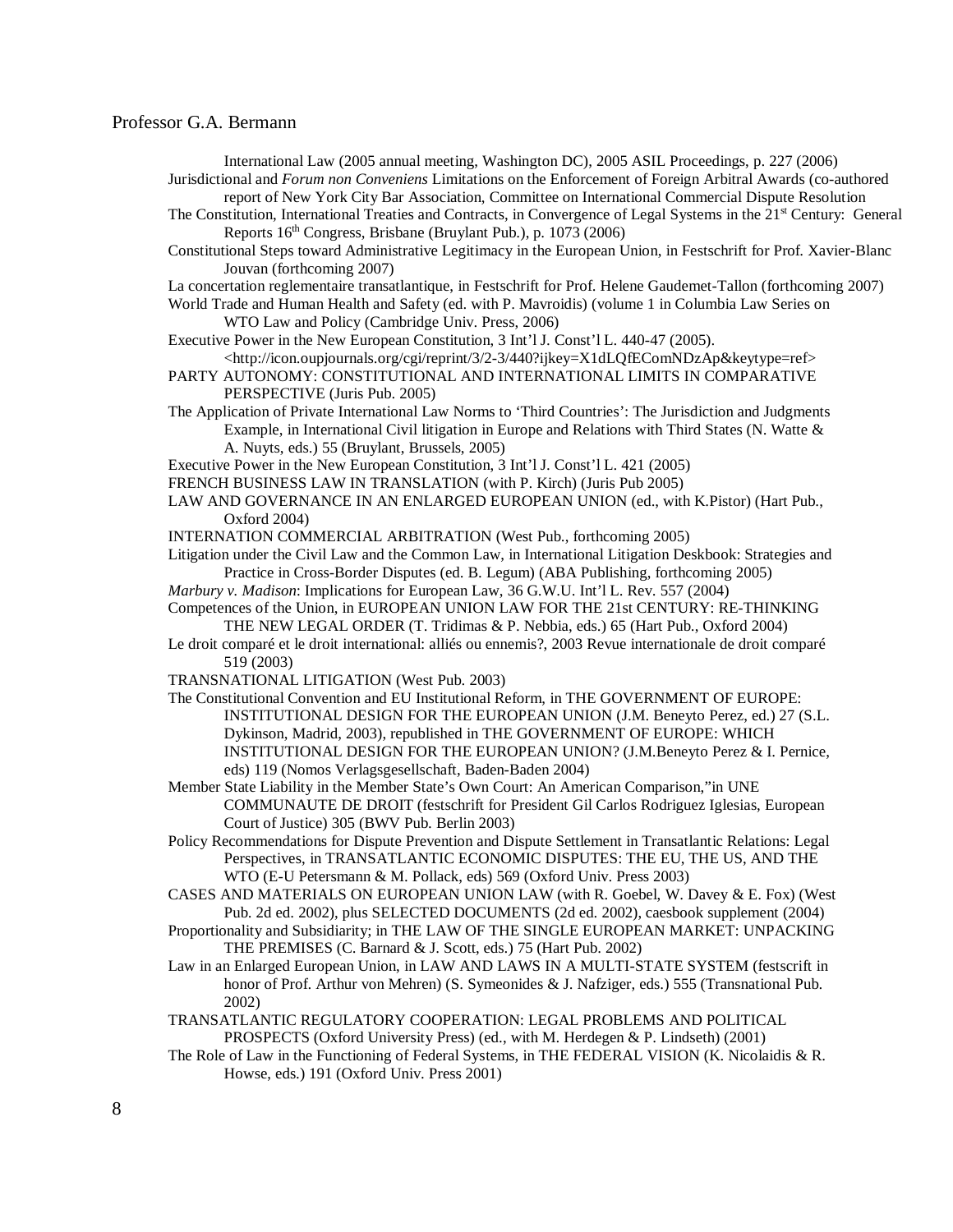European Law: Yesterday, Today and Tomorrow, 36 Texas Int'l L.J. 525 (2001)

The Discipline of Comparative Law in the United States, 1999 Revue Internationale de Droit Comparé 1041 (1999)

Judicial Enforcement of Federalism Principles, in ENTWICKLUNGS PERSPEKTIVEN DER EUROPAISCHEN VERFASSUNG IM LICHTE DES VERTRAGS VON AMSTERDAM (M. Klöpfer & I. Pernice, eds.) 64 (Nomos Verlagsgesellschaft, Baden-Baden 1999)

Comparative Law in the New European Community (festschrift for Prof. Rudolf Schlesinger), 21 Hastings Int'l & Comp. L. Rev. 865 (1998)

The European Intergovernmental Conference: An American Perspective (festschrift for Prof. Peter Herzog), 25 Syracuse J. Int'l L. & Comm. 61 (1998)

Provisional Relief in Transnational Litigation, 35 Colum. J. Transnat'l L. 553 (1997)

REGULATORY FEDERALISM: EUROPEAN UNION AND UNITED STATES (Hague Academy of International Law), 263 Recueil des Cours de l'Académie de Droit International de la Haye 9 (1997)

Comparative Law in Administrative Law, in L'ETAT DE DROIT (Mélanges en l'honneur de Guy Braibant) 29 (Editions Dalloz, Paris 1996)

Regulatory Decisionmaking in the European Commission, 1 Colum. J. Eur. L. 415 (1996)

Regulatory Cooperation Between the European Commission and U.S. Administrative Agencies, 9 Adm. L.J. of Amer. Univ. 933 (1996)

European Community Law from a U.S. Perspective, 4 Tulane J. Int'l & Comp. L. 1 (1995)

Managing Regulatory Rapprochement: Institutional and Procedural Approaches, in REGULATORY CO-OPERATION FOR AN INTERDEPENDENT WORLD 73 (OECD Pub. 1994)

Taking Subsidiarity Seriously: Federalism in the European Community and the United States, 94 Colum. L. Rev. 331 (1994)

Subsidiarity and the European Community, 17 Hastings Int'l & Comp. L. Rev. 97 (1993); reprinted in 3 [Canadian] National Journal of Constitutional Law [Revue Nationale de Droit Constitutionnel] 357 (1993) and in EUROPE AFTER MAASTRICHT: AMERICAN AND EUROPEAN PERSPECTIVES (P. Lützeler, ed.) 139 (Providence: Berghahn Books 1994)

A Commentary on the Harmonization of European Private Law, 1 Tulane J. Int'l & Comp. L. 47 (1993)

Competence to Set Aside an Award and Procedural Grounds for Refusing Enforcement: The Viewpoint and Role of the Arbitration Law Expert, in IUS ARBITRALE INTERNATIONALE, ESSAYS IN HONOR OFHANS SMIT (T. Carbonneau & V. Pechota, eds.), 3 Am. Rev. Int'l Arb. 93 (1992)

Bijuralism in Federal Systems and in Systems of Local Autonomy (with M. Hilf), in GENERAL REPORTS OF THE XIIITH INTERNATIONAL CONGRESS OF THE INTERNATIONAL ACADEMY OF COMPARATIVE LAW (Montreal, Aug. 1990) 21 (Cowansville, Quebec: Les Editions Yvon Blais 1992)

Administrative Law, in INTRODUCTION TO THE LAW OF THE UNITED STATES (ch. 5) (T. Ansay & D. Clark, eds.) 92 (Berlin: Duncker & Humblot 1992)

Regulatory Cooperation with Counterpart Agencies Abroad: The FAA's Aircraft Certification Experience, 24 Law & Policy in Int'l Bus. 669 (1993), also published in Administrative Conference of the US, Recommendations and Reports 63-172 (1991)

EEC Community-Building under the Single European Act, in COMPARATIVE AND PRIVATE INTERNATIONAL LAW (festschrift for John Henry Merryman) (D. Clark, ed.) 333 (Berlin: Duncker & Humblot 1990)

The Use of Anti-Suit Injunctions in International Litigation, 28 Colum. J. Transnat'l L. 501 (1989)

The Single European Act: A New Constitution for the Community?, 27 Colum. J. Transnat'l L. 529 (1989)

The Hague Evidence Convention in the Supreme Court: A Critique of the *Aérospatiale* Decision, 63 Tulane L. Rev. 525 (1989)

FRENCH LAW: CONSTITUTION AND SELECTIVE LEGISLATION (Transnational Juris Pub.) (with H. de Vries & N. Galston) (1988) (with annual supplements)

Federal Tort Claims at the Agency Level: The FTCA Administrative Process, 35 Case W. Res. L. Rev. 509 (1985)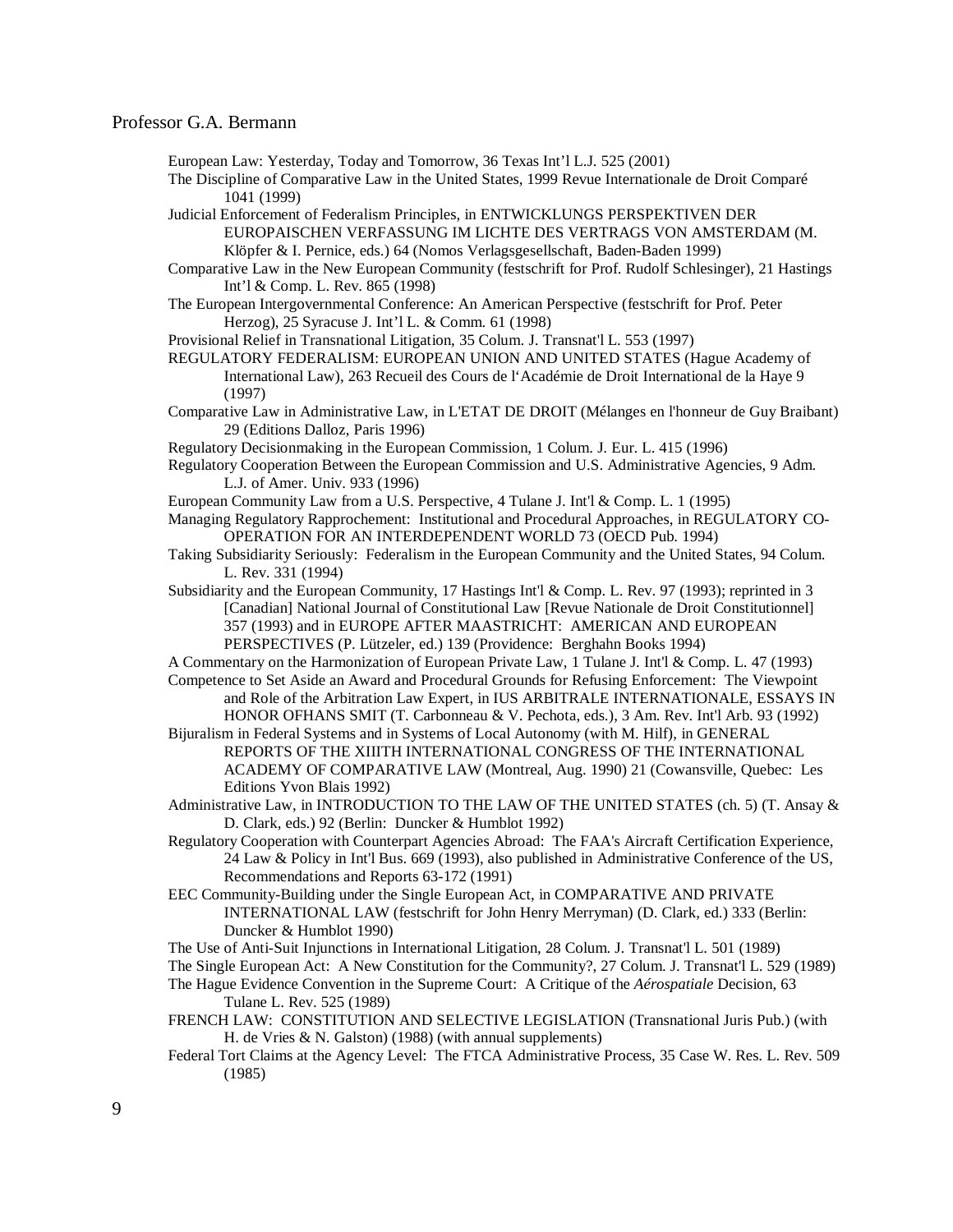- Administrative Handling of Monetary Claims: Tort Claims at the Agency Level, in Administrative Conference of the United States, Administrative Conference of the US, Recommendations and Reports 639-895 (1984)
- La Responsabilité civile des fonctionnaires au niveau fédéral aux Etats-Unis: vers la solution d'une crise, 1983 Revue Internationale de Droit Comparé 319 (1983)

Occupational Licensing in New York State: A Report of the New York State Bar Association, published in New York State Bar Association, NEW YORK STATE REGULATORY REFORM 10 (1982)

Contracts between States and Foreign Nationals: A Reassessment, in INTERNATIONAL CONTRACTS (H. Smit, N. Galston & S. Levitsky, eds.) 184 (New York: Matthew Bender 1981)

French Treaties and French Courts: Two Problems in Supremacy, 28 Int'l & Comp. L.Q. 458 (1979) Integrating Governmental and Officer Tort Liability, 77 Colum. L. Rev. 1175 (1977)

The Scope of Judicial Review in French Administrative Law, 16 Colum. J. Transnat'l L. 195 (1977)

Les Droits de la défense: réflexions comparatives sur les droits administratifs français et américains Β propos d'un cas concret, Actualité Juridique Droit Administratif (AJDA) 410 (1975)

Bringing the Vagueness Doctrine on Campus, 80 Yale L.J. 1261 (1971) (with Ballard Jamieson, Jr.)

#### **CONFERENCE AND WORKSHOP PAPERS. PRESENTATIONS AND REPORTS**:

International Arbitration and EU Law: What Next? (keynote address, annual Fordham Conference at New York Arbitration Week, Nov. 20, 2020)

Interim Measures in International Arbitration (V Oxford Arbitration Day, Nov. 13, 2020)

Applicable Law and the Civil and Common Law Divide (conference of Cour europeenne d'arbitrage, Oct. 26, 2020)

International Investment Law and EU Law (keynote address at conference on "Global Trends in Arbitration" (Stockholm Centre for Commercial Law & Oxford University, Sept. 25, 2020)

Examining Expert Witnesses (12th annual Moscow dispute resolution conference, Sept. 17, 2020)

- International Arbitration in Europe under Covid-19 (conference on Regional Perspectives on Investor-State Claims in Light of COVID-19American Bar Association, International Law Section, July 17, 2020)
- US Discovery for International Arbitration (conference of Davis Polk & Wardwell LLP at Paris Arbitration Week, July 9, 2020)
- International Arbitration as Autonomous Regime (conference of Herbert Smith LLP at Paris Arbitration Week, July 7, 2020)

Stories from the Hearing Room (annual meeting of Institute for Transnational Arbitration, June 17, 2020) Dispute Resolution in Pandemic Times (Italian Forum on International Arbitration, Apr. 29, 2020)

Class Arbitration (annual meeting of ABA Section of International Law, Apr. 23, 2020)

*Mitsubishi* and its Learning (International Congress of Commercial Arbitration, Apr. 5, 2020)

Reflections on the Restatement (Pepperdine Univ. School of Law. Feb. 29, 2020)

Reform of the Investor-State System: UNCITRAL Working Group III (New York International Arbitration Center, Feb. 6, 2020)

What Does it Mean to Be Pro-Arbitration? (address at Miami office of Holland & Knight, Jan. 15, 2020)

The New International Arbitration Restatement (lead event, 1<sup>st</sup> annual New York Arbitration Week, Nov. 20, 2019)

The Self-Styled Autonomy of International Arbitration (Global Arbitration Review, Atlanta, Ga., Sept. 9, 2019)

- Interim Measures in International Commercial Arbitration (University of Lausanne, Switzerland, May 23, 2019)
- Moderator, Fallout from the *Achmea* Judgment (American Society of International Law annual meeting, Washington DC, Mar. 30, 2019)

Mandatory Law in International Arbitration (IBA annual meeting, Montreal, Canada, Mar. 15, 2019)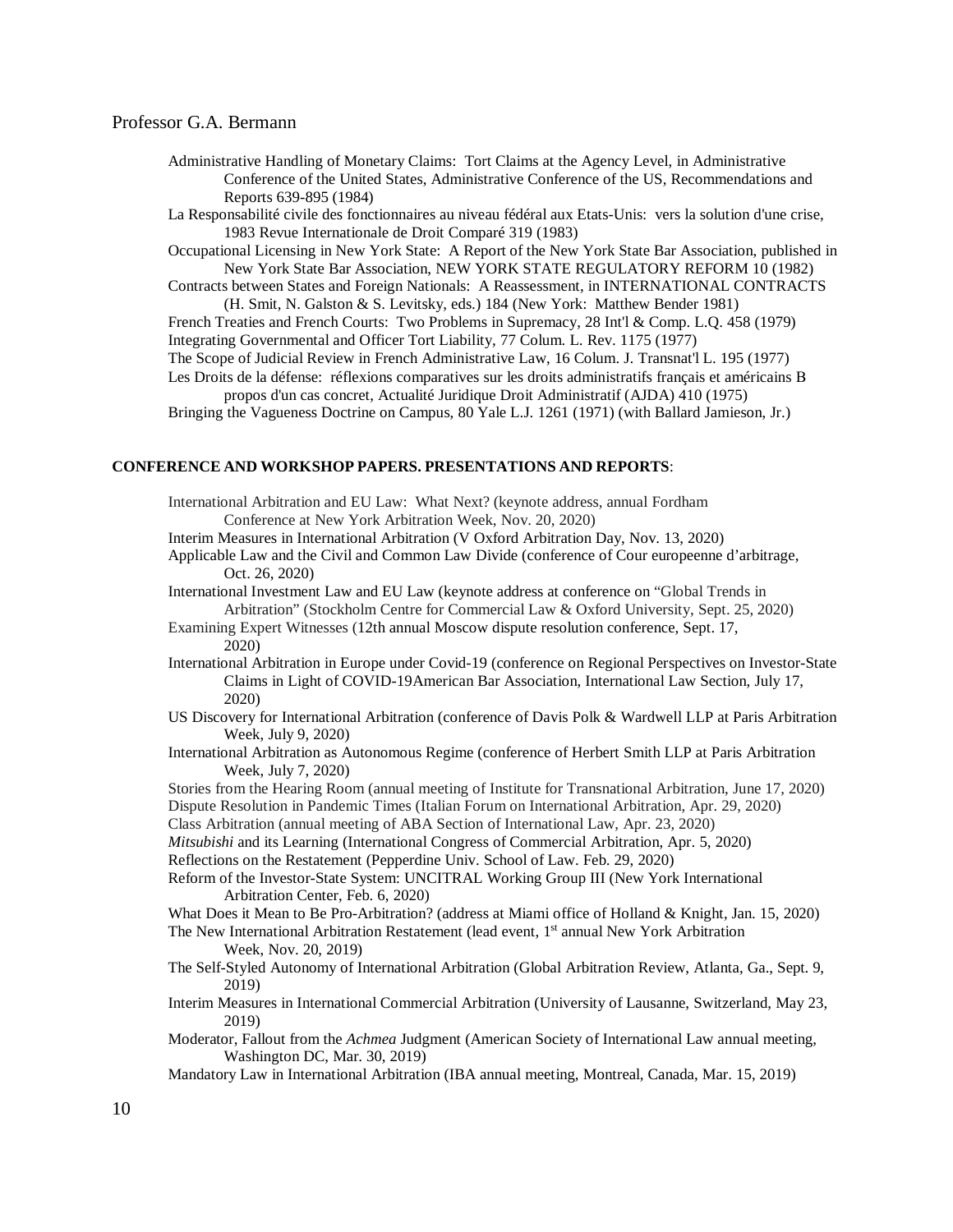- Moderator, The EU Challenge to Investor-State Arbitration, Columbia Arbitration Day (Mar. 8, 2019)
- Revisiting International Arbitral Awards (conference at International Chamber of Commerce, Paris, Feb. 15, 2019)
- The Future of Investment Treaty Arbitration (conference at Centre for Advanced Research in Dispute Settlement (CARDS), Paris, Feb. 5, 2019)

Reform of the Investor State Dispute Settlement (conference at University of Oslo, Norway, Feb. 1, 2019) Gateway Issues in International Arbitration (conference at Casablanca International Mediation and

Arbitration Center, Casablanca, Morocco, Nov. 30, 2018)

- Extraterritoriality in Anti-Corruption Law and Economic Sanctions (conference of Alliance Program, Columbia Law School, Nov. 19, 2018)
- Private International Law and International Arbitration (conference on continuing relevance of private international law, New York Univ. Law School, Nov. 16, 2018)

International Arbitration and European Union Law (conference on the Future of International Arbitration in Europe, Stockholm Centre for Commercial Law & Oxford Instiotute of European and Comparative Law, Stockholm, Sweden, Oct. 26, 2018)

Twilight Issues in International Arbitration (further workshop, FGV Direito SP University, Sao Paulo, Brazil, Oct. 19, 2018)

- Procedural Due Process "Paranoia " (book launch for Luke Sobota's "General Principles of Law and International Due Process," New York International Arbitration Center, Oct. 16, 2018)
- Casting Light on Twilight Issues in International Arbitration (conference in honor of Gabrielle Kaufmann-Kohler, University of Geneva, Sept. 27, 2018),

International Arbitration and its Current Challenges, Kyoto University, Japan, (July 26, 2018)

- Extraterritorial Application of National Regulatory Law (conference at University of Paris/Sorbonne, July 9, 2018)
- The *Achmea* Decision and the ECJ's Challenge to International Investment Arbitration, University of Amsterdam, (June 26, 2018)
- Sources of Law for Twilight Issues in International Arbitration (project conference at Singapore International Arbitration Center (May 18, 2018))
- The Role of US Courts in the Enforcement of Arbitral Awards, University of Milan (May 16, 2018)

Normative Sources for Twilight Issues in International Arbitration (project conference at Queen Mary College, University of London, UK (April 24, 2018))

Challenges in the Restatement of the US Law of International Commercial and Investment Arbitration (presentation to the bench and bar of the federal district court for the southern district of Texas, Houston, Texas, April 9, 2018)

- The New York Convention and European Union Law (conference at Corpus Cristi College, University of Oxford (UK), Institute of European and Comparative Law, Oxford, UK, Mar. 23, 2018)
- International Arbitration and the Law of the Second Circuit (conference at Sidley Austin, New York, Mar. 6, 2018)

The New York Convention : Unresolved Issues 60 Years On, Columbia Arbitration Day, Columbia Law School (Mar. 2, 2018)

- European Union Law and International Arbitration : A Collision Course, at Georgetown University Law Center, Feb. 22, 2018
- The Singularity of Investor-State Arbitration, Chinese International Economic and Trade Arbitration Commission (CIETAC), Beijing, China (Dec. 4, 2017)
- The Enforceability of Annulled Awards (presentation at GAR Live Paris, Nov. 29, 2017)
- *Les Porosités du droit* (conference at American University School of Law, Oct. 26, 2017)
- Privilege and International Arbitration : Cross-Border Clarity or Confusion in Law and Practice ? 17th annual meeting, College of Commercial Arbitrators, Mionneapolis, MN, Oct. 13, 2017)
- Capacity Building in Investor-State Arbitration (conference on Asia-Pacific Economic Cooperation (APEC) at World Bank, Washington DC, Oct. 6, 2017)
- Enforcement of Arbitral Awards : The Challenges for Award Creditors (presentation at Hogan Lovells, New York, Sept. 28, 2017)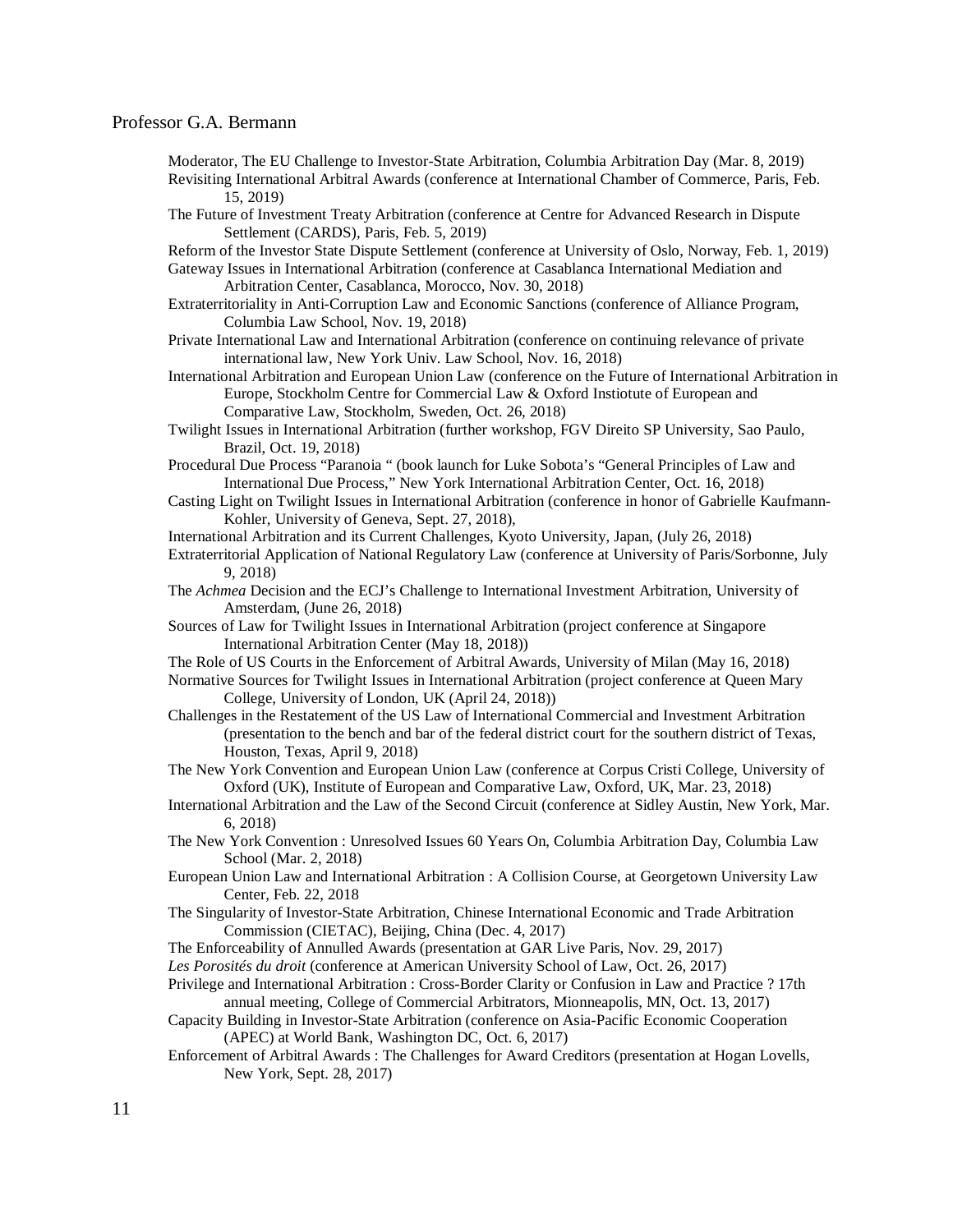- Twilight Issues in International Arbitration (presentation at Rio de Janeiro Bar Association, Rio de Janeiro, Brazil, Sept. 22, 2017)
- The Opportunity to Present One's Case : Equality of Arms (presentation at 16th International Arbitration Congress of the Comité Brasileiro de Arbitragem, Gramado, Brazil, Sept. 25, 2017)

Is Arbitration Insufficiently Predictable ? (presentation at 6th annual GAR Live New York, Sept. 12, 2017) The Interpretation and Application of the New York Convention : Taking Stock of the Practice (New

York International Arbitration Center, Sept. 11, 2016)

- International Framework of Arbitration: where are the Needs? (congress of United Nations Commission on International Trade Law, Vienna, Austria, July 6, 2017)
- Interview with George Bermann by Anne Marie Whitsell, Georgetown Law Center, ICC Young Arbitrators Forum (YAF), Columbia Law School, New York, June 9, 2017)
- Moderator, Getting the Facts Straight : Empirical Data on International Arbitration (annual meeting of American Arbitration Association, International Center for Dispute Resolution, at Columbia Law School, New York, NY, May 24, 2017)
- The Direct Effect of International Treaties in U.S. Law (seminar with judges of US Supreme Court and European Court of Justice, American University School of Law, Washington, DC, Apr. 19, 2017)
- Sanctioning Corruption in International Arbitration (seminar at Cleary Gottlieb LLP, New York (Apr. 20, 2017)
- Moderator, « The Right to be Forgotten » (seminar between judges of US Supreme Court and European Court of Justice, US Supreme Court, Washington, DC, Apr. 18, 2017)
- The Bases for Jurisdiction in Private International Disputes, American Society of international Law (ASIL) annual meeting, Washington DC (April 14, 2017)
- The Future of International Arbitration in a Trump and Brexit Era and its Impact on the Other « Seats » with Other Legal and Political Developments (presentation at U Penn International Arbitration Day, Mar. 27, 2017)
- Reshaping International Investment Law and the Investor-State Dispute Settlement System (conference at University Paris, Sorbonne Law School, March 15, 2017)
- Moderator, Conflicting Supranational Obligations : The Complex Web of State Liability (panel at Columbia Arbitration Day, Mar. 3, 2017)
- Moderator, International Arbitration Amid Other International Regimes (panel at Columbia Arbitration Day, Mar. 3, 2016)
- Challenges in the Enforcement and Execution of ICSID Awards (conference at Freshfields, Mar. 1, 2016)
- Private Law Enforcement as a Public Law Enforcement Alternative (keynote address, World Congress of Interrnational Academy of Comparative Law, Montevideo, Uruguay, Nov. 19, 2016)
- Chair, Workshop on Twilight Issues in International Arbitration (New York International Arbitration Center, Nov. 11, 2016)
- The European Union's Jurisdictional and Substantive Challenges to International Investment Arbitration (conference at NYU Law School, Oct. 31, 2016)
- New Directions in Comparative Law Scholarship (presentation at annual meeting of American Society of Comparative Law, University of Washington, Seattle, Wash., Oct. 28, 2016)
- Enforceability of Annulled Awards (conference at Fordham Law School, Oct. 14, 2016)
- Extension of Arbitration Agreements to Non-Signatories (Keynote address, Vilnius Arbitration Day, Vilnius, Lithuania, Oct.. 7, 2016)
- European Union and its Conflicts with International Arbitration (bar association conference, Vilnius, Lithuania, Oct. 6, 2016)
- The Role of International Standards as Legal Norms (International Bar Association meeting, Washington DC, Sept. 22, 2016)
- ICC Institutional Reform : Too Far or not Far Enough ? (International Chamber of Commerce conference, New York, Sept. 14, 2016)
- The Law in European Union Law (presentation at the annual Medina Conference for members of the judiciary, Princeton University, May 11, 2016)
- The Enforceability of Arbitration Agreements (presentation at the biennial meeting of the International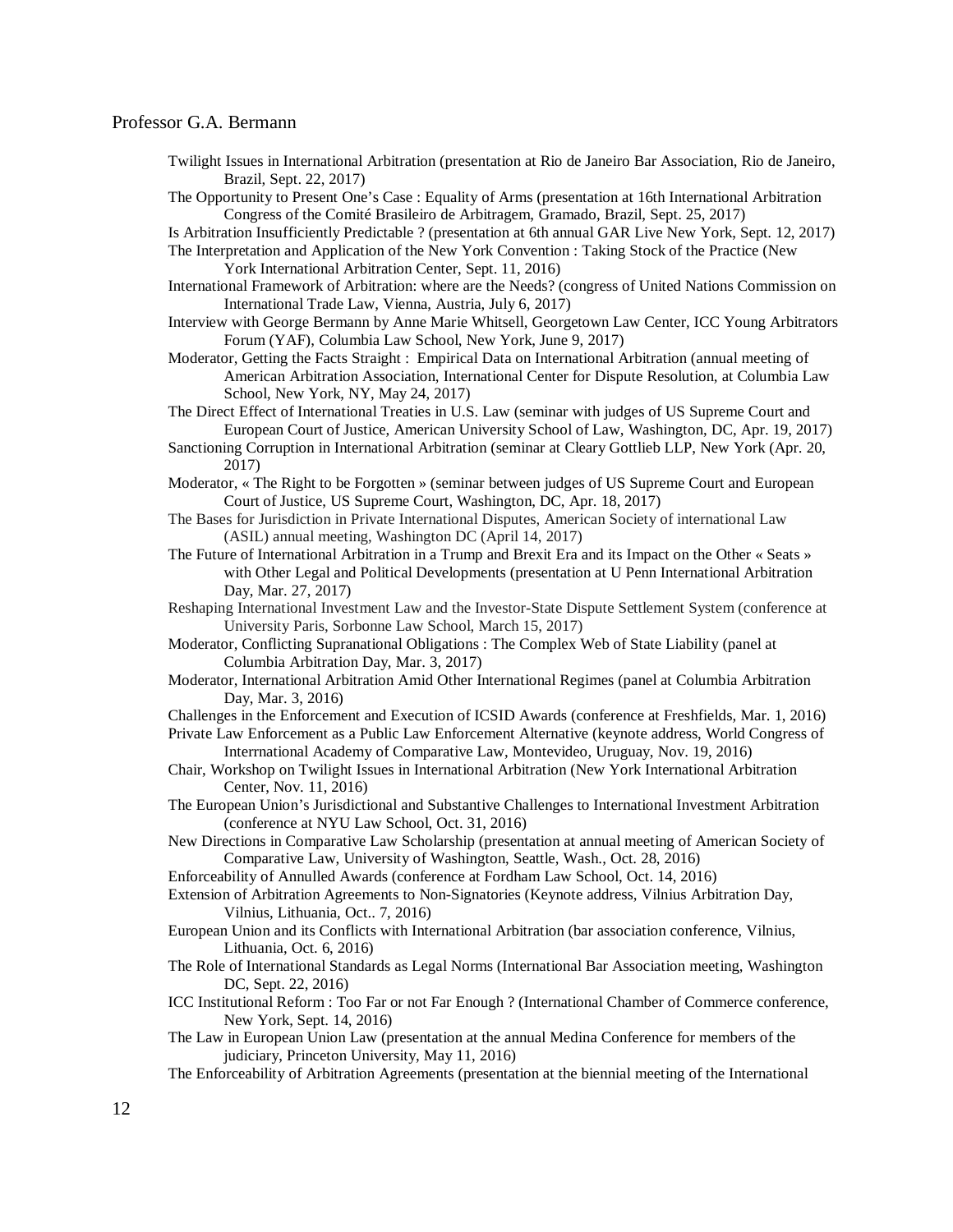Congress of Commercial Arbitration, Mauritius, May 8, 2016)

- International Standards in Interpretation of the New York Convention (conference at NY U Law School, Apr. 19, 2016)
- The International Arbitration Restatement and its Controversies (presentation at Jones Day, New York, Apr. 14, 2016)

The Fate of Arbitration Agreements in National Courts (presentation to the Queen Mary College, University of London, LLM Program, Paris, March 15, 2016)

- Revisiting *Chromalloy* : Enforcing Vacated Awards under the New York Convention (presentation at Sidley & Austin, LLP, New York, Mar. 8, 2016)
- Restatement Challenges (breakfast presentation to the State Bar of Georgia, the Atlanta International Arbitration Society, and the Atlanta Center for international Arbitration & Mediation, Atlanta, Ga., Feb. 26, 2016)
- The Emergency Arbitrator (presentation at the ICC Institute Master Class for Arbitrators, New York, Feb. 24, 2016)
- Moderator, Legitimacy in International Arbitration (panel at Columbia Arbitration Day, Columbia Law School, Feb. 19, 2016)
- The European Union and ICSID Arbitration (presentation to Society of International Law, Yale Law School, New Haven, Conn., Feb. 12, 2016)
- Reflections on Third-Party Funding in Arbitration (conference at New York International Arbitration Center, Feb. 3, 2016)
- Moderator, International Arbitration and the Courts (panel at Columbia University Global Center, Amman, Jordan, Dec. 14, 2015)
- Moderator, Arbitration in the Arab World(conference on International Legal Dialogue Middle East and North Africa Conference, Columbia Global Cemter, Amman, Jordan, Dec. 14, 2015)
- The Problematic EU-Arbitration Interface: Challenges and Prospects (presentation at American University School of Law, Washington DC, Nov. 16, 2015)
- The New York Convention: Back to the Future (presentation at program of Chartered Institute of Arbitrators, New York City Bar Association, New York, Oct. 21, 2015)
- Seminar for Judges of the State and Federal Courts in New York on Salient Features of the Restatement (seminar at U.S. Courthouse, New York, sponsored by the Chief Judge of the federal court for the southern district of New York and the New York International Arbitration Center, Oct. 18, 2015)
- The Problematic EU-Arbitration Interface: Challenges and Prospects (presentation at Lewis & Clark Law School, Portland, Oregon, Oct. 4, 2016)
- Emerging International Standards in International Arbitration (presentation at Columbia Law School faculty workshop, New York, Sept. 28, 2015)

Transparency : Incumbent on Institutions as Well (presentatioon at ICC International Court of Arbitration, New York, Sept. 21, 2015)

- The UNCITRAL Model Law ; To Model or Not (presentation at centenary of Chartered Institute of Arbitrators, London, July 2, 2015)
- The European Union and International Arbitration : A Study in Tensions between International Legal Regimes (presentation at University of Geneva, April 29-30, 2015)
- The Growing Incidence of Parallel Arbitration and its *Res Judicata* Effects (presentation at Penn State International Arbitration Day, Apr. 17, 2015)
- International Arbitration and the Courts (Pepperdine Law Review Conference, Malibu, CA, Apr. 17, 2015) Enforcement of Awards : Have Contracting States been True to the Letter and Spirit of Article V?
	- (presentation at The New York Convention: Back for the Future, Association of the Bar of the City of New York, Oct. 21, 2015)
- Enforcing the *Micula* Award in the United States in light of the European Commission's Intervention (presentation at Freshfields, New York, NY., May 13, 2015)
- The U.S. Restatement through the Prism of French Arbitration Law (presentation at Paris Bar Association, Paris, France, March 28, 2015)
- The Preclusive Effect of Arbitral Awards in Subsequent Court Proceedings (Columbia Arbitration Day,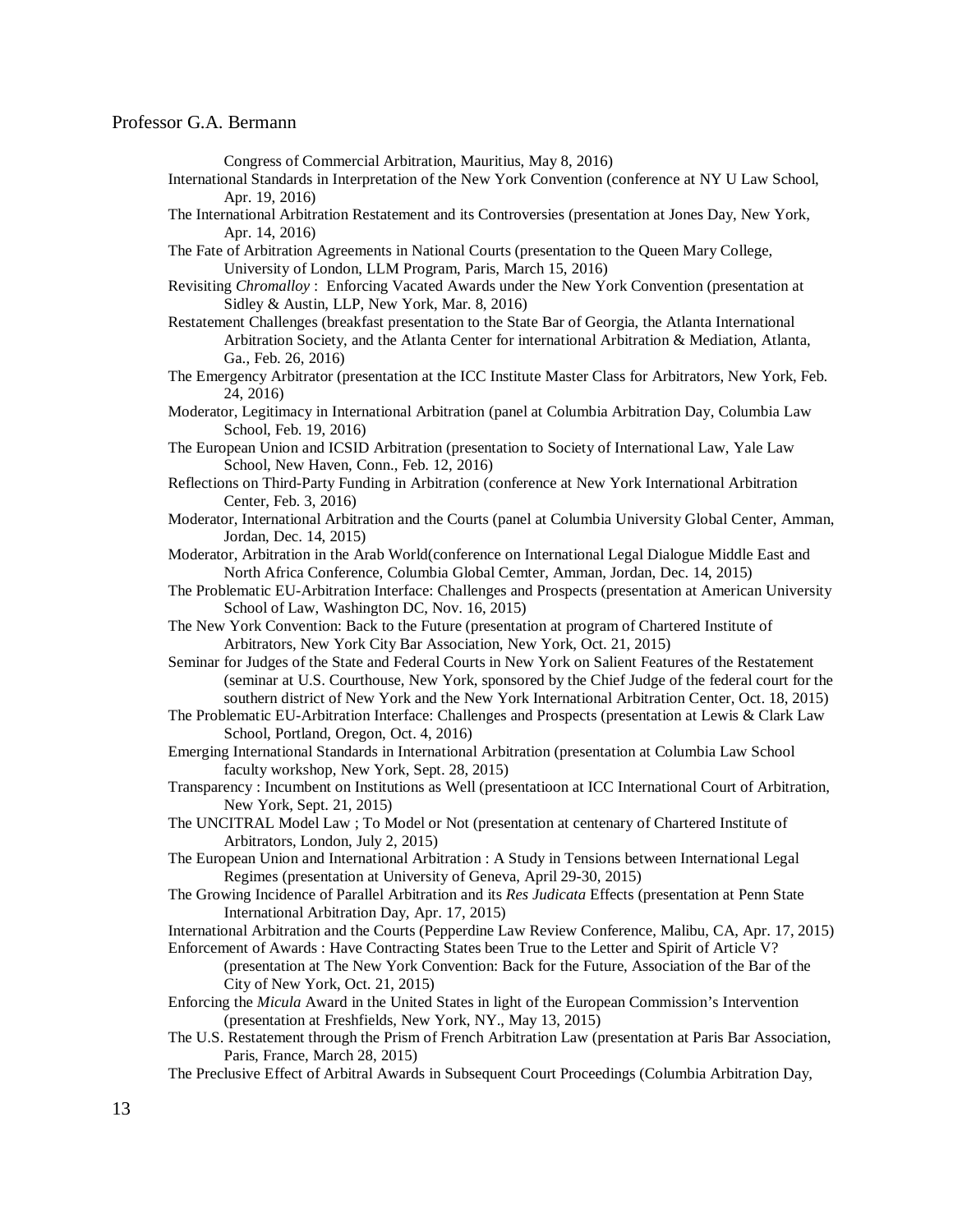Columbia Law School, March 6, 2015)

Courts and Tribunals; An Evolving Relationship (conference at New York International Arbitration Center, Oct. 22, 2014)

Complex Isaues in International Arbitration (conference at New York City Bar Association, Oct. 9, 2014)

- An Introduction to International Arbitration in the U.S., Federal Judicial Center, Washington DC (Apr. 14, 2014)
- Moderator, Docket Management and Control: A Comparative Perspective (panel discussion between US Supreme Court Justices and Judges of the European Court of Justice European Court of Justice, Luxembourg Forum (Feb. 11, 2014)
- International Commercial Arbitration and its Relationship to Third-Party Funding (conference of Center for International Commercial and Investment Arbitration (CICIA)), Columbia Club, New York (Feb. 7, 2014)
- The *BG Group* Case in the US Supreme Court, Houston International Arbitration Center (Jan. 15, 2014)
- Exceptionalism in US Arbitration Law, University of Texas School of Law, Austin, Texas (Jan. 14, 2014)
- Judge, "This House Believes Witness Examination is Useless and Should be Abandoned," Global Arbitration Review Live New York (Sept. 19, 2014)
- Lessons from the Restatement, American Foreign Law Association (New York) (Nov. 5, 2013)
- Moderator, Challenges to International Commercial Arbitration: A View from the ICC, " Columbia Law School (Sept. 18, 2013)
- Punitive Damages in international Dispute Resolution, conference on *dommages punitifs* at University of Nancy, Nancy, France (May 5, 2013)
- Dealing with the Incomplete Award, Leading Arbitrators' Symposium on the Conduct of International Arbitration, Vienna, Austria (April 16, 2013),
- Speaker at Ministry of Foreign Affairs of Finland (Helsinki), "The Need for an International Investment Consensus-building Process" (Apr. 8, 2013)
- Speaker at ASA/DIS Arbitration Practice Seminar, Badenweiler, Germany (Feb. 18, 2013)

Collision Course: Arbitration and EU law (paper at Program in Law and Public Affairs, Princeton University, March 11, 2013)

- Moderator, panel on Exclusion of Judicial Recourse in Arbitration (Columbia Arbitration Day, Columbia Law School, March 8, 2013)
- The State of the Restatement (conference on corporations and arbitration at Yale Law School, March 1, 2013)
- Forum Shopping at the Gateway to Arbitration (conference at New York University School of Law, Feb. 28, 2013)
- Moderator, Arbitration Debates (event in memory of Hans Smit, Feb. 27, 2013)
- Commentator, Tensions between Arbitral Tribunals and Sovereign Courts (conference at New York University Law School, Jan. 28, 2013)
- Commentator, Exceptionalism and Normalcy in Arbitration Law (talk by Prof. Rusty Park) (conference at New York University Law School, Nov. 28, 2012)
- The Interplay of Mandatory Provisions of Law: The Law of the Contract, the Law of the Seat or the Law of the Place of Enforcement? (ICC Conference on International Arbitration in Latin America, Miami, Nov. 12, 2012)
- Moderator, The Clash between Constitutional and International Norms: The *Kadi* Case and its Implications: a conference in honor of Louis Henkin (Nov. 9, 2012)
- Injunctions and International Arbitration Proceedings: Academic Perspectives (conference at New York City Bar Association (Oct. 18, 2012)
- Moderator, Collective Action in International Arbitration: Problems and Prospects (conference of Deutsche-Amerikanische Juristen-Vereingung at Columbia Law School, Oct. 5, 2012)
- Commenter, Transnational Law of Commercial Contracts (conferenmce on Stateless Law, McGill University, Montreal, Sept. 28, 2012)

Arbitrability Trouble (presentation at New York City Bar Association, Sept. 12, 2012)

The Fundamental Differences between Treaty Rights and Contract Rights (conference of ICC on Arbitration with States and State Entities, New York, N.Y., Sept. 10, 2012)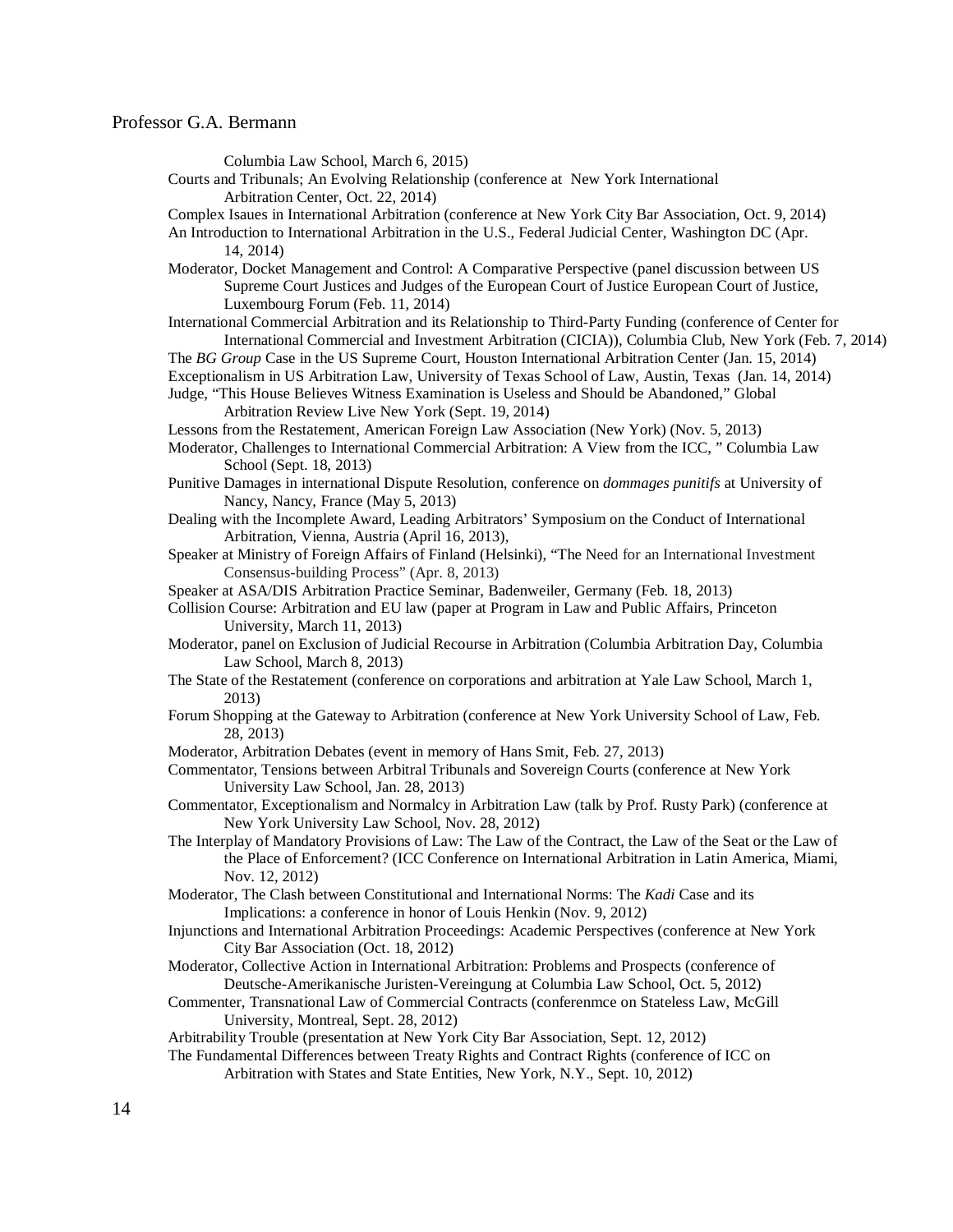- International Arbitration: How it Differs from Domestic Arbitration (presentation at New York State Bar Association, Dispute Resolution Section, and Benjamin N. Cardozo School of Law, New York. N.Y., July 17, 2012)
- An Agenda for the US Supreme Court European Court of Justice Dialogue, conference at the European Court of Justice (May 28, 2012)
- Restating the Law of International Commercial Arbitration in the United States: Views from Within and Without (inaugural conference of Atlanta International Arbitration Authority (ATLAS) on "The United States and its Place in the InternationalArbitration System of the 21<sup>st</sup> Century: Trendsetter, Outlier or One in a Crowd? Atlanta, Ga., April 16, 2012)
- Threshold Issues in International Arbitration (workshop paper at International Law Colloquium, University of Georgia School of Law, Athens, Georgia, Apr. 13, 2012)
- Competence-Competence in Arbitration Law in Comparative Perspective (debate of the Paris Place de l'Arbitrage on "La Compétence-Compétence à la française: Faut-il toujours donner la priorité à l'arbitre?, Hotel de Ville, Paris, France, Apr. 3, 2012)
- Dealing with the Incomplete Award (presentation at Leading Arbitrators' Symposium on the Conduct of International Arbitration, Vienna, Austria, April 2, 2012)
- Navigating EU Law and International Arbitration Law (workshop at Yale Law School, New Haven, Conn., Mar. 27, 2012)
- The Gateway Problem in International Arbitration (workshop at Yale Law School, New Haven, Conn., Mar. 26, 2012)
- Moderator, panel on Enforcement of Arbitral Awards against Foreign Sovereigns (Columbia Arbitration Day conference on Arbitrating with a Sovereign: Issues in Commercial and Investment Arbitration, Columbia Law School, March 23, 2012)
- Codification of Administrative procedure: The American Experience (conference on "Towards an EU administrative procedure law?"at Office of European Ombudsman, European Parliament, Brussels, Belgium, March 15, 2012)
- "Multi-party arbitration: from Paris to NY" (conference at NYU Law School, Feb. 27, 2012)
- The Influence of the UNCITRAL Model Law in non-Model Law Countries (conference at McGill University, School of Law, Nov. 26, 2011)
- Salient Issues in Contemporary International Arbitration (conference at Washington College of Law, American University, Center on International Commercial Arbitration, Washington DC, Nov. 16, 2011), published as "Arbitration in the Roberts' Supreme Court" in 27 American University Law Review (forthcoming 2013)
- Comments on 20<sup>th</sup> Anniversary of Joseph Weiler's "the Transformation of Europe" (conference at Yale Law School , New Haven, Conn, Oct. 6, 2011)
- Master Class on Gateway Issues in Arbitration, 3<sup>rd</sup> ICC YAF Global Conference (Paris, July 3, 2011)

Arbitration Academy course on "Gateway issues in international arbitration in the United States" (Arbitration Academy, Paris, France, July 2011)

- Third Party Funding of International Arbitration Claims: The Newest "New New Thing" (conference at Fordham Law School, New York, June 15, 2011)
- Cross-Examining the Expert Witness in Arbitration (conference at Harvard Club, New York, June 14, 2011)
- The European Law Institute: Comments from a Transatlantic Perspective (inaugural congress of European Law Institute, Paris, France, June 1, 2011)
- Autour de l'ordre juridique arbitral (conference at Ecole de Droit, Institut des Sciences Politiques, Paris, France, June 1, 2011)
- The 'Gateway Problem' in International Commercial Arbitration (conference at Max Planck Institute (Hamburg, Germany) and University of Mŭnster (Mŭnster, Germany , May 24, 26, 2011)
- Techniques of Parallel Litigation in International Litigation (conference at University of Tŭbingen, Germany, May 25, 2011)
- Preliminary Jurisdictional Issues in International Arbitration, (conference of the Leading Arbitrators of the World, Vienna, Austria, April 18, 2011)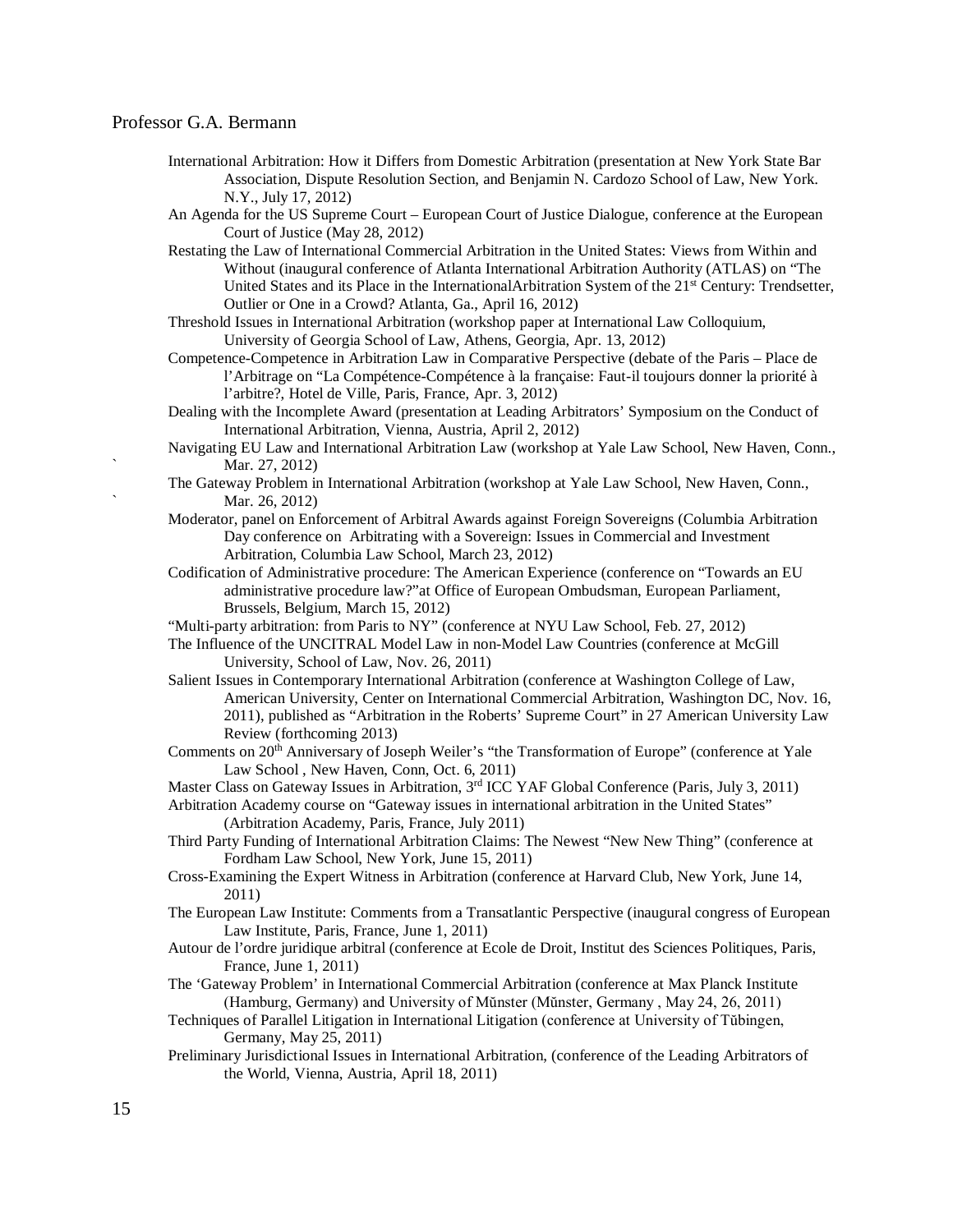Launching the European Law Institute (European Public Law Organization, Cape Sounian, Athens, Greece, April 15, 2011)

The Complexity of Annulment, Recognition and Enforcement of Arbitral Awards (Columbia Arbitration Day, Columbia Law School, New York, March 25, 2011)

The Fragmentation of the International Legal Order (Annual meeting of American Society of International Law, Washington DC, March 24, 2011)

- The Role of Courts in Supervising Arbitration (conference at George Washington University School of Law, March 18, 2011)
- The Immunity of International Arbitrators (master class of International Chamber of Commerce, Paris, France, March 2, 2011)

Comment, The Social Dimension of International Law (conference of the réseau juridique francoaméricain, Collège de France, March 8, 2011)

- Paris in America: Edouard Laboulaye and Stephen Breyer (conference of the Collège de France, March 7, 2011)
- The European Law Institute (Vienna, Austria, Nov. 23, 2010)

Privilege in International commercial Arbitration (27th AAA/ICC/ICSID Joint Colloquium on International Arbitration, Paris, France, Nov. 17, 2010)

- The UK Supreme Court in its First Year: An American Perspective, Queen Mary College, University of London, Nov. 3, 2010)
- Reviewing the Koç University School of Law (Istanbul, Turkey, Nov. 1, 2010)
- Emerging Issues in International Civil Litigation (European University Institute, Florence, Italy, Oct. 15 2010)
- Planning for a European Law Institute (European University Institute, Florence, Italy, Oct. 14, 2010)

The Federalism Dimension of International Commercial Arbitration (annual conference of the American Trial Lawyers Association, Washington DC, Sept. 23, 2010)

Commentator, Emmanule Gaillard on The Representations of International SArbitration (conference at New York University School of Law, Sept. 21, 2010)

- Panel, Comparative Law: Problems and Prospects (closing plenary session of International Congress of Comparative Law, Washington, D.C.. July 28, 2010)
- Introduction to 19th World Congress of Comparative Law (Law schools of American University, George Washington University and Georgetown University, Washington DC, July 25, 2010)
- Enforceability of the Arbitration Agreement: Who Decides and under Whose Law? (annual Fordham Conference on International Arbitration, June 14, 2010)
- The Restatement of International Commercial Arbitration (conference of Conferencia Latinoamericana de Arbitraje, Asuncion, Paraguay, June 10, 2010)
- Domesticating the New York Convention: The Impact of the US Federal Arbitration Act (conference at University of Oslo, Norway, May 6, 2010), published, in PERSPECTIVES ON

INTERNATIONAL ARBITRATION (Giuditta Cordero Moss, ed.) (Cambridge Univ. Press 2013)

- The Role of the Judiciary in Class Arbitration (Columbia Arbitration Day, Columbia Law School, April 17, 2010)
- Electronic Discovery in International Arbitration: Boon or Bane? (conference of the Leading Arbitrators of the World, Vienna, Austria, March. 29, 2010)
- International Arbitration in Iraq's New Oil Concession Agreements of Iraq (organizer of and speaker at program for lawyers and engineers from the Iraqi Ministry of Oil, Columbia Law School, Feb. 17- 19, 2010)
- Bankruptcy and Arbitration on a Collision Course (panelist at annual meeting of the Center for Conflict Prevention and Resolution, New York, N.Y., Jan. 14, 2010)
- Enforcement and Execution of Foreign Arbitral Awards: Two Different Things (conference of Bolivian-American Chamber of Commerce on "Bolivia at the Crossroads of Arbitration, Dec. 10, 2009)
- Introduction to Private International Law for U.S. District Court Judges (speaker at seminar of International Judicial Academy, U.S. District Court for the eastern district of New York, Brooklyn, N.Y., Nov. 20, 2009)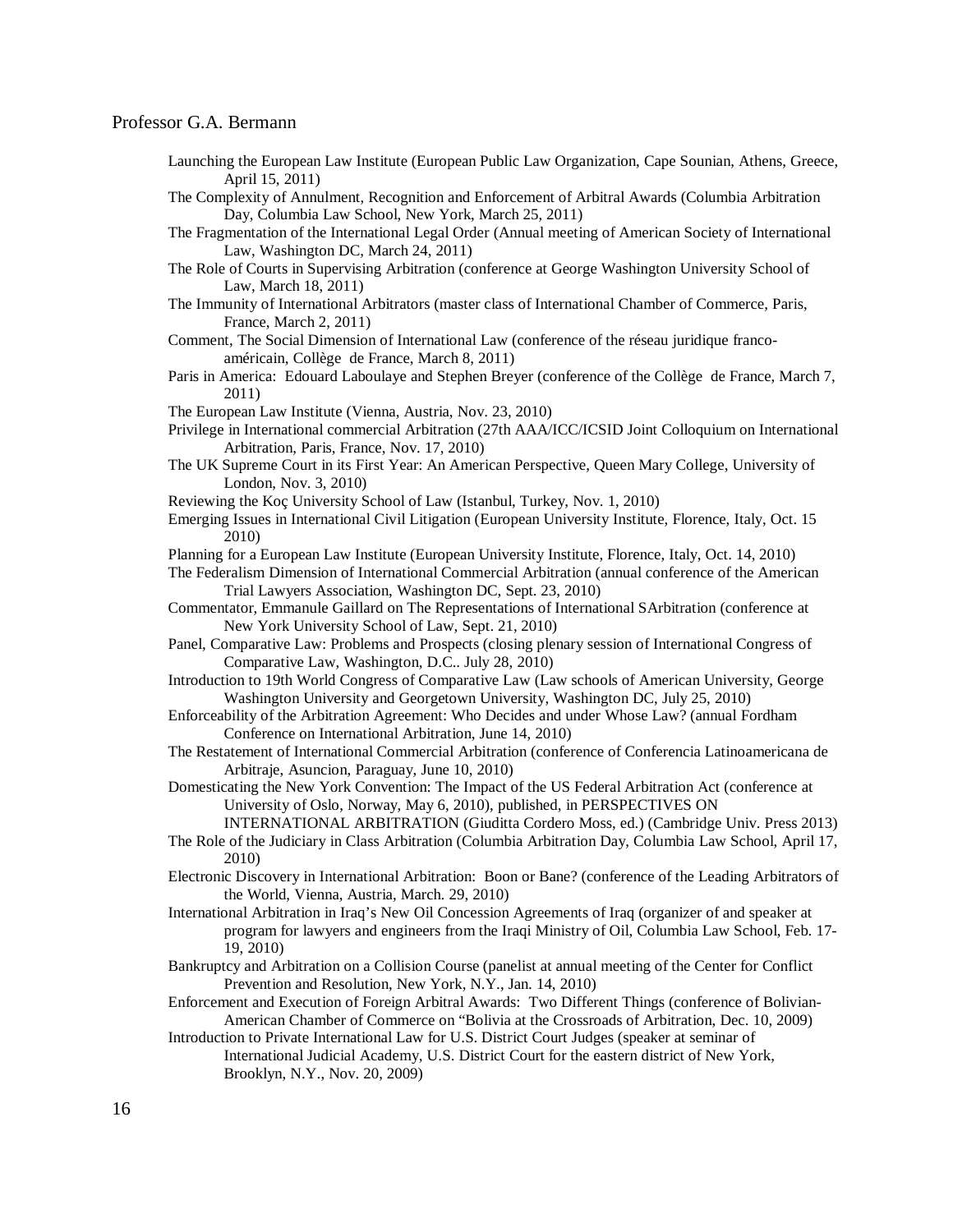- The Challenges of Parallel Litigation (conference of Asociacion Americana de Derecho Internacional Privado, Caracas, Venezuela, Nov. 13, 2009)
- Table ronde sur l'université d'aujourd'hui (conference of Centre de Droit Comparé, Paris, France, Nov. 6, 2009)
- Moderator, International Arbitration in Periods of Economic Downturn (International Chamber of Conference (ICC) conference on Arbitration in Latin America, Nov. 2, 2009)
- Transparency in International Commercial Arbitration: An Arbitrator's View (paper at International Law Weekend, New York, N.Y., Oct. 23, 2009)
- Mediation and Arbitration panel, in Global Justice Forum: Global Litigation in a Post-Economic Crisis World (conference at Columbia Law School, Oct. 16, 2009)
- Proportionality Principles in American Law (paper at conference on Proportionality, University of Aix-Marseilles, Aix-en-Provence, France, Sept. 14, 2009), published in Le Juge constitutionnel et la proportionnalité, 2009 Annuaire international de justice constitutionnelle 181 (Economica 2010)
- Observations sur la primauté du droit communautaire sur les constitutions nationales, in Regards croisés sur l'internationalisation du droit: France – Etats-Unis (Mireille Delmas-Marty & Stephen Breyer, eds.) 94 (Société de Législation Comparée 2009)
- Observations sur le changement climatique devant les jurisdictions européennes, in Regards croisés sur l'internationalisation du droit: France – Etats-Unis (MireilleDelmas-Marty & Stephen Breyer, eds.) 218 (Société de Législation Comparée 2009)
- Moderator, Effective International Arbitration: A Transatlantic (ICC UK Annual Arbitration Practitioners Symposium, London, U.K., July 9, 2009)
- Toward a Restatement of European Administrative Law (paper at conference on Renewing European Administrative Law, University of Osnabrück, Germany, June 17, 2009)
- Moderator, International Networks and Administrative Law (Yale Law School symposium on Comparative Administrative Law, May 9, 2009)
- U.S. Class Actions and the Global Class (presentation to Columbia Law faculty, Apr. 7, 2009)
- Restatements and International Law (paper at Tribute to Prof. Andreas Lowenfeld, New York University Law School, April 16, 2009)
- Rome I: A Comparative View (paper at conference on the Rome I Regulation, University of Verona, Verona, Italy, Mar. 20, 2009)
- The Restatement of International Commercial Arbitration Meets the Federal Arbitration Act (paper at conference on 50<sup>th</sup> anniversary of the UN Convention on the Recognition and Enforcement of Foreign Arbitral Awards at University of Georgia, Athens, Georgia, Jan. 30, 2009)
- Introduction to Conference on the Harmonization and Unification of Private Law (conference of International Academy of Comparative Law, Mexico City, Nov. 13, 2008)
- Transatlantic Regulatory Networks (paper at conference at Southern Methodist University Law School, Dallas, Texas, Nov. 7, 2008)
- The ALI and the Restatement of International Commercial Arbitration (paper at Columbia Law European Alumni Reunion, London, Oct. 18, 2008)
- Discussant, The *Kadi* case: United Nations Law and European Union Law (New York University School of Law, Oct. 6, 2008)
- Recognition and Enforcement of U.S. Class Action Judgments Abroad (presentation at
- International Bar Association annual meeting, Buenos Aires, Argentina, Oct. 15, 2008)
- Transatlantic Regulation (paper at fall meeting, ABA International Law Section, Brussels, Sept. 24, 2008)
- National Parliaments and Subsidiarity: An Outsider's View (paper at conference of European Constitutional Law Network on the Treaty of Lisbon, University of Sofia, Bulgaria, April 16-18,
	- 2008) (forthcoming publication by Nomos Pub.)
- Restating International Arbitration (paper at American Society of International Law, Wash. DC, April 11, 2008)
- Moderator of Friedmann Conference on the European Human Rights Convention: Lessons for the Interamerican System (Columbia Law School, April 8, 2008)
- Soft Law in International Commercial Law (paper at conference of Queen Mary College, University of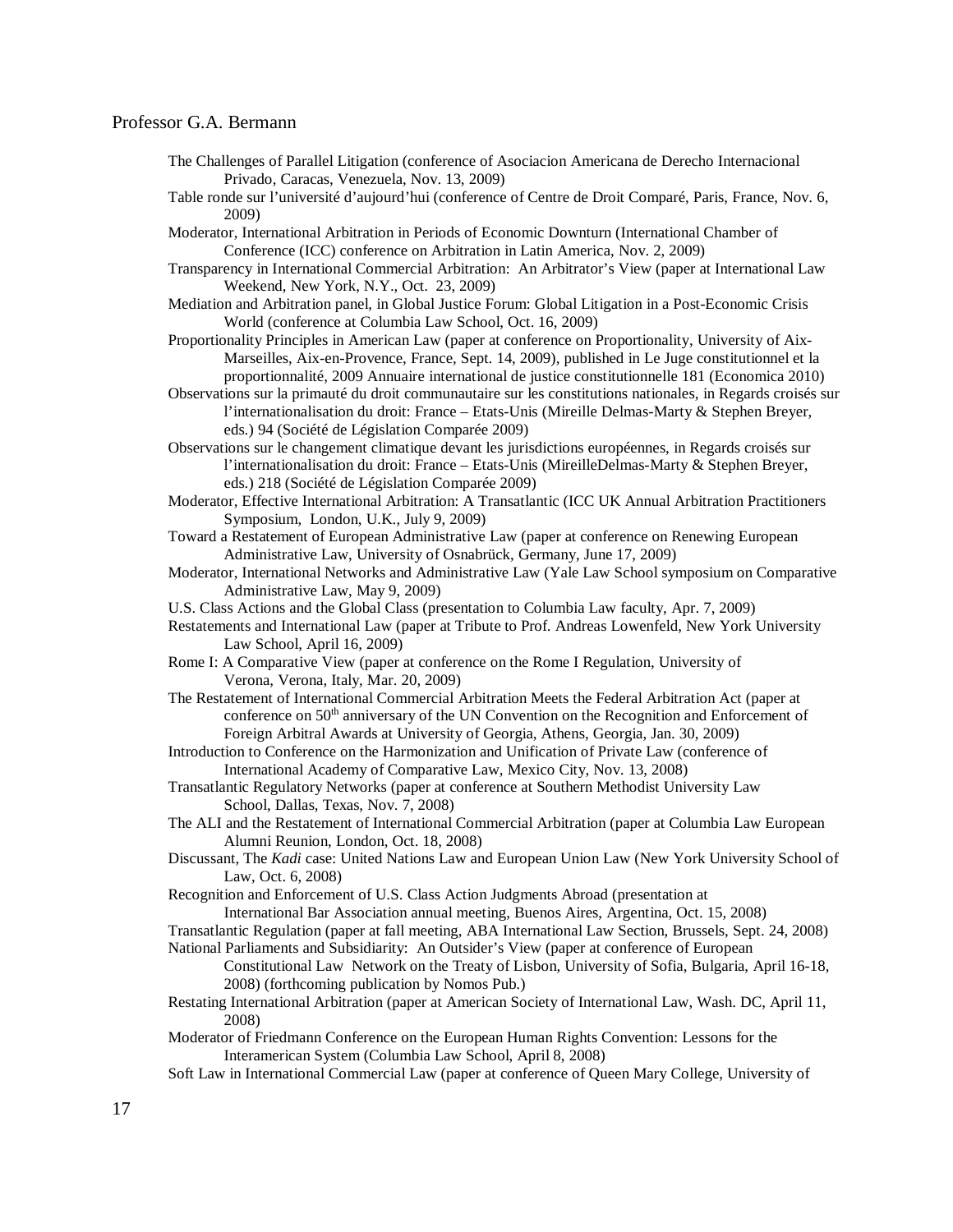London, Feb. 8, 2008)

- Supranational Administrative Law: The EU Experience (paper at conference on International Regulatory Authority: A Look at the legal landscape, Georgetown Law Center, Institute of International Economic Law, Nov. 16, 2007)
- Americanization and Europeanization of Law: Are there Cultural Aspects? (paper at conference on Law and Culture, Cornell Law School, Nov. 3, 2007)
- Legal Aspects of Turkish Accession to the EU (moderator at conference on Turkish accession, New York City Bar Association, Oct. 10, 2007)
- Constitutional Adjudication in the EU and US (paper given at conference between justices of the Supreme Court and judges of European courts, US Mission to the EU, Brussels, Belgium, July 12, 2007)
- The Law of the European Union, lecture at  $18<sup>th</sup>$  annual Harold R. Medina Seminar for State and Federal Judges on the Humanities and Science (Princeton University, June 15, 2007)
- Organizer and moderator of colloquium on Mandatory Rules of Law in International Arbitration (Columbia Law School, June 8, 2007)
- Ethical Considerations in International Arbitration (panel in conference on the Conduct of International Arbitration, Juris Conferences, Harvard Club, New York, June 1, 2007)
- Non-State Law-Making in International law (conference on A World of Legal Conflicts: Multiple Norms in the International System, at Princeton University, May 31-June 1, 2007)
- Commenter, on Olivier Dutheillet de Lamothe, Les cours constitutionnelles européenes et l'intégration des normes communautaires (Cardozo School of Law, May 15, 2007)
- Class Actions and Europe (conference on Class Actions at the Crossroads (ABA/IBA conference, Rome, May 24-25, 2007)
- Globalization through through Regulatory Dialogue (conference on Europe and the Management of Globalization at Princeton University, Feb. 23, 2007)
- Regulatory Dialogue, presented at conference on European Administrative Law The Move Towards an Integrated Administration" (Univ. of Luxembourg, Luxembourg, Feb. 8, 2007)
- Head of Roundtable on European Administrative Law (Commission of the European Communities, Brussels, Feb. 1-2, 2007) [part of ABA Project on EU Administrative Law]
- Tocqueville-Fulbright address on La Concertation reglementaire transatlantique (Univ. of Paris I, Jan. 22, 2007)
- Speaker at conference of Juris Pub. on "Take the Witness: The Art of Cross-Examination in Arbitration (Paris, France, Jan. 20, 2007)
- Comparative Administrative Law in the Context of EU/US Regulatory Dialoguepaper (paper presented at the annual meeting of the Association of American Law Schools, Washington, D.C., Jan. 4, 2007)
- ` Transatlantic Regulatory Dialogue, speech at the Center for European Legal Studies, University College London (UCL), University of London (Nov. 15, 2006)
- The New Hague Choice of Court Convention, International Law Weekend, New York City Bar Association (Oct. 27, 2006)
- Bilingualism and Translation in the US Legal System: A Study of the Louisiana Experience, paper at  $17<sup>th</sup>$ International Congress of Comparative Law (Utrecht, the Netherlands, July 20, 2006)

Transatlantic Regulatory Dialogue, paper delivered at the annual Leiden/London Meeting on European Law (Europea Institute, Leiden University, Netherlands, June 24, 2006)

- European Union Law in Transatlantic Perspective, general course of the annual Academy of European Law (European University Institute, Fiesole, Italy, June 10-13, 2006)
- The Law of the European Union, lecture at 17<sup>th</sup> annual Harold R. Medina Seminar for State and Federal Judges on the Humanities and Science (Princeton University, June 8, 2006)
- Commentator, "Nested and Overlapping Institutions in International Law (Princeton University, Feb. 24, 2006)
- Commentator, Implementation of WTO Rulings (at conference on the WTO at 10: Governance, Dispute Settlement and Developing Countries, Columbia University, April 7, 2006)

Commentator, Promoting Transparency and Consistency in International Investment Arbitration (at conference of the Center of Global Legal Problems on Law (at conference on Promoting Transparency and Consistency in International Investment, Columbia University, April 4, 2006)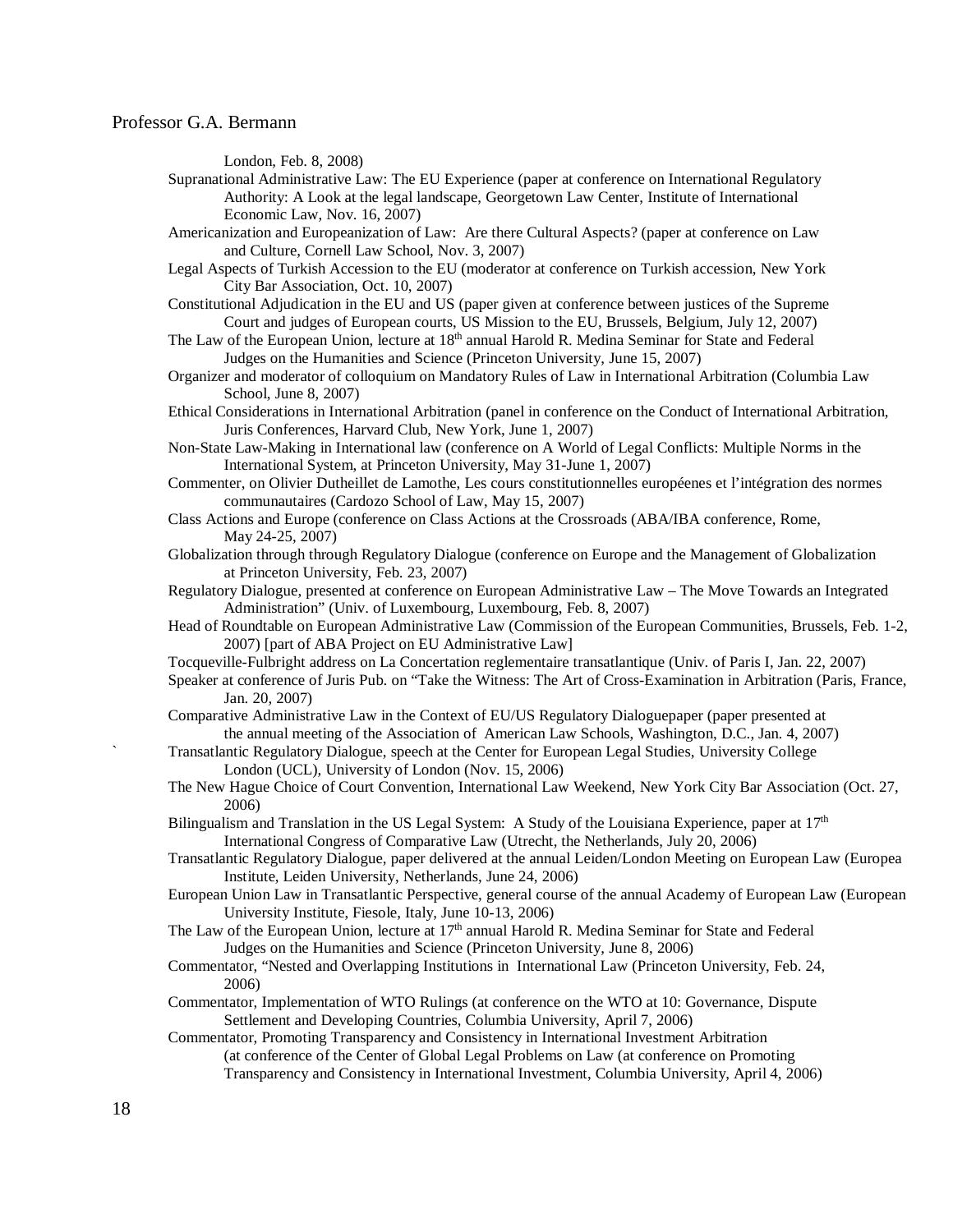Americanization and the Law (paper presented at the annual meeting of the Association of American Law Schools, Washington, D.C., Jan. 5, 2006)

The Transnational Civil Procedure Rules and Parallel Litigation (paper presented at the University of Trieste, Italy, Institute of Comparative Private Law, Dec. 2, 2005)

- The "Highest" Court in Federal Systems (paper presented on conference on the future of the European Judiciary, Humboldt University, Berlin, Germany, Nov. 3, 2005)
- Constitutionalism in Federal Systems: The European Example (paper presented at 2005 annual meeting of American Society of Comparative Law, University of Hawaii, Honolulu, Hawaii, Oct. 28, 2005)
- Americanization and Europeanization: Some Legal Perspectives (paper delivered at conference of Oxford University, St. Anthony's College, UK, Apr. 15-17, 2005)
- Moderator, State and Public Official Immunities for International Law Violations (annual meeting American Society of International Law, Washington DC., Apr. 1, 2005)
- International Commercial Arbitration in the Contemporary World (Young Arbitrators Forum of United States Council for International Business, New York, Feb. 28, 2005)
- The Influence of European Union Law on French Administrative Law (paper delivered at conference at University of San Diego and University of California at San Diego, Jan. 21, 2005)
- Transnational Law in the First-Year Curriculum (paper presented at annual meeting of the Association of American Law Schools, San Francisco, California, Jan. 8, 2005)
- The European Constitution (paper delivered at International Conference on Comparative Constitutional Law, University of Nice, France, July 12, 2004)
- Commentator on Professor Paul Craig's "Executive Power under the Draft European Constitution" (conference at NYU Law School, and Princeton University, Apr. 29-30, 2004)
- Parallel Litigation in the United States (panel at ABA International Law Section Annual Meeting, New York, NY, Apr. 14, 2004)
- Moderator, "The Big Bang: EU Competition Law on the Eve of Enlargement" (conference at Columbia Law School, Mar. 31, 2004)
- Report to ABA, Administrative Law Section, on Project on European Union Administrative Law and Practice (report presented, San Antonio, Texas, Feb. 8, 2004)
- The Application of Private International Law Instruments to Third Countries (papers delivered at workshops at University of Barcelona, Oct. 24, 2003, and Free University of Brussels, Jan. 23, 2004)
- What's Constitutional about the New Constitution?" (comment on address by Giuliano Amato, vicepresident of the Convention on the Future of Europe, Columbia University School of Law, Oct. 7, 2003)
- The Institutions and the New Draft Constitution of Europe (paper delivered at conference at University of Lisbon, Portugal Sept. 26, 2003)
- The European Union and its New Federalism (paper delivered at conference at Princeton University, Law and Public Affairs Program, Princeton, N.J., May 29, 2003)
- The Treaty Basis for European Judicial Cooperation in Civil and Commercial Matters (paper delivered at workshop of Free University of Brussels, European Legal Studies Center of Columbia Law School and New York City Bar Association, at New York City Bar, New York, NY, May 19, 2003)
- A US View of "The European Model" (paper delivered at 4<sup>th</sup> Vienna Globalization Symposium, Austrian Chamber of Commerce, Vienna, Austria, May 15, 2003)
- The Competences of the EU under the New Draft Constitution (paper delivered at Hart Workshop, Institute for Advanced Legal Studies, University of London, June 24, 2003)
- The New Europe (paper delivered at Columbia Law School Alumni Reunion, Paris, France, June 29, 2003)
- Moderator*,* "The Accession of Cyprus to the EU: Challenges and Opportunities" (conference of the Columbia University Institute for the Study of Europe, New York May 4, 2003)
- *Marbury v. Madison*: Implications for European Law (paper delivered at conference at George Washington University College of Law, Wash., D.C., Apr. 11, 2003)
- Discussant (with G. deBurca), European Union Governance after Enlargement (conference at Columbia Law School, on Law and Governance in an Enlarged European Union, Apr. 4, 2003)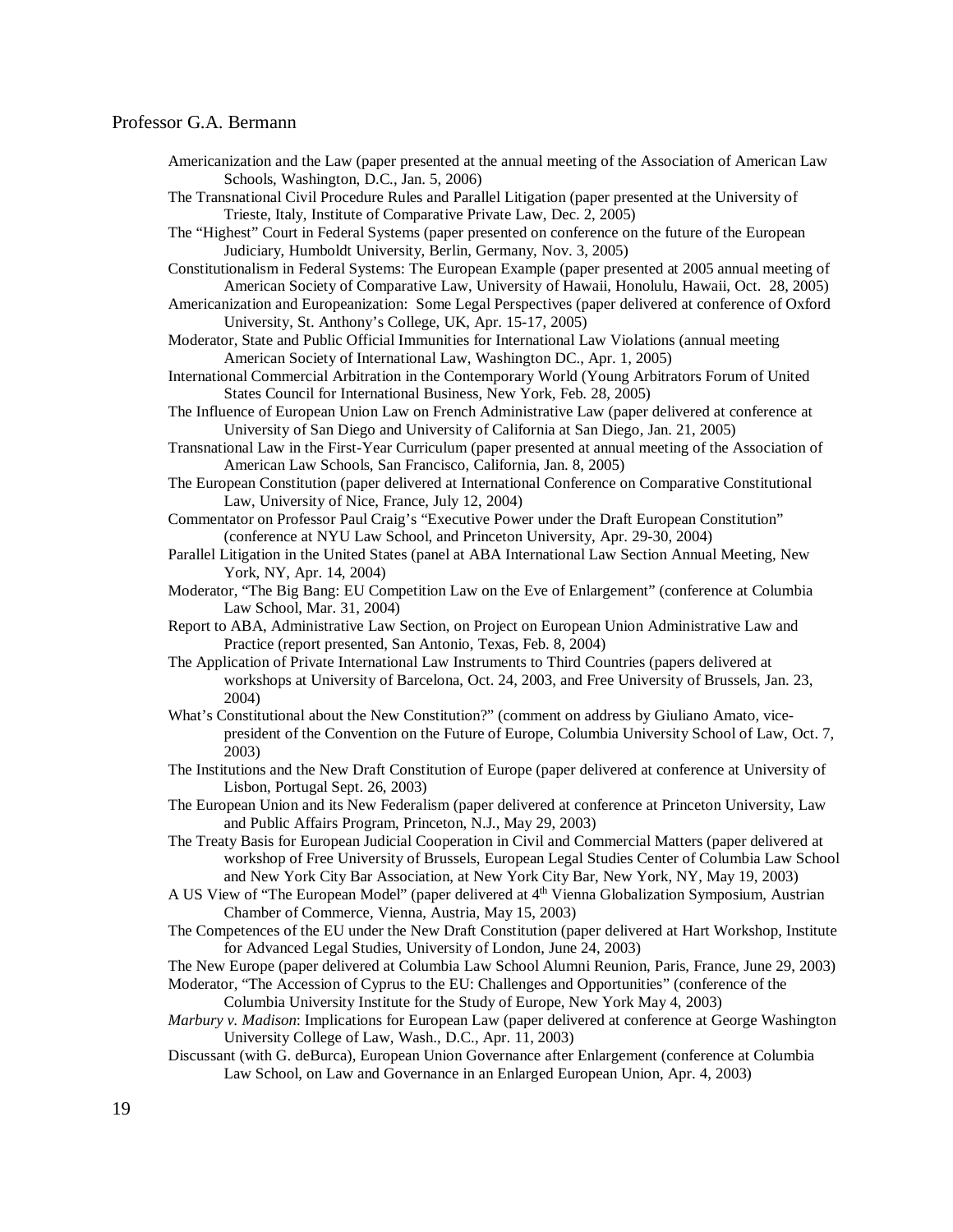- Discussant, Developments in Law and Federalism in the EU (paper delivered at 7<sup>th</sup> biennial conference of the European Union Studies Association, Nashville, Tenn., Mar. 29, 2003)
- The Constitutional Convention and EU Institutional Reform (paper delivered at conference at University of Madrid, Spain, Jan. 30, 2003), published in THE GOVERNMENT OF EUROPE:

INSTITUTIONAL DESIGN FOR THE EUROPEAN UNION (M. Oreja Aguirre & J-M Beyneto Perez, eds.) (2003), and republished in THE GOVERNMENT OF EUROPE: WHICH

INSTITUTIONAL DESIGN FOR THE EUROPEAN UNION? (J.M.Beneyto Perez & I. Pernice, eds) 119 (Nomos Verlagsgesellschaft, Baden-Baden 2004)

- The Precautionary Principle in WTO Case Law (paper delivered at conference at School of International and Public Affairs, Columbia University, NY, NY, Nov. 8, 2002)
- Moderator, Comparative Law in Multi-State Practice (conference at Harvard Law School, Cambridge, Mass, Oct. 27, 2002)
- Discussant, Trade Diplomats Meet Academics (conference at European University Institute, Florence, Italy, Sept. 13-14, 2002)
- Contracts, International Law and Constitutions (general report to the XVIth Congress of the International Academy of Comparative Law, Brisbane, Australia, July 2002)
- Policy Recommendations for Dispute Prevention and Dispute Settlement in Transatlantic Relations: Legal Perspectives (conference at European University Institute, Florence, Italy, May 10-11 2002)
- Discussant, Non-Discriminatory Sanitary and Phytosanitary Standards: Lessons from the Disputes over Hormones and Genetically Modified Organisms (comment delivered at conference on Dispute Prevention and Dispute Settlement in Transatlantic Partnership, European University Institute, Florence, Italy, July 5, 2001)
- The Common Core Project (paper delivered at the 2001 session of the Common Core Project, Trento, Italy, July 14, 2001)
- International Tribunals and United States Courts: A New Relationship for the New Millennium (comment delivered at panel at Second Circuit Judicial Conference, Sagamore Resort, Bolton Landing, N.Y. June 16, 2001)
- Developments in International Trade and Regulatory Law (Columbia Law School, European alumni reunion, European University Institute, Fiesole, Italy, June 11, 2001)
- Transatlantic Regulatory Cooperation: Legal Problems and Political Prospects (paper delivered at 6<sup>th</sup> biennial conference of the European Community Studies Association, Madison, Wis., June 1, 2001)
- Discussant, Making Member States Comply with Community Law (paper delivered at  $6<sup>th</sup>$  biennial conference of the European Community Studies Association, Madison, Wis., June 1, 2001)
- Comment on «Proceduralization of Law and the Transformation of Adjudicative Functions in the EC and the WTO" (Oliver Gerstenberg) and «Indeterminacy and the Establishment of a Working Law of Market Administration" (Michelle Everson) (comments delivered at workshop on Law and New Approaches to Governance in Europe, University of Wisconsin, Madison, Wis., May 29, 2001)
- Proportionality and Subsidiarity (paper delivered at workshop on The Legal Foundations of the Single Market: Unpacking the Premises, Cambridge University, Cambridge UK (April 27, 2001)
- Opinion on the Implications of Membership in the European Union for a Constitutional Settlement in Cyprus (co-authored opinion of March 29, 2001, to the Attorney-General of Cyprus, published in "Cyprus and European Membership: Important Legal Documents," Press and Information Office, Republic of Cyprus, Nicosia, Cyprus (2001)
- The Future of Comparative Law (paper delivered at Centennial Congress of Comparative Law, Tulane University, New Orleans, La., Nov. 4, 2000)
- Panelist, Free Movement of Services: European Union Lessons for NAFTA ( U.S-Mexico Law Institute, Santa Fe, N.M.., Oct. 28, 2000)
- European Law: Yesterday, Today and Tomorrow (paper delivered at conference of Texas International Law Journal in honor of Prof. Hans Baade, University of Texas, Austin, Texas, Sept. 29, 2000)
- Comment, The WTO and Human Health and Safety (paper delivered at World Trade Institute, University of Berne, Berne, Switzerland, August 21, 2000)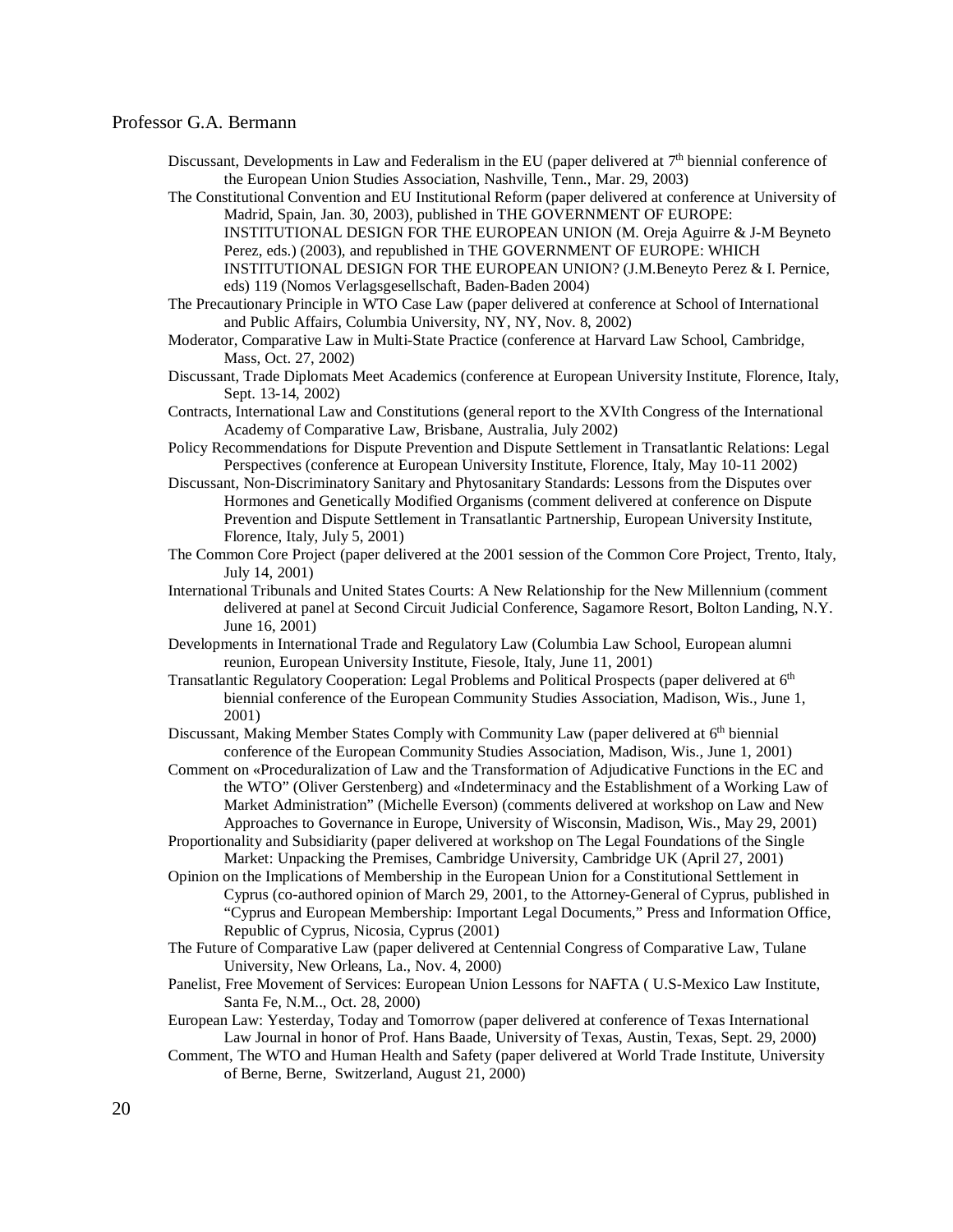- Panelist, The European Commission: The World's Most Powerful Administrative Agency? (annual meeting of Association of American Law Schools, Washington D.C., Jan. 8, 2000)
- La Jurisprudence (paper delivered at colloquium on the Bicentennial of the Conseil d'Etat, Paris, Dec.13-15, 1999, published in 2000 La Revue Administrative 38, 2001 La Revue Administrative 175 (Presses Universitaires de France, 2001)
- Regolazione e liberalizzazione dei mercati: un'analisi comparativa (Regulation and Market Liberalization: A Comparative Analysis), in REGOLAZIONE E CONCORRENZA (G. Tesauro & M. D'Alberti eds.) 27 (Soc. Il Mulino, Bologna, 2000) (paper delivered at conference on Regulation and Competition, AutoritΒ garante della concorrenza e del mercato (Italian Competition Authority), Rome, Nov. 22-23, 1999)
- The Transatlantic Dimension of U.S. and E.U. Federalism (paper delivered at Kennedy School of Government, Harvard University, conference on U.S. and E.U. Federalism, Apr. 19-20, 1999)
- The Federalism Dimension of Transatlantic Regulatory Cooperation (paper delivered at conference on Transatlantic Regulatory Cooperation, Columbia University School of Law, Apr. 16-17, 1999)
- Judicial Enforcement of Federalism Principles (paper delivered at inaugural conference of Walter Hallstein Institute of European Constitutional Law, Humboldt University, Berlin, Nov. 10-11, 1998)
- The Supreme Court's Role in Policing U.S. Federalism (paper delivered at Joint U.S. Supreme Court-European Court Justice Symposium, European Court of Justice, Luxembourg, July 5, 1998)
- Constitutional Implications of U.S. Participation in Regional Integration, in U.S. NATIONAL REPORTS TO THE XVth CONGRESS OF THE INTERNATIONAL ACADEMY OF COMPARATIVE LAW (Bristol, U.K., July 1998), 46 Am. J. Comp. L. (Supp.) 463 (1998)
- The Treaty of Amsterdam: Institutional Reforms (paper delivered at 1997 International Law Weekend, New York City Bar Association, Nov. 8, 1997)
- Comment, Legal Aspects of the New European Single Currency, 4 Colum. J. Eur. L. 353 (1998) (paper delivered at conference on The Euro: A New Single Currency for Europe?, Washington University School of Law, St. Louis, Missouri, Oct. 30, 1997)
- La Codification aux Etats-Unis, in FAUT-IL CODIFIER LE DROIT? EXPÉRIENCES COMPARÉES, 82 Revue française d'administration publique 221 (1997) (paper delivered at colloquium of Institut International d'Administration Publique, Paris, France, June 16, 1997)
- An American Perspective on the Intergovernment Conference (paper delivered at colloquium of the Free University of Brussels, Belgium, May 23, 1997)
- Regulatory Federalism: A Reprise and Introduction, 2 Colum. J. Eur. L. 395 (1997) (paper delivered at Columbia-Frankfurt symposium on comparative federalism at Columbia University School of Law, April 11, 1996)
- Transnational Provisional Relief in the Courts, in INTERNATIONAL DISPUTE RESOLUTION: THE REGULATION OF FORUM SELECTION (J.L. Goldsmith, ed.) 99 (Transnational Publishers Inc., Irvington, N.Y., 1996) (paper delivered at 14th Sokol Colloquium on Private International Law, University of Virginia School of Law, March 23, 1996)
- Civil Procedure: Trends and Recent Developments in Civil Procedure: Towards a Modern *ius commune,*  in International Association of Legal Science, 1995 Colloquium 253 (Universidad Argentina de la Empresa, Buenos Aires, Argentina, 1999) (paper delivered at colloquium of International Association of Legal Science (IALS), Buenos Aires, Argentina, Sept. 6, 1995)
- The Constitutional Amendment Process, in THE EUROPEAN CONSTITUTIONAL AREA (R. Bieber & P. Widmer, eds.) 291 (Schulthess Polygraphischer Verlag, Zurich 1995) (paper delivered at colloquium on the European Constitutional Area, Swiss Institute of Comparative Law and University of Lausanne, Lausanne, Switzerland, April 11, 1995)
- Harmonization of Law and Regulatory Federalism, in HARMONIZATION OF LEGISLATION IN FEDERAL SYSTEMS (I. Pernice, ed.) 37 (Nomos Verlagsgesellschaft, Baden-Baden 1996) (paper delivered at Columbia-Frankfurt symposium on comparative federalism at University of Frankfurt-am-Main, Frankfurt, Germany, Feb. 9, 1995)
- Decisionmaking Aspects of the European Commission (paper delivered at annual meeting of the Association of American Law Schools, New Orleans, Jan. 6, 1995)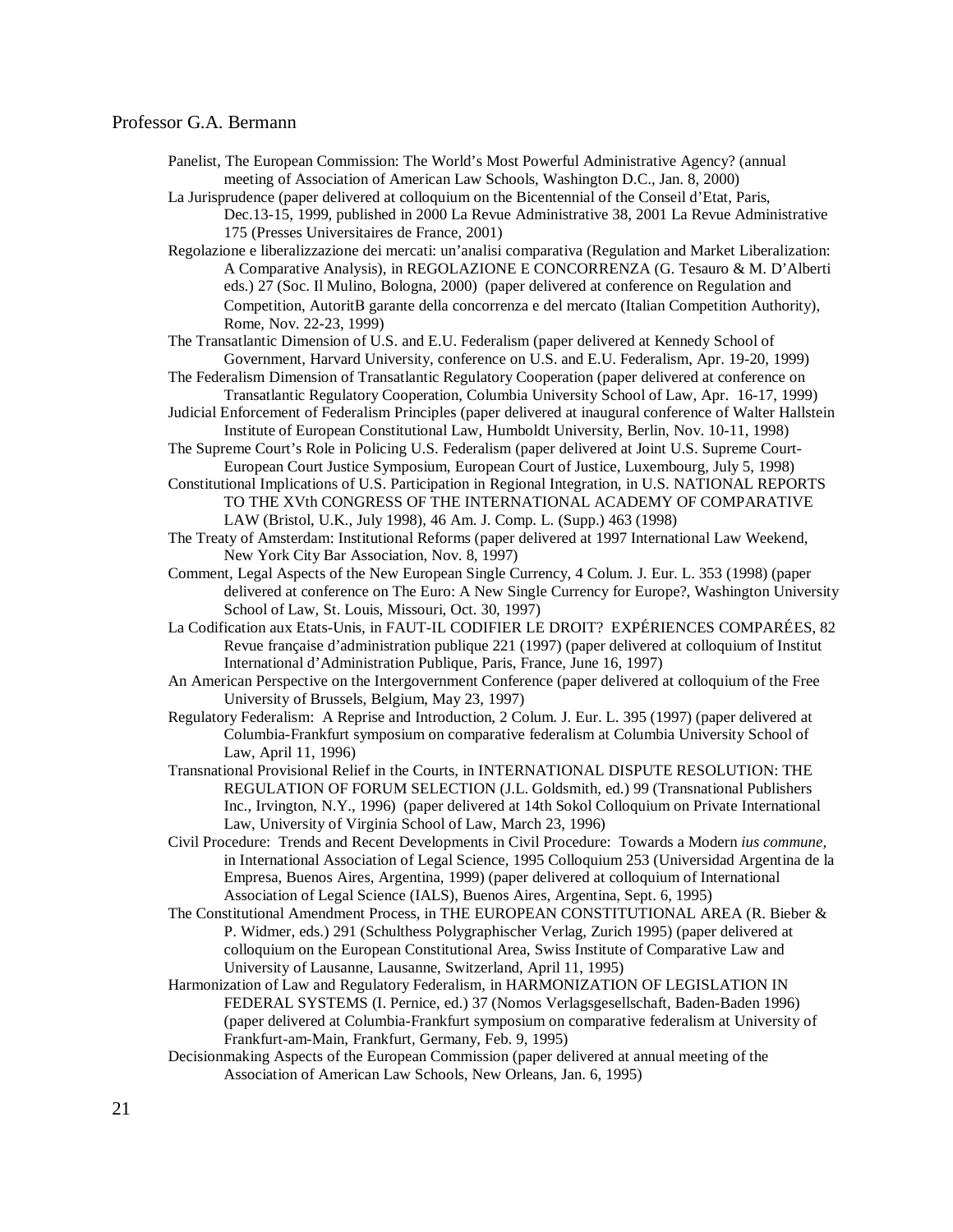- Regulatory Cooperation by the EC Commission with US Agencies (report to the Administrative Conference of the United States, Washington, D.C., December 1994)
- Subsidiarity as a Principle of U.S. Constitutional Law, in U.S. NATIONAL REPORTS TO THE XIVth CONGRESS OF THE INTERNATIONAL ACADEMY OF COMPARATIVE LAW (Athens, Greece, August 1994) (G. Bermann, F. Juenger, P.J. Kozyris, eds.), 42 Am. J. Comp. L. (Supp.) 555 (1994)
- Post-Maastricht Europe (paper delivered at 1993 International Law Weekend, New York City Bar Association, Oct. 29, 1993)
- Managing International Regulatory Cooperation (paper delivered at conference of Organization for Economic Cooperation and Development [OECD], Paris, France, Oct. 4, 1993)
- Subsidiarity and the European Community, in POST-MAASTRICHT EUROPE (P. Lützeler, ed.) 153 (Berghahn Books 1994) (paper delivered at conference on Post-Maastricht Europe at Washington University in St. Louis, Oct. 2, 1993)
- Taking Subsidiarity Seriously (paper delivered at conference of Department of Justice of Canada on Federalism, Economic Union and Subsidiarity: Canadian and European Perspectives, Ottawa, Canada, April 30, 1993)
- Subsidiarity and Federalism (paper delivered at symposium of Hastings International and Comparative Law Review on the European Community, San Francisco, California, March 27, 1993)
- Moderator, Foreign Sources of Financing Privatization, at conference on Privatization in Eastern Europe (Parker School of Foreign and Comparative Law at Columbia University, New York, New York, Feb. 18, 1993)
- The Contemporary Use of Comparative Law in Law Reform (paper presented at annual meeting of the Association of American Law Schools, San Francisco, California, Jan. 9, 1993)
- Le Dialogue entre les Entreprises et le Gouvernement fédéral aux Etats-Unis (paper delivered at colloquium of la Commission pour l'Etude des Communautés Européennes [CEDECE] at Université de Paris II, Paris, France, Oct. 8-9, 1992)
- Moderator, Communitarianism and the Law (annual meetings of American Society of Comparative Law and International Association of Legal Science, Provo, Utah, Sept. 1992)
- Commentator, The Impact of European Integration on Private Law (comment on papers delivered at the Eason-Weinmann Colloquium of the Tulane Law School at University of Helsinki, Helsinki, Finland, June 4, 1992)
- 1992: The European Community at a New Crossroads (annual meeting of the American Society of International Law, Washington, D.C., April 18, 1991)
- Le dualisme juridictionnel: le débat aux Etats-Unis, in LE DUALISME JURIDICTIONNEL (G. Timsit, ed.) 56 (Paris: Presses Universitaires de France 1992) (paper delivered at colloquium of Université de Paris I at the French Senate, Paris, France, May 11, 1990)
- Anti-suit Injunctions in International Litigation, and moderator of panel on Provisional Relief from Foreign Courts in International Litigation (1989 International Law Weekend, New York City Bar Association, Nov. 4, 1989)
- Le droit administratif américain et le droit administratif français, 42 Conseil d'Etat, Etudes et Documents 169 (1990) (paper for seminar of United States Supreme Court justices, federal circuit court judges and members of the French Conseil d'Etat, in the Franco-American Judicial Exchange, at the National Archives, Washington D.C., Sept. 5, 1989)
- Moderator of panel on Equality, Minorities and Pluralism, at Conference of Columbia University Center for the Study of Human Rights on The Declaration of the Rights of Man: France and the United States (Columbia University, April 5-6, 1989)
- The Autonomy of the International Arbitral Process (paper delivered at the Third Journées Juridiques Franco-Américaines, New Orleans, Louisiana, Nov. 11-12, 1988)
- The Legal Uniqueness of the Italian Constitution, in 2 Italian Journal 5 (1988) (paper delivered at Columbia University colloquium on the Fortieth Anniversary of the Italian Constitution, New York, New York, Sept. 30, 1988)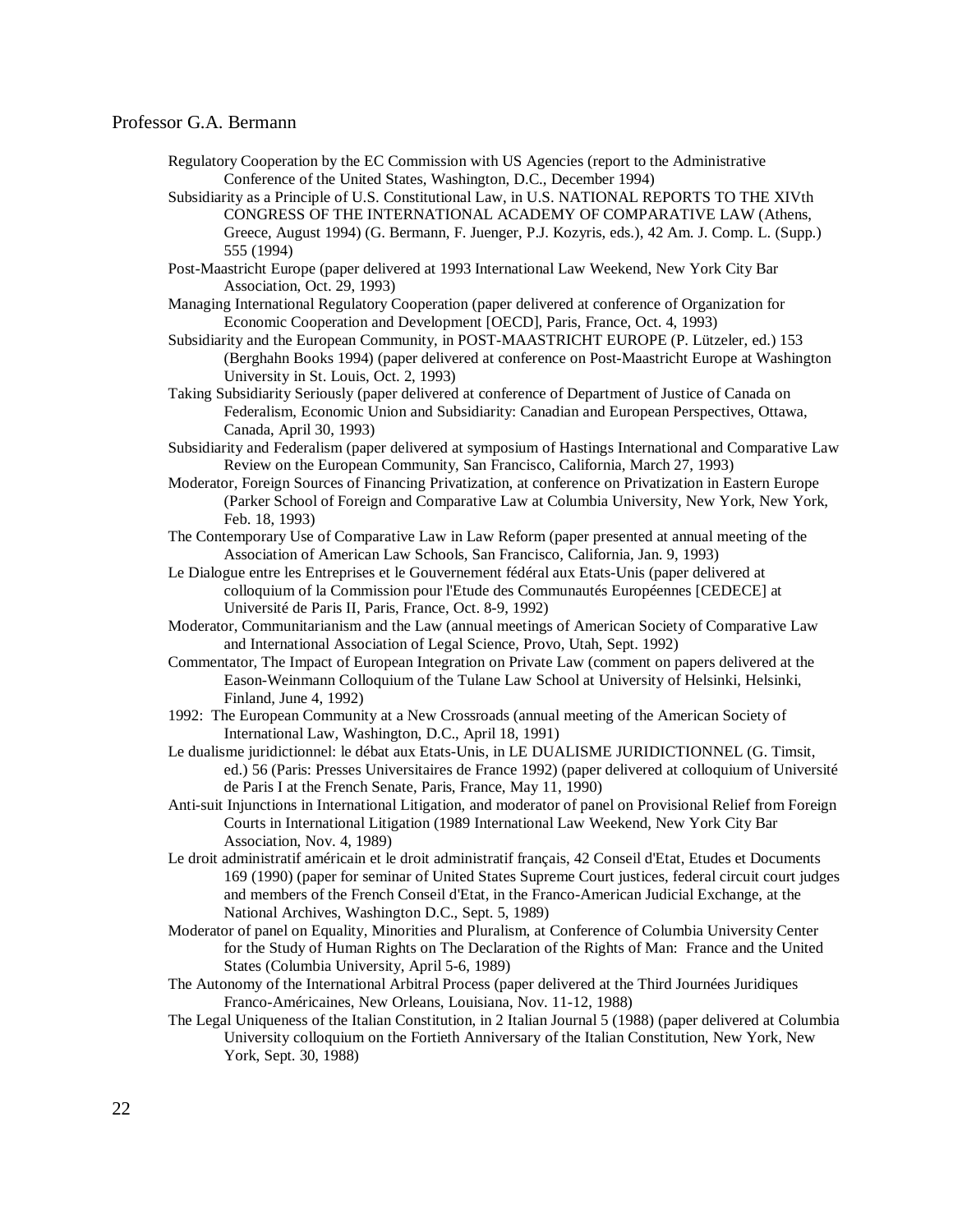- Le régime juridique des fondations aux Etats-Unis, in LE DROIT DES FONDATIONS EN FRANCE ET A L'ETRANGER (La Documentation Française, Notes et Etudes Documentaires, no. 4879) 65 (Paris 1989) (paper delivered at colloquium organized by the CollΠge de France, Paris, France, Jan. 29-30, 1988)
- Federalism: European and American, in TWO HUNDRED YEARS OF US CONSTITUTION AND THIRTY YEARS OF EEC TREATY (K. Lenaerts, ed.) 75 (Brussels: Story-Scientia, and Deventer: Kluwer 1988) (paper delivered at Leuven Day, Leuven University, Belgium, Mar. 27, 1987)
- Les mesures de restriction aux exportations d'application extraterritoriale dans les relations entre l'Europe et les Etats-Unis, in LES RELATIONS COMMUNAUTE EUROPEENE ETATS-UNIS (J. Bourrinet, ed.) 169 (Paris: Economica 1987) (paper delivered at colloquium of la Commission pour l'Etude des Communautés Européennes [CEDECE] at Université d'Aix-Marseille, France, Oct. 9-10, 1986)
- Public Law in the Conflict of Laws, in LAW IN THE USA FACES SOCIAL AND SCIENTIFIC CHANGE (Reports for the Twelfth World Congress of Comparative Law, Sydney-Canberra, Australia), published in 34 Am. J. Comp. L. (Supp.) 157 (1986)
- The Premises of Government Liability (paper delivered at Administrative Conference of the United States, Washington, D.C., plenary session of June 14, 1985)
- Comment, Government in the Sunshine: Lessons from the American Experience (paper delivered at the Second Journées Juridiques Franco-Américaines, Paris, France, Mar. 17-19, 1983)
- Administrative Delay and its Control, in LAW IN THE USA FOR THE 1980s (Reports for the Eleventh World Congress of Comparative Law, Caracas, Venezuela) (J. Hazard & W. Wagner eds.), published in 26 Am. J. Comp. L. (Supp.) 473 (1982)
- Proliferation of Legislation and Regulation: The United States (paper delivered at symposium of the Institut International des Sciences Administratives, Karlovy-Vary, Czechoslovakia, May 20-21, 1982)
- Comment, Denis Tallon, The Constitution and the Courts in France, 27 Am. J. Comp. L. 583 (1979)
- The Principle of Proportionality, in LAW IN THE USA IN THE BICENTENNIAL ERA (Reports for the Tenth World Congress of Comparative Law, Budapest, Hungary) (J. Hazard & W. Wagner, eds.), published in 26 Am. J. Comp. L. (Supp.) 415 (1978)
- Report on United States law, in LES INSTRUMENTS JURIDIQUES DE LA POLITIQUE FONCIERE DES VILLES: ETUDES COMPARATIVES PORTANT SUR QUATORZE PAYS OCCIDENTAUX (M. Fromont ed.) 329 (Brussels: Bruylant 1978)

#### **BOOK REVIEWS AND OTHER PUBLICATIONS**:

Intra-EU Investment Protection in a Post-*Achmea* World, Columbia F.D.I.A. Perspective, no. 266 (2019) Bermann on Commercial Arbitration and its Critics, Global Arbitration Review (2019)

- An Uptick in Arbitration Cases before the U.S. Supreme Court (Int'l Bar Ass'n annual meeting, 2019)
- Book Review, Jean E. Kalicki & Anna Joubin-Bret, Reshaping the Investor-State Dispute Resolution System, reviewed in 31 ICSID Review 232 (2016)
- "There's Nothing Simple About Declaring our Sympathies," Chartered Institute of Arbitration, The Resolver (2017)
- Book Review, Thomas Carbonneau, Toward a New Federal Arbitration Act (Oxford), reviewed in Global Arbitration Review (2016)
- Litigation in the Civil law and Common Law: The Basics, in Litigation Strategies and Practice (Barton Legum & Ethan A. Berghoff eds.) (2d edition forthcoming 2014)

A Reply to Chip Brower's "Hollow Spaces" (forthcoming Buffalo Law Review 2014)

- Book Review, Peter Rutledge, Arbitration and the Constitution, American Review of International Arbitration (2013)
- Preface, Legal Unification in Comparative Perspective (Proceedings of Intermediate Congress of International Academy of Comparative Law, Mexico City (2013)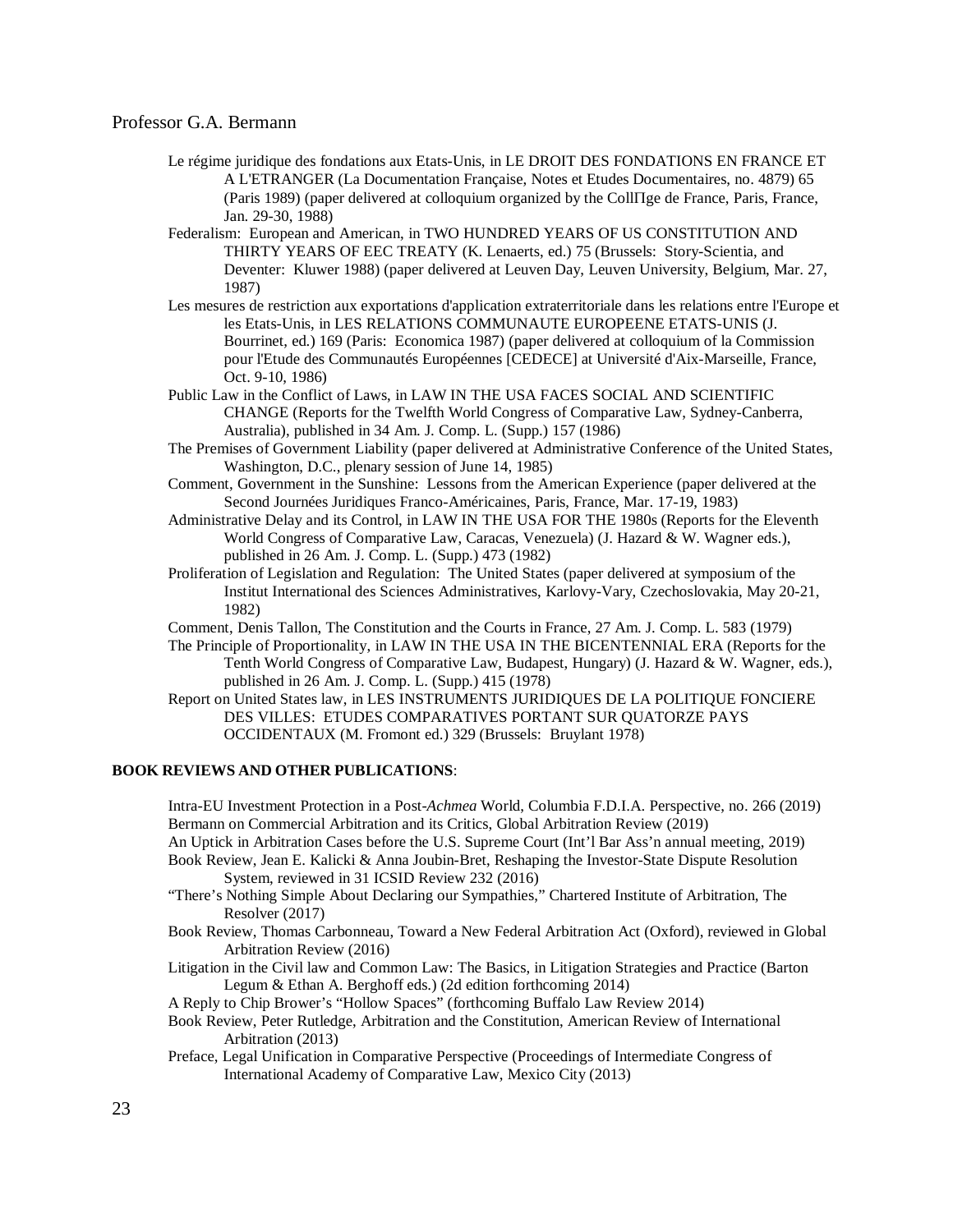- Comparative Law and International Organizations, in The Cambridge Companion to Comparative Law (Mauro Bussani & Ugo Mattei, eds.) (Cambridge Univ. Press 2012)
- Restating the U.S. Law of International Commercial Arbitration, ALI CLE video webcast (Philadelphia, Oct. 15, 2012)
- Preface to "The Impact of Uniform law on National Law: Limits and Possibilities" (proceedings of International Academy of Comparative Law, First Intermediate Congress, Mexico City (Universidad nacional autónoma de México, 2010)
- Introduction to Special Issue on "European Citizenship at Center-Stage," 15 Col. J. Eur. L. 165 (2008)
- "Transparency," in 3 Encyclopedia of Law and Society: American and Global Perspectives 1503-05 (David S. Clark, ed.) (Sage Publications 2007)
- Introduction, Justice Sandra Day O'Connor: Recipient of 2008 Wolfgang Friedmann Award, 47 Col. J. Transnat'l L. 1 (2008)
- Jurisdictional and *Forum non Conveniens* Limitations on the Enforcement of Foreign Arbitral Awards (coauthored report for the NYC Bar Association, committee on international dispute resolution, forthcoming, 2006, in the American Review of International Arbitration)
- General Editor, Columbia Law Series on WTO Law and Policy (Cambridge University Press)
- General Editor, Columbia-London Law Series in Comparative Law (Hart Pub., Oxford, UK)
- Editorial: "La Constitution interminable de l'Europe," Le Figaro (Oct. 27, 2004), La Libre Belgique (Oct. 29, 2004)
- Editorial: "The European Union as a Constitutional Experiment," 10 Eur. L. J. 363 (2004)
- The Arbitral Award: An Arbitrator's Perspective," in AN ARBITRATION CHECKLIST (L. Newman & R. Hill, eds.) 159 (Juris Pub. 2003)
- Introduction to the Decennial Volume, 10 Colum. J. Eur. L. 1 (2003)
- Book Review, Lisa Conant, Justice Contained: Law and Politics in the European Union (European Union Studies Assocation Review, April 2003)
- Basic Principles for the Allocation of Competence in the United States and the European Union (with K. Nicolaidis), in THE FEDERAL VISION (K. Nicolaidis & R. Howse, eds.) 483 (Oxford Univ. Press 2001)
- Book Review, Eric Stein, Thoughts from a Bridge, 94 Am. J. Int'l L. 826 (2000)
- Introduction, Special Issue: European Identity and the Opposing Pulls of Globalization, Nationalism and Regionalism, 5 Colum. J. Eur. Law 365 (1999)
- Book Review, Ami Barav & Christian Philip, Dictionnaire juridique des communautés européennes, 1995 Revue Internationale de Droit Comparé 260 (1995)
- Réflexions sur le droit administratif aux Etats-Unis, 1993-1994 (with P. Lindseth), 46 Conseil d'Etat Etudes et Documents 515 (1994)
- Evolution du droit administratif américain 1992-1993 (with P. Lindseth), 45 Conseil d'Etat Etudes et Documents 483 (1993)
- Introduction, Symposium on Harmonization in the European Community, 29 Colum. J. Transnat'l L. 7 (1991)
- Book Review, Integration through Law: Europe and the American Federal Experience (vol. 1, books 1-3) (M. Cappelletti, M. Seccombe, & J. Weiler), 11 Fordham Int'l L.J. 232 (1987)
- In Memoriam: Charles Szladits (1911-1986), 34 Am. J. Comp. L. 822 (1986)
- French Public Law, in THE WORLD'S LEGAL SYSTEMS: PAST AND PRESENT (G. Bermann & J. Hazard, eds.) (Condyne Audio Tape Series 1985)
- The Law of the European Economic Community, in THE WORLD'S LEGAL SYSTEMS: PAST AND PRESENT (G. Bermann & J. Hazard, eds.) (Condyne Audio Tape Series 1985)
- Book Review, P. Schuck, Suing Government: Citizen Remedies for Official Wrongs, 99 Pol. Sci. Q. 120 (1984)
- Book Review, Z. Nedjati and J. Trice, English and Continental Systems of Administrative Law, 28 Am. J. Comp. L. 105 (1980)

#### **GUEST LECTURES AND KEYNOTE ADDRESSES**: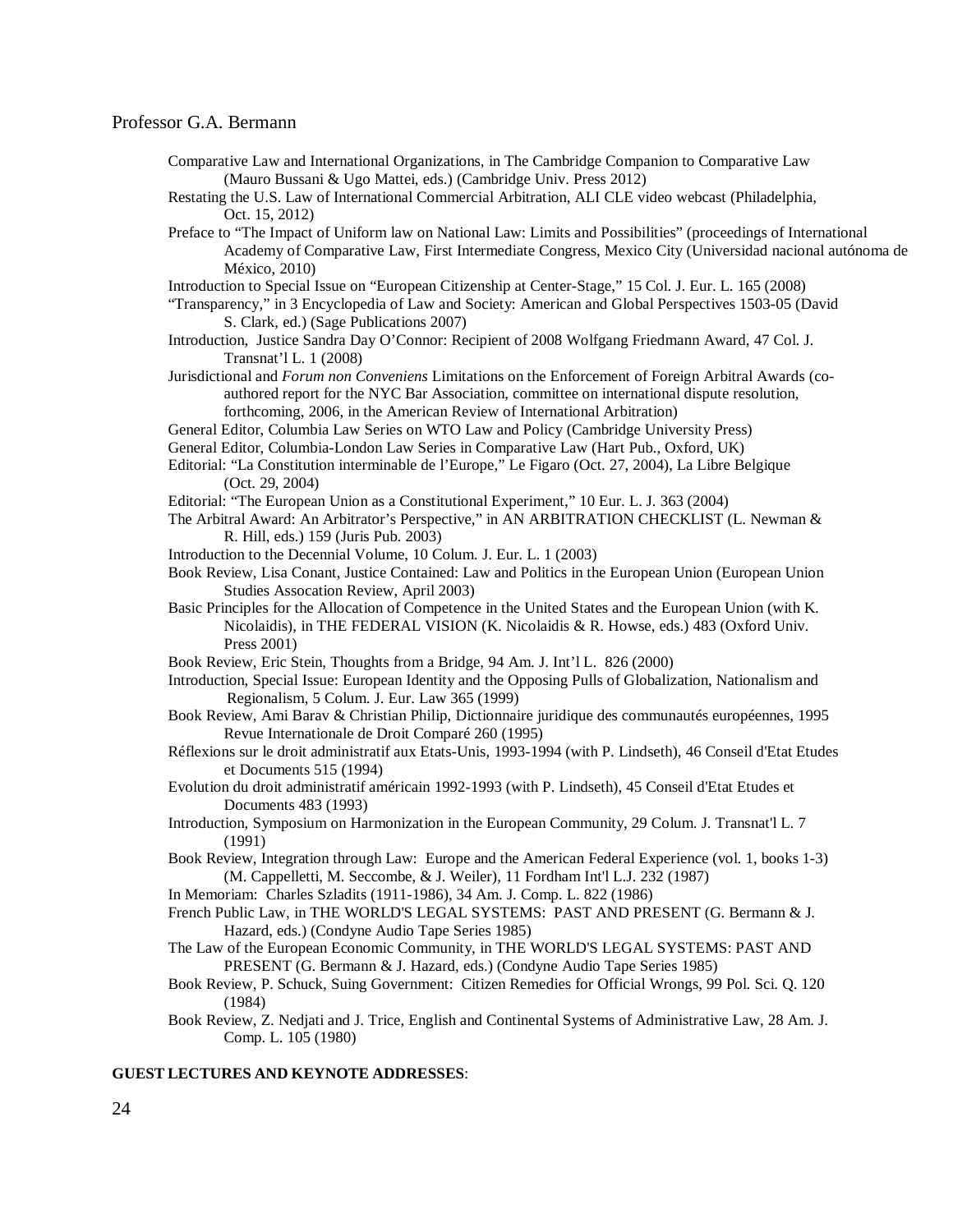Moderator, Ethics in International Arbitration (Columbia Arbitration Day, Mar. 5, 2020)

Crimea in the Investment Dispute Crossroads between Russia and Ukraine (Odessa Academy of International Law, Odessa, Ukraione, Nov. 1, 2019)

Twilight Issues in International Arbitration (University of Coimbra, Portugal, Oct. 18, 2019)

International Arbitration at a Crossroads (honorary degree speech, Nova Universidade de Lisbon, Portugal (Oct. 17, 2019)

The Fragmentation of international Law : Resolving the Conflict between EU Law and International

Investment Law (International Law Association, International Law Weekend, Fordham University Law School of Law, Oct. 11, 2019)

Defenses to the Enforcement of Awards under ICSID Article 54 (keynote address at 13th annual Investment Treaty Arbitration Conference, Washington DC (Apr. 8, 2019)

The « Autonomy » of International Arbitration (keynote address, Center for Conflict Prevention and Resolution (2019)

International Arbitration : What Does the Future Hold ? (keynote address, Hong Kong International Arbitration Week, Hong Kong (2018)

Recalibrating the EU-International Arbitration Interface (annual address at European Forum on International Law and Arbitration (EFILA), Brussels, Belgium, 2018)

International Arbitration : Present Problems and Future Prospects (keynote address at CAM-CCBC Pan American Arbitration Conference, Sao Paulo, Brazil, 2018)

Recognition and Enforcement of Investor-State Awards (keynote address at British Institute of Comparative Law, London, UK (2018)

Cravath, Swain & Moore LLP, What Does it mean to be Pro-Arbitration? (2018)

- Global Pound Lecture Series, held at the Leboulanger law firm, Paris, A User's View of International Arbitration (2018)
- Institute des Sciences Politiques (Sciences Po) & Queen Mary College, University of London, Paris, Arbitration is Dead. Long Live Arbitration (2018)
- University of Paris I (Sorbonne), The Future of ISDS : Is the Multilateral Investment Court the Way Forward (2018)
- U Penn Arbitration Day, keynote address on The Notion of « Pro-Arbitration » (2018)
- Bucerius Law School, Hamburg, Germany, From the FAA to the Restatement of Arbitration Law: Taking Stock of American Arbitration Law (inaugural address, Center for International Dispute Resolution (2018)
- Chinese Academy of Social Sciences (CASS), keynote address on Current Key Topics in International Arbitration , Beijing, China (2017)
- Chartered Institute of Arbitrators, International Arbitration, conference on the Synergy and Divergence between Civil Law and Common Law in International Arbitration, closing address, Conference , Paris (2017)
- Chartered Institute of Arbitrators, What Does it Mean to be « Pro-Arbitration » ? (Alexander Lecture, London, UK (2017)
- Arbitration Institute of the Stockholm Chamber of Commerce, EU Competition Law and Arbitration, Stockholm, Sweden (2017)
- University of Stockholm, The EU Law Challenge to International Arbitration (2017)
- Twilight Issues in International Arbitration (Universidad Carlos Vallejo, Lima, Peru (2017)

Viewing Arbitration through a Critical Lens, keynote address at annual congress of Centro de Estudios de Derecho, Economía y Política (CEDEP), La Paz, Bolivia (2017)

International Arbitration: The European Union Law Challenge"(speech at American Foreign Law Association, New York ( 2017)

Cravath, Swain & Moore LLP (2014)

« International commercial Arbitration : Past, Present and Future »

McGill University, Montreal (2012)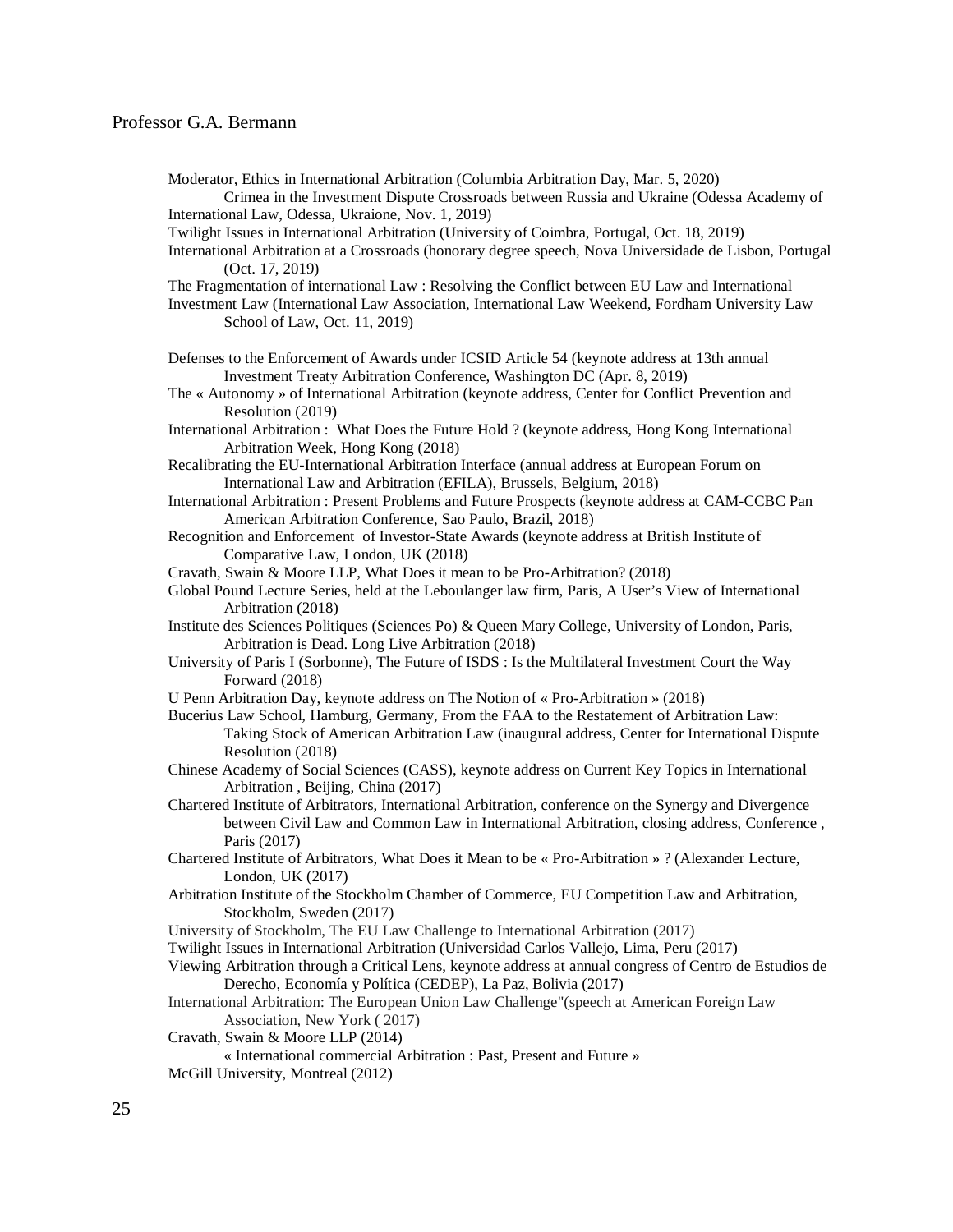| « The Arbitrability Trap » (John E. C. Brierley Memorial Lecture)                                       |
|---------------------------------------------------------------------------------------------------------|
| Washington & Lee University School of Law, Lexington, Va. (2012)                                        |
| «Exceptionalism in the U.S. Law of international Arbitration »                                          |
| Institute for Transnational Arbitration, Annual Meeting of Academic Counci, I San Francisco, CA (2012)  |
| « A Conversation with George Bermann » (« fireside chat » luncheon conversation with David              |
| Caron)                                                                                                  |
| Loyola University School of Law, Chicagi, Ill, Wing-Tat Lee Distinguished Lectureship in International  |
|                                                                                                         |
| and Comparative Law (2011)                                                                              |
| Fordham Law School (keynote address for 6th Annual Arbitration & Mediation Conference) (2011)           |
| « American Exceptionalism in International Arbitration »                                                |
| Gateway Issues in International Commercial Arbitration (luncheon keynote address to                     |
| International Chamber of Commerce, Young Arbitrators Forum, Global Conference, Paris, France            |
| (2011)                                                                                                  |
| University of Freiburg, Germany (keynote address for opening of Institute on Media and                  |
| Information Law) (2011)                                                                                 |
| « Data Privacy Protection : Cooperation and Conflict between the EU and US »                            |
| Max-Planck Institut für Privatrecht und Internationales Privatrecht, Hamburg, Germany (2011)            |
| "The Gateway Problem in International Commercial Arbitration"                                           |
| Les Questions Liminaires en Arbitrage International Commercial (Cour de Cassation, Paris, France, March |
| 11, 2011)                                                                                               |
| International Chamber of Commerce, Court of Arbitration (2011)                                          |
| "The Gateway Problem in International Commercial Arbitration"                                           |
|                                                                                                         |
| University of Stockholm, Sweden (2011)<br>"Domesticating the New York Convention in American Law"       |
|                                                                                                         |
| Deutsche-Amerikanische Juristen-Vereinigung, Stuttgart, Germany (2011)                                  |
| « Adapting the Federal Arbitration Act to the New York Convention in American Law »                     |
| University of Vienna (2011)                                                                             |
| « A Status Report on the American Law Institute Restatement of International Commercial                 |
| Arbitration »                                                                                           |
| University of Geneva, Institut des Hautes Etudes (2010)                                                 |
| « Domesticating the New York Convention in American Law »                                               |
| City University of Hong Kong, graduation speaker for Program in legal education for mainland            |
| Chinese judges (City University of Hong Kong, 2010)                                                     |
| "Solving the Puzzles of Parallel Litigation"                                                            |
| Practicing Law Institute, New York (2010)                                                               |
| "The Restatement of International Commercial Arbitration: An Update"                                    |
| International judicial Academy (2009)                                                                   |
| Seminar on International Arbitration Issues for U.S. Judges, held at U.S. district court for the        |
| eastern district of New York                                                                            |
| Bar Association of Washington, D.C. (2009)                                                              |
| "The Restatement of the US Law of International Commercial Arbitration: A Progress Report"              |
| International Law Weekend West (Willamette Law School, Salem, Oregon, 2009)                             |
| "The American Law Institute Goes Global"                                                                |
|                                                                                                         |
| American Society of International Law (ASIL), 2009 annual meeting, Washington DC, 2009)                 |
| "Restating the U.S. Law of International Commercial Arbitration"                                        |
| George Washington University Law School Global Law Workshop, Washington DC, 2009)                       |
| "Restating the U.S. Law of International Commercial Arbitration"                                        |
| New York Law School, C.V. Starr Lecture (2009)                                                          |
| "The Restatement of International Commercial Arbitration"                                               |
| American Foreign Law Association, New York, N.Y. (2009)                                                 |
| "The 'International' American Law Institute" (2009)                                                     |
| University of Kansas (Lawrence, Kansas), Inaugural Lecture of the endowed Robert Casad Lecture Series   |
|                                                                                                         |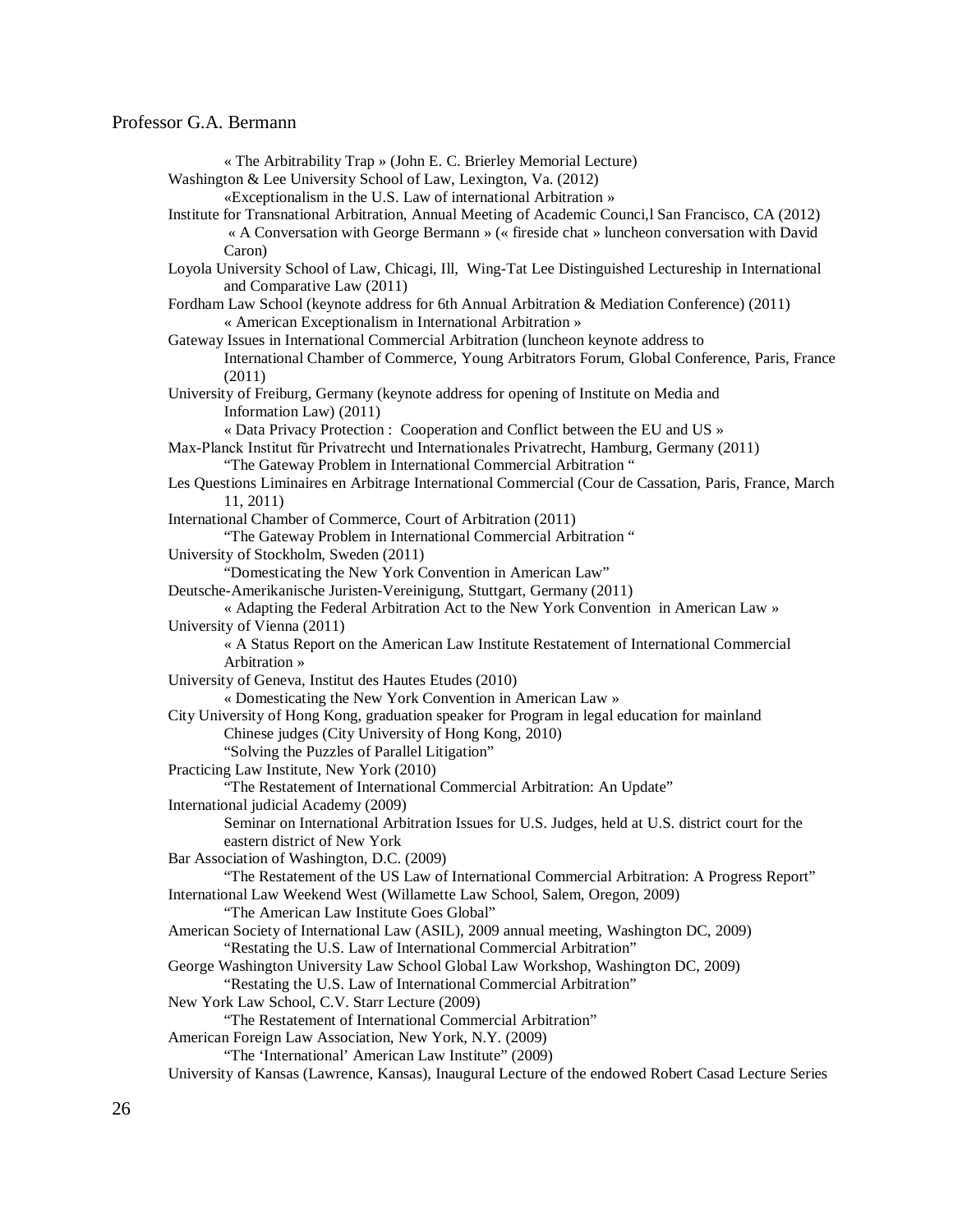(2008) "U.S. Class Actions and the 'Global Class'" University of Paris I (2007) « La Concertation Reglementaire entre l'Union Europeen et les Etats-Unis » Columbia Law School Association, at Allen & Overy LLP, London, U.K. (2006) "A Transatlantic Perspective on EU Law" Columbia Law School Lecture Series on Challenges of International Governance Regimes (2004) "The European Union as a Constitutional Experiment" Cour de Cassation (Supreme Court) of France (2003) "Le droit comparé et le droit international: alliés or ennemis?" American Foreign Law Association (New York) (2003) "The Expatriation of US Statutory Claims" Cambridge University (UK), Center for European Law, Cambridge, UK (2002) "The Judicial Role in Policing Federalism: The US and the EU" Institut des Science Politiques, Paris, France, (2002) "The Judicial Role in Policing Federalism: The US and the EU" European Community Studies Association, 6th biennial conference, Madison, Wis (2001) «Law in an Enlarged European Union», published in 4 European Union Studies Association (EUSA) Review, no. 3 (summer 2001) British Institute of International and Comparative Law, London, UK (2001) «European Law and European Enlargement» Institut de Droit Comparé, University of Paris II, Paris, France (2001) «Proportionality and Federalism in Recent Supreme Court Case Law» Federal Judicial Center and Princeton University, Princeton, NJ (2001) "European Union: Between Law and Politics" European University Institute, Florence, Italy (2001) «Litigating in the Other's Court: A New Forum for Fashioning EU/US Relations» Columbia University, School of International and Public Affairs (1999-2001) "Law in an Enlarged European Union" Princeton University, Center of International Studies, Princeton, New Jersey (2000) «The States and Foreign Affairs» Tulane University, School of Law, New Orleans, Louisiana (2000) «Introduction to the Centennial World Congress of Comparative Law» University of Wisconsin, Madison, Wisconsin (2000) «Genetically-Modified Organisms and Food Safety in US/ EU Relations» European University Institute, Florence, Italy (2000) «Federalism and the Treaty Power» School of International and Public Affairs, Columbia University (2000) «Flexibility in the EU: A Critique of the Amsterdam Treaty's Provisions on 'Closer Cooperation'»University of Paris I, France (1998) University of Paris I, France (1998) «Constitutional Jurisdiction of U.S. Courts over Non-Nationals Legal Service of the Commission of the European Communities, Brussels, Belgium (1998) «Federalism Obstacles to Effective US Participation in International Legal Regimes» Princeton University, Woodrow Wilson School of Internationl Affairs, New Jersey (1998) «Subsidiarity: An Update» Princeton University, Alumni College, New Jersey (1997) «The Idea of Europe: A Legal Dimension» Universities of Berlin (Humboldt University), Bonn, Erlangen-Nüremberg and Munich, Germany (1997) «An American Perspective on the 1996 European Intergovernmental Conference» Universities of Rome (La Sapienza), Italy, and Lausanne, Switzerland (1997)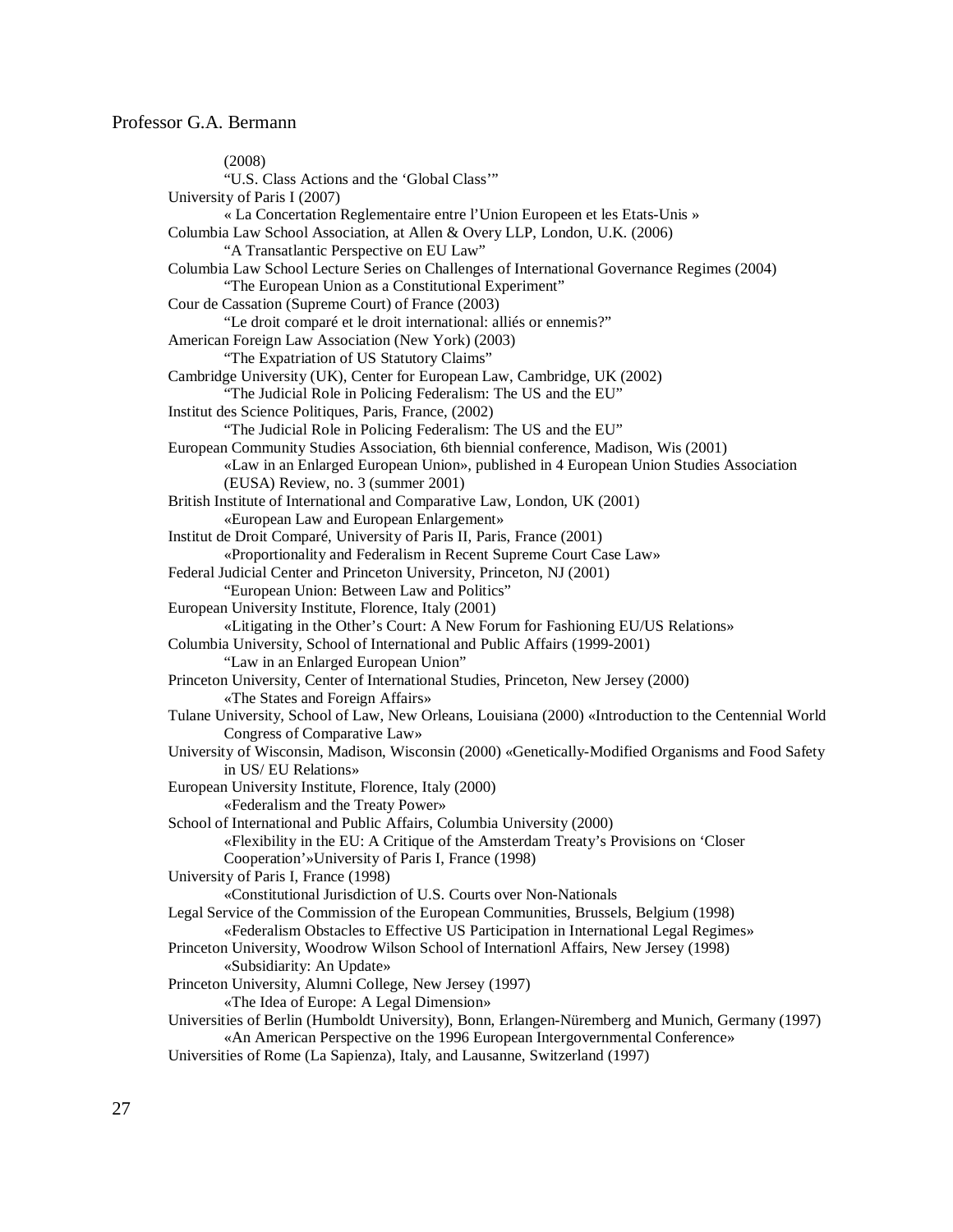Subsidiarity: Does it Have a Future?» (published in Centro di studi e ricerche di diritto comparato e straniero, «Saggi, Conferenze e Seminari» (No. 26) (Rome, 1997)) American Bar Association, Section of Administrative Law and Regulatory Practice 1996 Mid-year Meeting, Baltimore, Maryland (1996) "Regulatory Practice in the European Commission" University of Barcelona, Spain (1995) "U.S. Administrative Law in Comparative Perspective" Tulane Law School, Eason-Weinmann Distinguished Lecture, New Orleans, Louisiana (1994) "European Community Law from a US Perspective" Legal Service of the Commission of the European Communities, Brussels, Belgium (1994) "The Interstate Commerce Clause: Lessons for the European Community" Association of the Bar of the City of New York, Comparative and Foreign Law Committee (1992) "Europe after the French Referendum on Maastricht" Association of the Bar of the City of New York, International Law Weekend (1992) "The Maastricht Treaty" National People's Congress of the People's Republic of China (Legislative Affairs Commission, Administrative Litigation Research Group), Beijing, China (1991) "Administrative Procedure in the United States and in Western Europe" National People's Congress of the People's Republic of China (Legislative Affairs Commission, Administrative Litigation Research Group) Beijing, China (1989) "Government Liability in the United States, France, West Germany and the European Economic Community" New York State Bar Association annual meeting, New York, New York (1989) "1992: Its Constitutional Significance" Carnegie Council on Ethics and International Affairs, New York, New York (1987) "The Single European Act: A New Constitution for the Community?" Crossroads Africa, African Leaders Program, Southampton, New York, New York, (1983-87) "Introduction to the American Legal System" (orientation seminar for African jurists) University of Clermont-Ferrand, Clermont-Ferrand, France (1982) "*Vermont Yankee* and Judicial Review of Agency Rulemaking" and "Trends in Governmental and Officer Liability in the United States" Centre d'Etudes du "Common Law," University of Paris I, Paris, France (1982) "Trends in Governmental and Officer Liability in the United States" University of Lausanne, Lausanne, Switzerland (1982) "Legislative Control of Administrative Action in the United States," "Executive Control of Administrative Action in the United States," and "Judicial Control of Administrative Action in the United States" University of Paris I, Paris, France (1981) "Freedom of Information in the United States" and "Proceduralism in American Administrative Law" Max-Planck-Institut, Hamburg, Germany (1980) "Governmental Liability Reform in Germany and the United States" University of Bonn, Bonn, Germany (1980) "Governmental Liability Reform in Germany and the United States"

#### **AMICUS BRIEFS**

Animal Science Prods, Inc. v. Hebei Welcome Pharmaceutical Co., Ltd, petition for writ of certiorari (2018) Republic of Sudan v. Harrison, petition for writ of certiorari (2017) AMCI Holdings, Inc. v. CBF Industria de Gusa S.A. (2017) Orange SA v. Telesocial, Inc., petition for writ of certiorari (2016)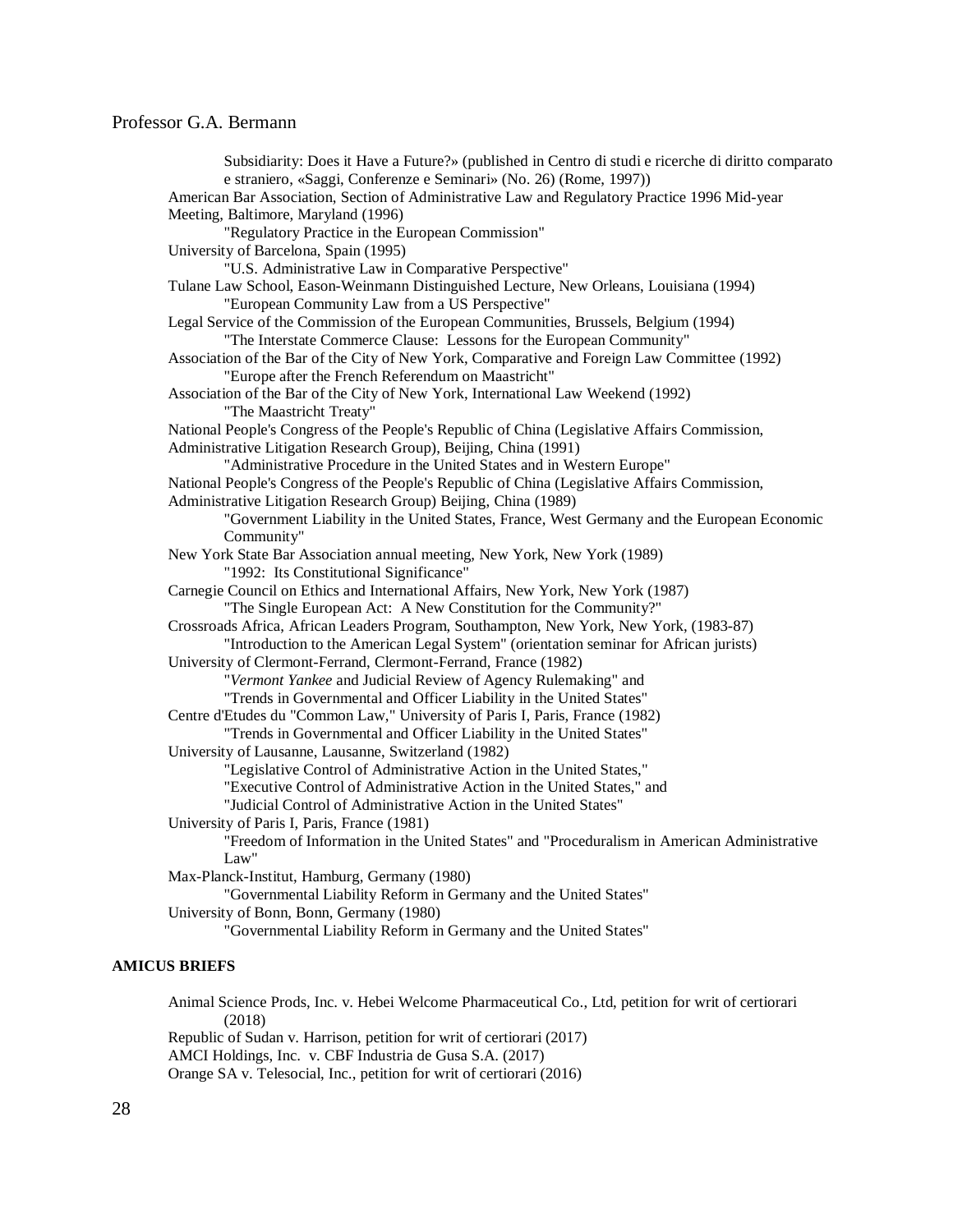BG Group PLC v. Republic of Argentina. petition for writ of certiorari (2012)

#### **HONORARY DEGREES AND AWARDS:**

Patron, Chartered Institute of Arbitrators, New York Branch Doctorate honoris causa, University of Fribourg, Switzerland (conferred 2004) Doctorate honoris causa, Université de Versailles-St. Quentin (France), doctorate *honoris causa* (conferred 2011) Doctorate honoris causa, Universidad Cesar Vallejo, Lima, Peru (conferred 2017) Doctorate honoris causa Universidade Nova de Lisboa, Portuagl (conferred 2018) Honorary Member, Group of the 100 of the Center of Legal Innovation, Development and Research for Latin America (Feb. 2011) Honorary Member, American Association of Private International Law (ASEDIP) (Nov. 2009) C.V. Starr Award, New York Law School (Apr. 2009) Honorary Member, American Bar Association, Section of Administrative Law and Regulatory Practice (Aug. 2008) Director, American Arbitration Association Tocqueville-Fulbright Distinguished Professorship (University of Paris) (June-Dec. 2006) Arbitration recognition Chambers USA (2006 to date) Who's Who Legal (2005 to date) Juris Guide to International Arbitrators (2001 to date) Distinguished Service Award, American Foreign Law Association (conferred June 2005) Honorary President, American Society of Comparative Law (conferred Oct. 2004) Jean Monnet Chair of European Law (conferred July 2001)

#### **BAR ADMISSIONS**:

Supreme Court of the United States (1992) Southern District of New York (Federal) (1980) Eastern District of New York (Federal) (1980) New York State (1972)

#### **LEGISLATIVE TESTIMONY:**

UK Select Committee of House of Lords: UK Ratification of the Draft European Constitution (2005) Senate Judiciary Committee: The OPEC countries, sovereign immunity and act of state (2004) House Committee on Foreign Affairs: Colombian practice in international arbitration and Andean legislation benefits (2002)

House Committee on Government Operations: Tort liability of Federal public officials (1983)

#### **FOREIGN LANGUAGES**:

French, German Spanish (reading)

date: January 2021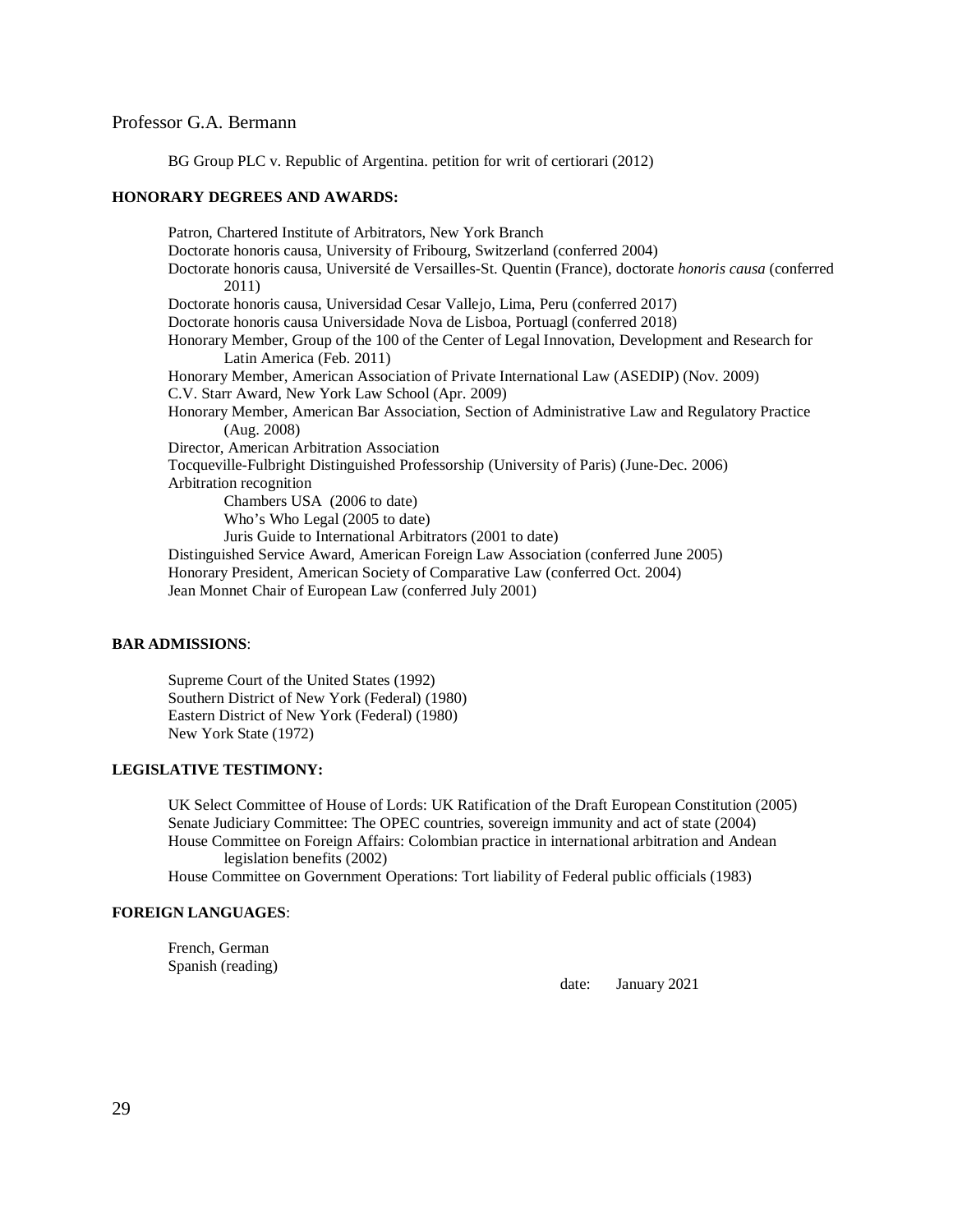# **GEORGE A. BERMANN International Arbitration Curriculum Vitae**

### **ACADEMIC FUNCTIONS**

- •Professor, Columbia University School of Law, currently *Jean Monnet Professor of European Union Law*; *Walter Gellhorn Professor of Law* courses:
	- International Commercial Arbitration International Investment Law and Arbitration Transnational Litigation Practicum in International Arbitration Practice Seminar in International Arbitration and EU Law
- Director, Columbia Law School Center for International Commercial and Investment Arbitration
- Founder and former directors, Columbia Law School European Legal Studies Center
- •Professor, Ecole de droit, Institut des Sciences Politiques (Paris)
- •Professor, Geneva LL.M. in International Dispute Settlement (MIDS) (Geneva)
- •Visiting Professor, University of Miami Law School

# **INTERNATIONAL ARBITRATION PRACTICE**

- Arbitrator in International Commercial and Investment Arbitration in over 100 cases from 1980 to date; president of tribunal and party-appointed, as well as solo, in arbitrations before all major international arbitral institutions and ad hoc
- Counsel or advisor to counsel in international commercial arbitration
- Foreign Law and International Arbitration Law Expert Witness before international arbitral tribunals and national courts.

# **OTHER MAJOR PROFESSIONAL ACTIVITIES**

- Chief Reporter, ALI Restatement of the US Law of International Commercial Arbitration
- Observer (for American Arbitration Association) to UNCITRAL Working Group III on Investor State Dispute Resolution Reform
- Co-director, Academic Task Force to UNCITRAL working group on the future of ISDS

# **OFFICERSHIPS AND MEMBERSHIPS**

- Founding Member, Governing Board of International Court of Arbitration of the ICC
- Member, Standing Committee of International Court of Arbitration of the ICC
- Chair, Global Board of Advisers, New York International Arbitration Center (NYIAC)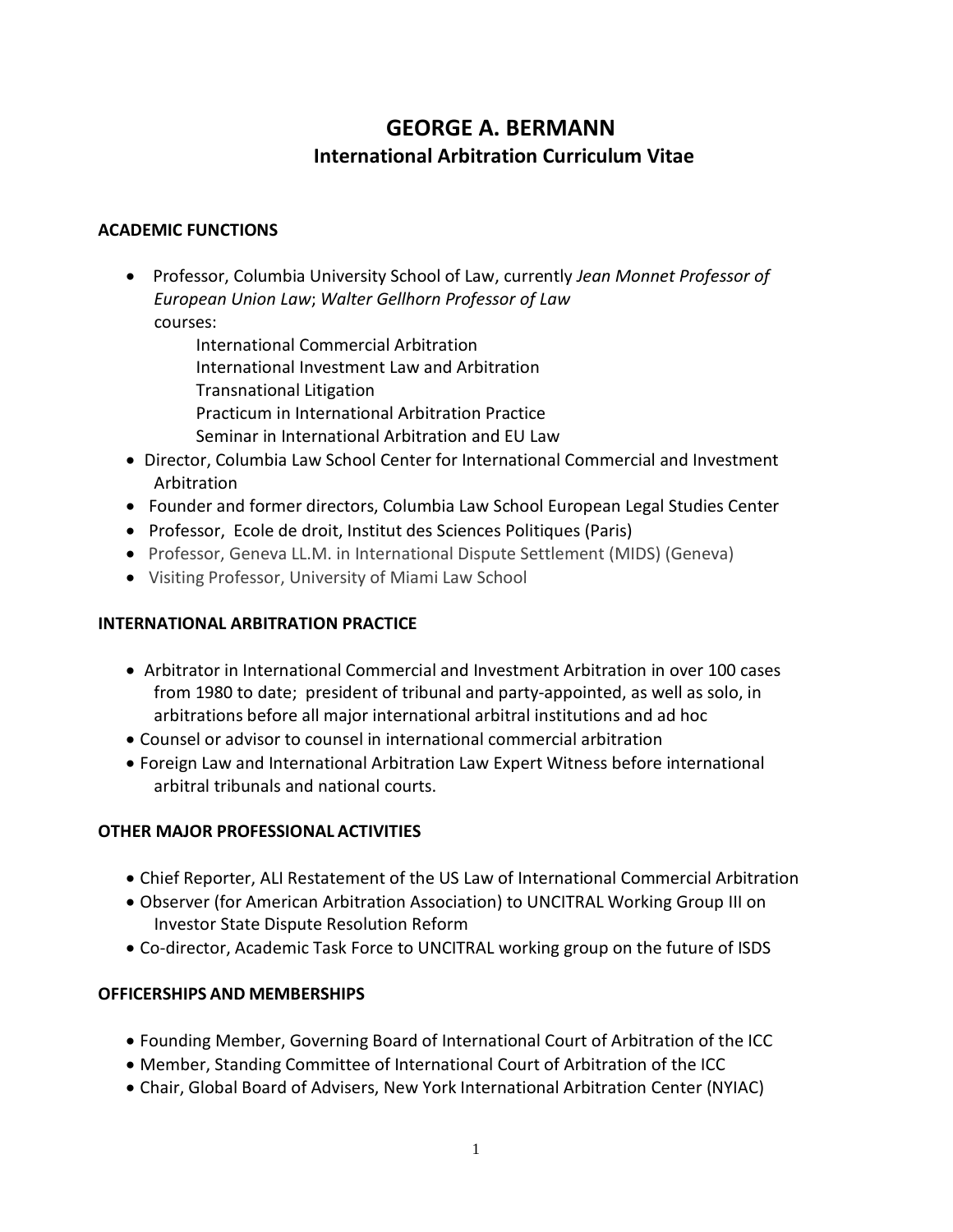- Council Member, American Arbitration Association (AAA)
- Board member, Center for Conflict Prevention and Resolution (CPR)
- Fellow, Chartered Institute of Arbitrators (London)
- President of Board, Center for International Investment and Commercial Arbitration (Lahore, Pakistan)
- President of Board, Thai International Arbitration Center (Bangkok, Thailand)
- President, *Académie Internationale de Droit Comparé* (Paris, France) (2006-2014
- President, American Society of Comparative Law (ASCL) 91998-2002)

### **EDITORSHIPS**

- Co-editor-in-chief, *American Review of International Arbitration* (2010 to date)
- Member Board of Editors, *Revue de l'Arbitrage* (2008 to date)
- Founder and Chair of the Board, *Columbia Journal of European Law* (1997 to date)

### **HIGHER EDUCATION AND BAR ADMISSION**

- JD Yale Law School (1971)
- BA Yale University (1867)
- Member of Bar of State of New York (1972)
- Member of Bar of U.S. Supreme court (1988)
- admitted federal district court for southern district of New York (1985)
- admitted federal district court for eastern district of New York (1991)

# **SELECTED BOOK PUBLICATIONS**

- UNCITRAL Guide to the New York Convention (co-authored with E. Gaillard)(2016)
- International Arbitration and Private International law (General Course in Private International Law of Hague Academy of International Law, published in *Recueil des cours* of Academy)(2017)
- Interpretation and Application of the New York Convention by National Courts (Springer Pub.(2017)
- Mandatory Rules in International Arbitration (2d. ed., forthcoming Juris Pub. 2018)
- Cases and Materials on European Union Law (West Pub. 4th ed. 2016) (co-authored)
- Transnational Litigation (West Pub. 2003. 2d ed. forthcoming 2018)
- Introduction to French Law (Kluwer 2010) (co-edited with. E. Picard)
- French Business Law in Translation (2d ed., Juris 2011)

# **OTHER SELECTED PUBLICATIONS**

• Understanding ICSID Article 54, 35 ICSID Rev. \_\_\_ (2020)